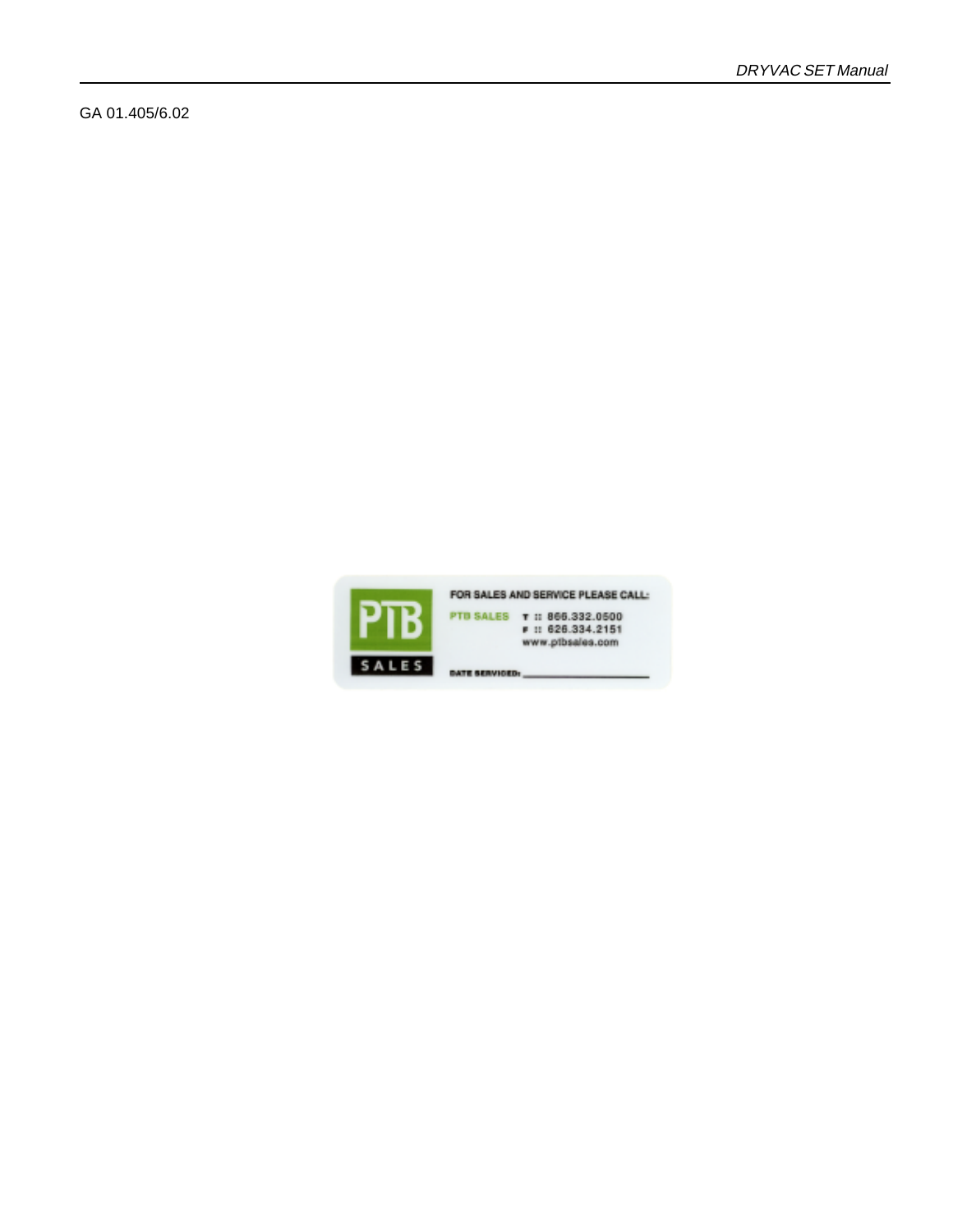#### DRYVAC SET Manual

#### **Contents Page**

| .,<br>۰.<br>٦<br>$-$<br>$\sim$<br>۰. |
|--------------------------------------|
|--------------------------------------|

| 1 | 1.1<br>1.2<br>1.3<br>1.4<br>1.5 | LIMS™-Equipped Models  10                      |  |  |  |
|---|---------------------------------|------------------------------------------------|--|--|--|
| 2 |                                 |                                                |  |  |  |
|   | 2.1                             | Adapting the DRYVAC to the Process  14         |  |  |  |
|   | 2.2                             | Setting up the DRYVAC SET  15                  |  |  |  |
|   | 2.3                             |                                                |  |  |  |
|   | 2.4                             |                                                |  |  |  |
|   | 2.5                             | Connecting the Cooling Water  19               |  |  |  |
|   | 2.6                             | Connecting Inert Gas and                       |  |  |  |
|   |                                 |                                                |  |  |  |
|   | 2.7                             | Setting the DRYVAC ® to Match the Process . 19 |  |  |  |
|   | 2.8                             | Checking the Direction of Rotation 21          |  |  |  |
|   | 2.9                             | Connecting the Intake & Exhaust Lines  21      |  |  |  |
|   |                                 | 2.10 Options (Standby, Flush, & LTO)  22       |  |  |  |
| 3 |                                 |                                                |  |  |  |
|   | 3.1                             |                                                |  |  |  |
|   | 3.2                             | Pumping Nonaggressive Gases  27                |  |  |  |
|   | 3.3                             |                                                |  |  |  |
|   | 3.4                             |                                                |  |  |  |
|   | 3.5                             | Shutdown for an Extended Period [1,  29]       |  |  |  |
|   | 3.6                             |                                                |  |  |  |
|   | 3.7                             | Report (REPORT button)  30                     |  |  |  |
| 4 |                                 |                                                |  |  |  |
|   | 4,1                             |                                                |  |  |  |
|   | 4.2                             | Replacing the Exhaust Silencer  32             |  |  |  |
|   |                                 |                                                |  |  |  |
| 5 |                                 |                                                |  |  |  |
|   |                                 |                                                |  |  |  |
|   |                                 |                                                |  |  |  |
|   |                                 | Appendix A - Shutdown for Particulate-         |  |  |  |
|   |                                 |                                                |  |  |  |

#### **Note:**

References to illustrations consist of (figure number/item number). For example, (1/2) refers to Figure 1, Item 2.

DRYVAC is a registered trademark of Leybold.

LIMS is a Leybold trademark for the Leybold Integrated Monitoring System software.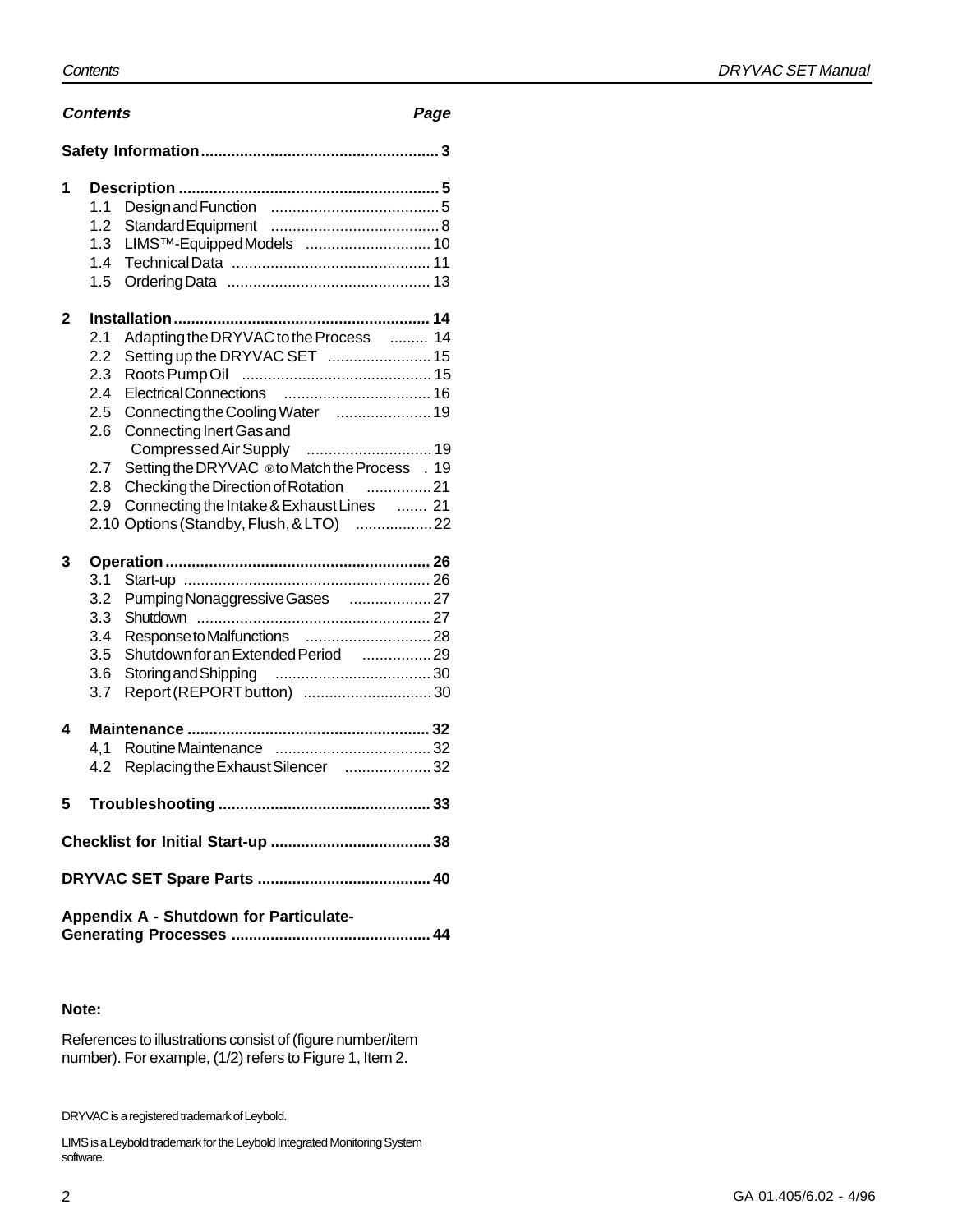# **Safety Information**

Hazard analyses per European standard EN 1012 were conducted for the DR YVAC SET 251S and 501S pumps. Every person involved with connecting, operating or maintaining these pumps shall have read and understood this DR YVAC SET operating instruction manual in order to avoid hazards and operating malfunctions.

DRYVAC SET pumps are designed to pump down vacuum chambers to pressure values in the rough and fine vacuum ranges, and are intended for industrial use.

#### **Precautionary notes in these instructions:**

**Warning** – This indicates procedures and operations which must be strictly observed to prevent hazards to persons.

**Caution** – This indicates procedures and operations which must be strictly observed to prevent damage or destruction of the pump.

#### **Media compatibility**

DRYVAC SET pumps are authorized for use only in those applications and processes which are listed in Table 2 of this instruction manual. Contact Leybold before using a DR YVAC pump for applications and processes which are not listed.



**Warning Standard DRYVAC SET pumps are not suited for pumping media which could ignite or explode. If these pumps are nonetheless used in such applications, the owner / operator must take the precautionary measures required for explosion protection in compliance with legal requirements.**

#### **Electrical Safety**



**Warning Disconnect the pump from the main power supply before beginning any assembly or disassembly work. Take measures to ensure that the pump cannot be started. The electrical connections shall be made only by a qualified and licensed electrician, in accordance with local codes.**

#### **Mechanical Safety**



**Warning Do not expose any parts of the body to the vacuum. In particular do not operate the pump with flanges open, or loosen any flange, oil filling or drain screws when a vacuum is present, even if the pump is switched off.**

Remove the cover panels only when the pump is switched of f.

Do not remove the pump or perform any maintenance work before it has been vented and has come to a complete stop.

#### **Protection Against Hazardous Gases**

The exhaust line connections must be tight. Hazardous gases could escape at leaks or the gases being pumped could react with humid air .

The pump's overall leak rate is  $< 1.10^{-5}$  mbar $\cdot$ l $\cdot$ s  $^{-1}$ . Install a housing evacuation unit when pumping hazardous gases.

Whenever the pump is opened to:

- refit the purge-control plate
- check the direction of rotation
- remove the intake or exhaust line
- remove the pump from the system

the following safety instructions must be observed:

#### **Warning**



**If the DRYVAC has pumped hazardous gases, you must determine the nature of the hazard and take the appropriate safety precautions. Comply with all safety regulations. Take adequate safety precautions before opening the intake or exhaust.**



**If necessary, use gloves, a respirator and/or protective clothing and work under an exhaust hood.**

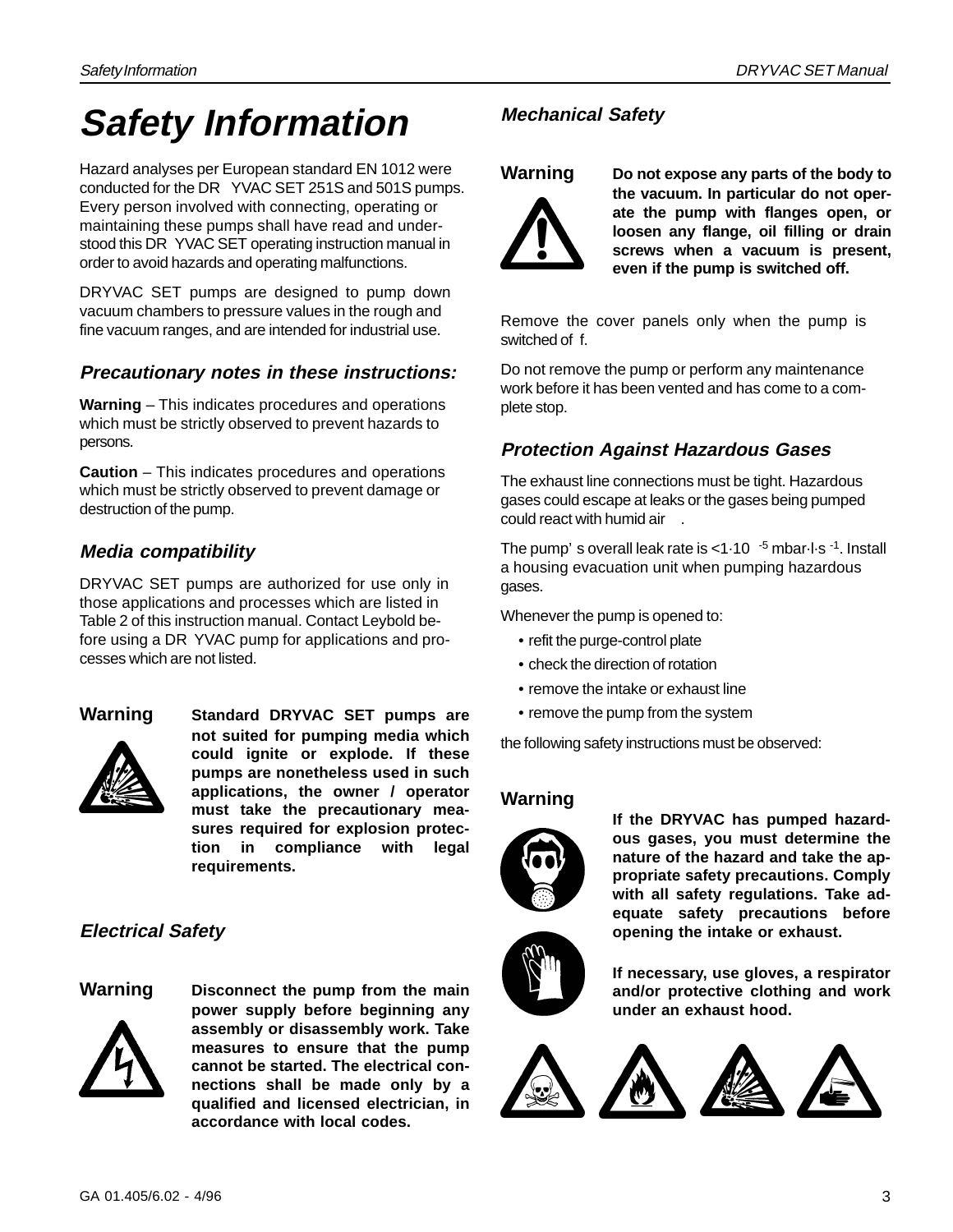DRYVACs that are used in semiconductor processes, for example, can be contaminated with process gases. These gases may be toxic and hazardous to health. In addition, deposits with similarly dangerous properties can form inside the pump. Many of these gases and deposits can seriously corrode the pump, especially when they are mixed with humid air .

To avoid health hazards and corrosion damage when the pump is detached from the system, lay a container of desiccant on the inlet splinter guard and then seal the pump immediately at all flange connections. Store the pump with a desiccant, in a polyethylene bag.

#### **Handling PFPE**

Since PFPE is used when pumping corrosive media, it can be contaminated with these media during use. Thus it is necessary to take appropriate precautionary measures depending on the medium that has been pumped (see "Protection against hazardous gases").

#### **Warning**



**Hazardous decomposition products may be formed at temperatures exceeding 350**°**C (660**°**F). Thus smoking is prohibited in rooms where PFPE is being used or handled; do not expose cigarettes or other tobacco products to PFPE.**

All safety regulations applicable to handling the medium being pumped shall also be observed when working with PFPE and the pump.

PFPE must be reclaimed or disposed of as a toxic waste.

#### **Returning Equipment**

Complete the form at the back of this manual before returning equipment to Leybold for service. This form notifies us of any toxic or other harmful products (as defined by the applicable regulations such as the Common Market Guideline L360, 1976/1979 or VBG 16) that may exist in or near the equipment. Attach the form to the pump or enclose it with the pump. This statement detailing the contamination is required to satisfy legal requirement and to protect our employees.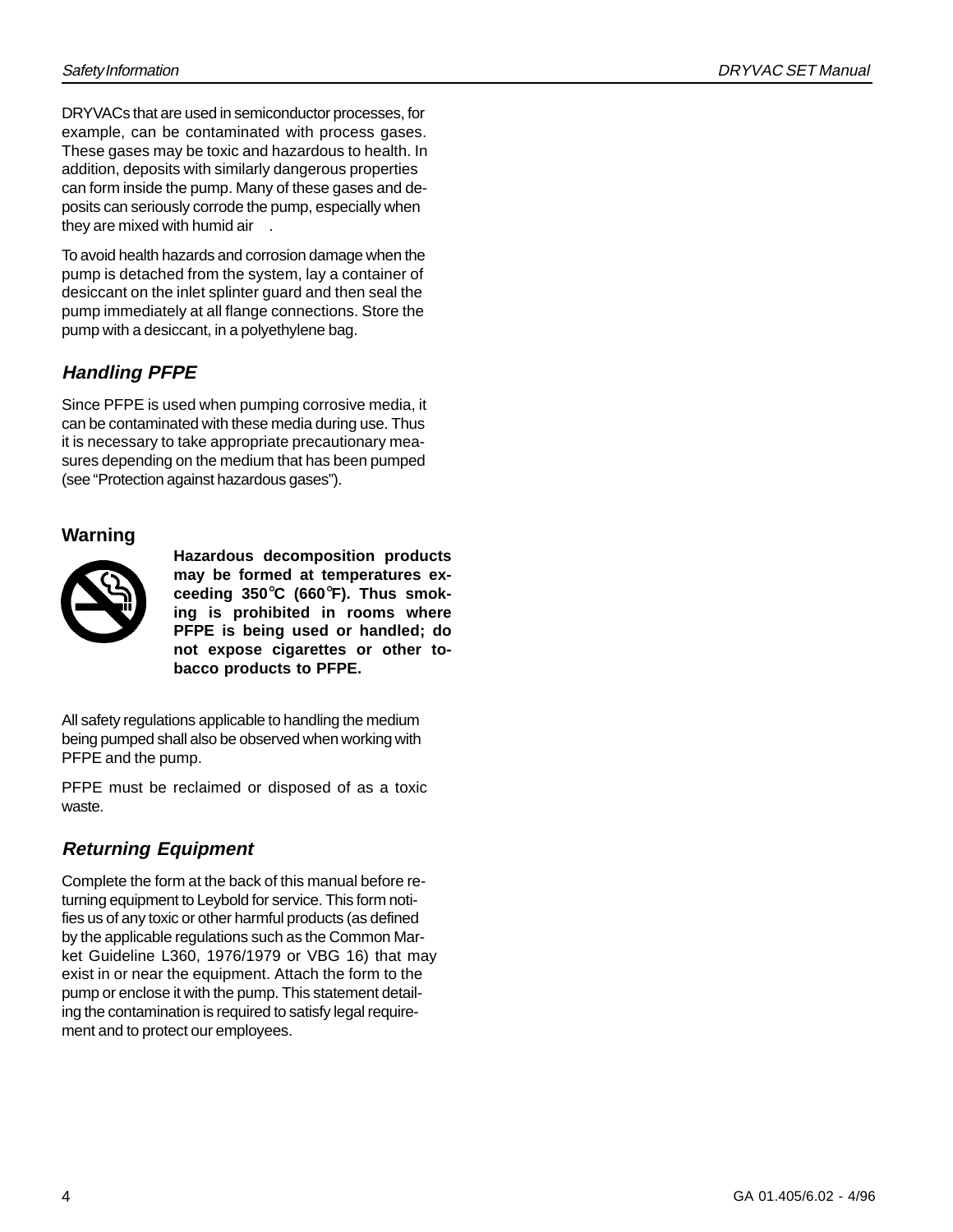

# **1 Description**

## **1.1 Design and Function**

The DRYVAC SET is a dry-compression vacuum pump designed especially for semiconductor processes.

DRYVAC SET pump models 251S and 501S combine a four-stage DR YVAC hook-and-claw pump with a flanged-on Roots pump.

The model 251S pump contains a DR YVAC 50S and a RUVAC WS-PFPE 251 Roots pump.

The model 501S pump contains a DR YVAC 100S and a RUVAC WS-PFPE 501 Roots pump.

#### **DRYVAC SET operating principles**

Figure 1 illustrates the DR YVAC SET's operating principles.

#### **Roots Pump**

Also known as Roots blowers, this pump contains two symmetrical impellers rotating in opposite directions. The impellers have roughly the cross section of a figure "8" and are synchronized by gears so that they move past each other and the casing without contact.

In impeller positions I and II, the volume in the intake port is increased. When the impellers rotate further to position III, part of the volume is sealed of from the intake side.

In position IV , this volume is opened to the discharge side, and gas at backing pressure (higher than the intake pressure) flows in. The inflowing gas compresses the gas volume pumped from the intake side. As the impellers rotate further , the compressed gas is exhausted out the discharge port.

The above procedure occurs twice per complete revolution of each impeller .

#### **DRYVAC Pump**

The two rotors (1/1) turn in opposite directions inside the pumping chamber . As they rotate, they open and close the intake (1/5) and outlet (1/4) slots with each cycle.

The pumping chamber is divided by the rotors. Gas is drawn in on the one side of the rotors and compressed on the other side.

The top sketch shows the beginning of the suction and compression cycle. As the rotors rotate, the sealed space above the rotors (1/2) is reduced in size and the gas is compressed. At the same time, the right rotor begins opening the inlet slot and gas is drawn into the pumping chamber below the rotors.

In the center sketch, the left rotor is starting to open the outlet slot, and compressed gas is being discharged from the pumping chamber .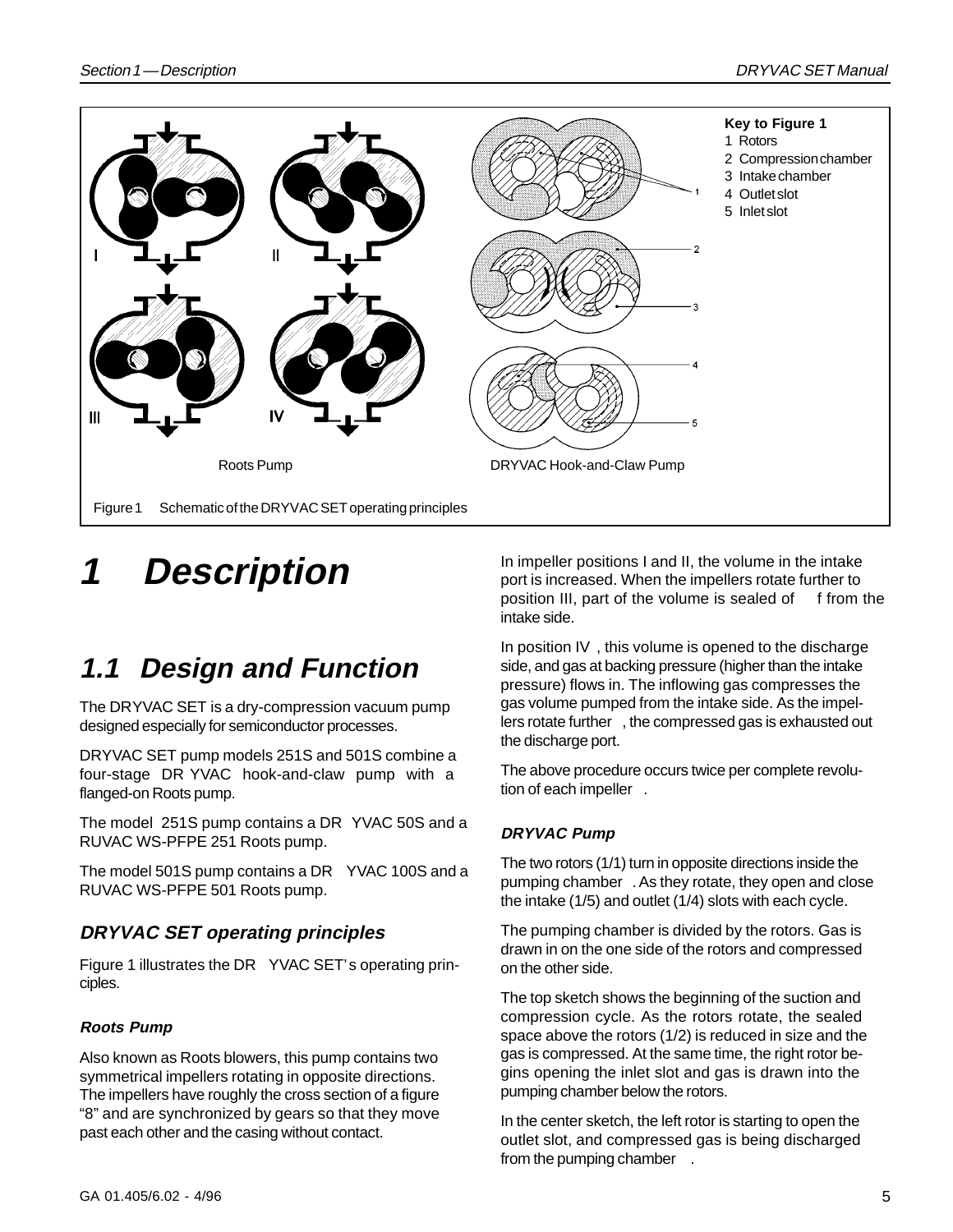![](_page_5_Figure_2.jpeg)

In the bottom sketch, the cycle has been completed and the inlet and outlet slots are closed. Once the rotors have passed through the neutral position, the cycle starts again.

#### **Roots Pump Design**

Although the pumping chamber of the Roots pump is free of sealing agents and lubricants, the gears and bearings are lubricated with PFPE (perfluoropolyether) oil.

The gears and bearings are located in two side chambers of the housing. These two side chambers are separated from the pumping chamber by the impeller seals. During pump operation, the side chambers are evacuated via the impeller seals.

The side chambers are linked to each other by two tube passages. One tube links the two PFPE reservoirs, while the other tube links the evacuated spaces above the PFPE supply .

Both side chambers contain integrated oil pumps to ensure that the gears and bearings receive suf ficient PFPE oil.

The Roots pump is driven by a "canned" motor (2/7). On such a motor , the rotor and stator windings are separated by a vacuum-tight "can" of nonmagnetic material. The rotor runs in the vacuum on the pump' s drive shaft; thus a shaft feedthrough to the atmosphere is not needed.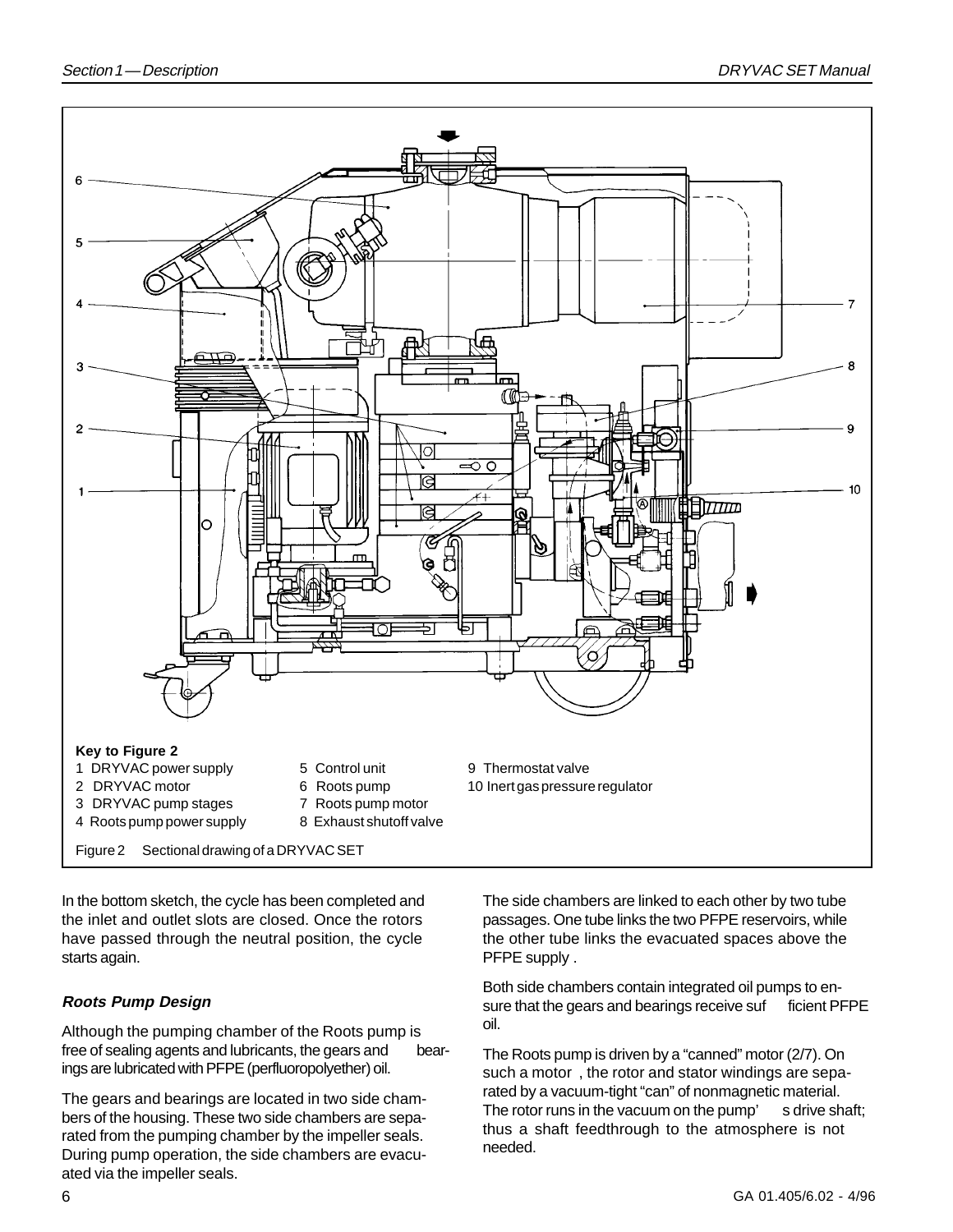The Roots pump can run on a mains frequency either 50 or 60 Hz with the standard motor .

The Roots pump is air-cooled. The air flow for cooling both the motor and pump is produced by a fan, located under the motor 's fan cover .

#### **DRYVAC Pump Design**

There are four pumping stages (2/3) located one above the other . The stages are pinned together .

The gas enters the DR YVAC through the intake port, is pumped through four pump stages, and flows through an exhaust silencer into the exhaust.

The rotors are driven by two vertical shafts connected to the motor (2/2) and synchronized by gears.

The DRYVAC SET 251S can run on a mains frequency of either 50 or 60 Hz with the standard motor .

The DRYVAC SET 501S is fitted with one of several gear size combinations, depending on the local mains frequency . Thus the DR YVAC pump will always operate at 3000 r.p.m.

The pumping chamber is free of sealants and lubricants; however , PFPE oil is used to lubricate the gearing and the lower bearings. The upper bearings are PFPEgrease lubricated.

Piston rings are used to seal each shaft where it passes through the stages. The gear box is isolated from the pumping chamber by piston rings and radial shaft seals. The upper bearings are isolated by shaft seals.

The bearings and seals are mounted in the water-cooled upper and lower end plates. The supply of cooling water is regulated by a thermostat valve (2/9). The pump stages are air cooled.

#### **Enclosure**

The DRYVAC SET is fully enclosed; the enclosure panels can be removed in just a few steps. The outlet for the ventilation air is on the top of the enclosure.

The enclosure has lockable casters and a handle, which allows the DR YVAC SET to be easily moved.

#### **Exhaust shutoff valve**

The exhaust shutof f valve (2/8) closes the exhaust when the DRYVAC SET is not running. It operates on compressed air and is controlled by a solenoid valve. The valve' s position indicators signal whether the valve is open or closed.

#### **Inert Gas Barrier and Purge Gas Device**

The DRYVAC pump has a mechanism for barrier gas and for purge gas. Inert gas for these devices is connected at the back of the DR YVAC SET cabinet. It flows into the pump through the main inert gas valve and two pressure regulators (2/10).

The barrier gas protects the lower radial shaft seals and bearings against aggressive media and particles. In addition, the barrier gas is pumped to the exhaust pressure switches and protects them against contamination.

The purge gas flows through the purge gas block, the purge control plate, connecting pipes and nozzles, and into the three lower pump stages.

#### **Electrical Equipment**

The standard DR YVAC SET model is monitored by several limit switches and a PT100 temperature sensor (refer to Table 1).

The temperature sensor measures the outlet temperature of the cooling water . The control unit monitors the process' setting with this sensor and with the purge-gas flow indicator .

All monitoring equipment signals are brought together and processed in the power supplies of the DR YVAC (2/1) and Roots pump (2/4). The DRYVAC SET is operated from the control unit (2/5).

The control unit includes pushbutton controls and a three-line display that shows the DR YVAC SET's operating status in clear text; you have the option of English or German.

The control unit is mounted on the top of the DR YVAC SET enclosure . It can also be attached up to 2.5 meters (8 feet) away using the optional extension cable (P/N 200-80-855). Its front panel fits into one half of a standard 19" rack (3 height modules).

During the initial start-up, you must set the DR YVAC to the desired process. Thereafter , it can be switched on and of f with the ST ART and STOP buttons. Run-up, operation, and run-down are then automatically controlled as appropriate for the relevant process.

When unacceptable conditions arise, the DR YVAC SET automatically switches of f. The error messages are stored to simplify troubleshooting.

The parallel interface allows you to connect the DR Y-VAC SET to a central system control (see Figure 9).

The DRYVAC SET's transformer and rectifier generate the DC voltages required for control and operation. Each control voltage has a separate fuse.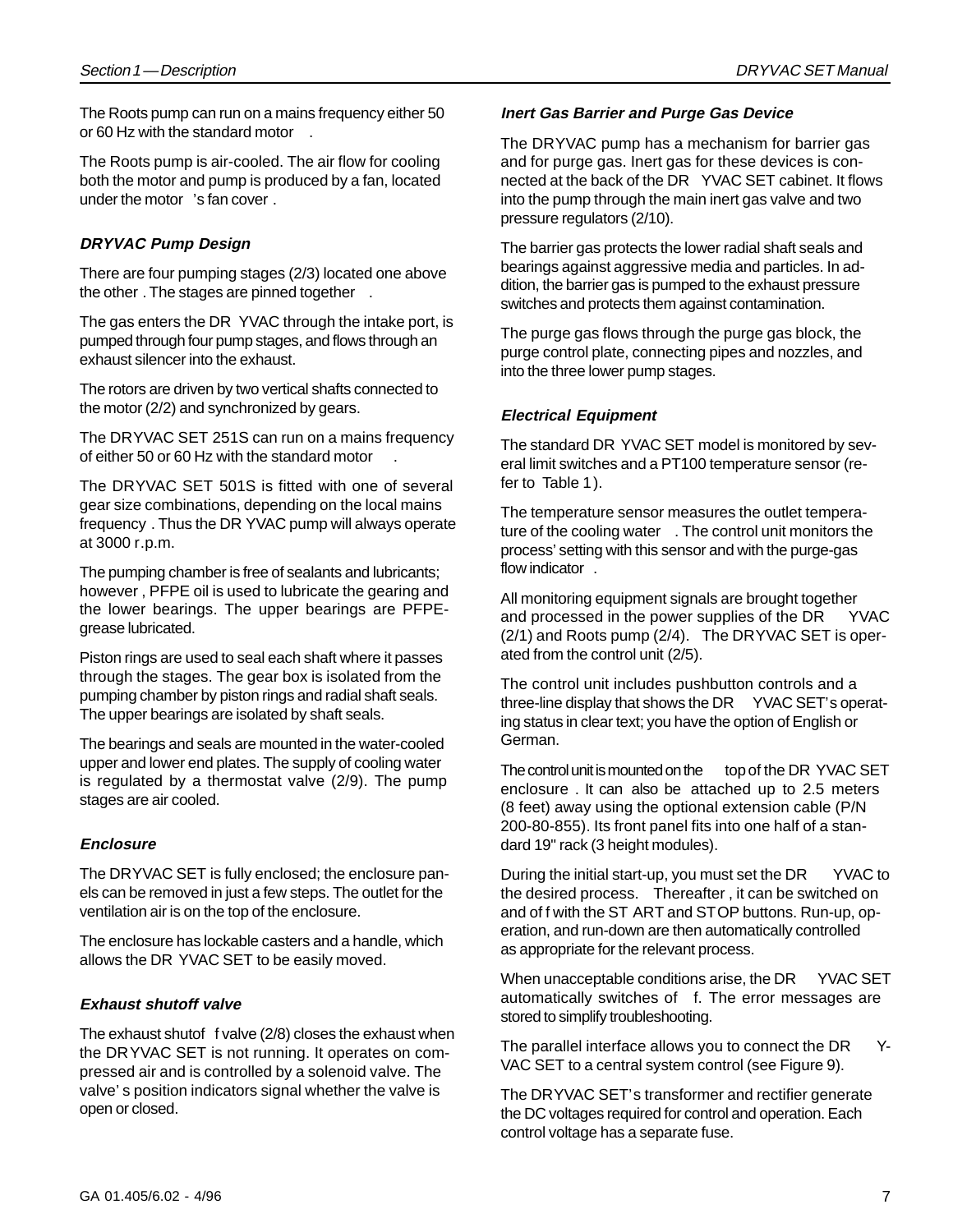![](_page_7_Figure_2.jpeg)

### **1.2 Standard Equipment**

The DRYVAC SET is delivered with both the DR YVAC pump and the Roots pump filled with PFPE oil.

A sealing disk with dirt trap and a collar flange are attached to the intake port.

The intake and exhaust ports and the inert gas fitting are sealed for shipping.

The DRYVAC SET is shipped with the following:

- A 2-meter (6.5-foot) main power cable without plug and
- An Allen key for removing or installing the exhaust silencer .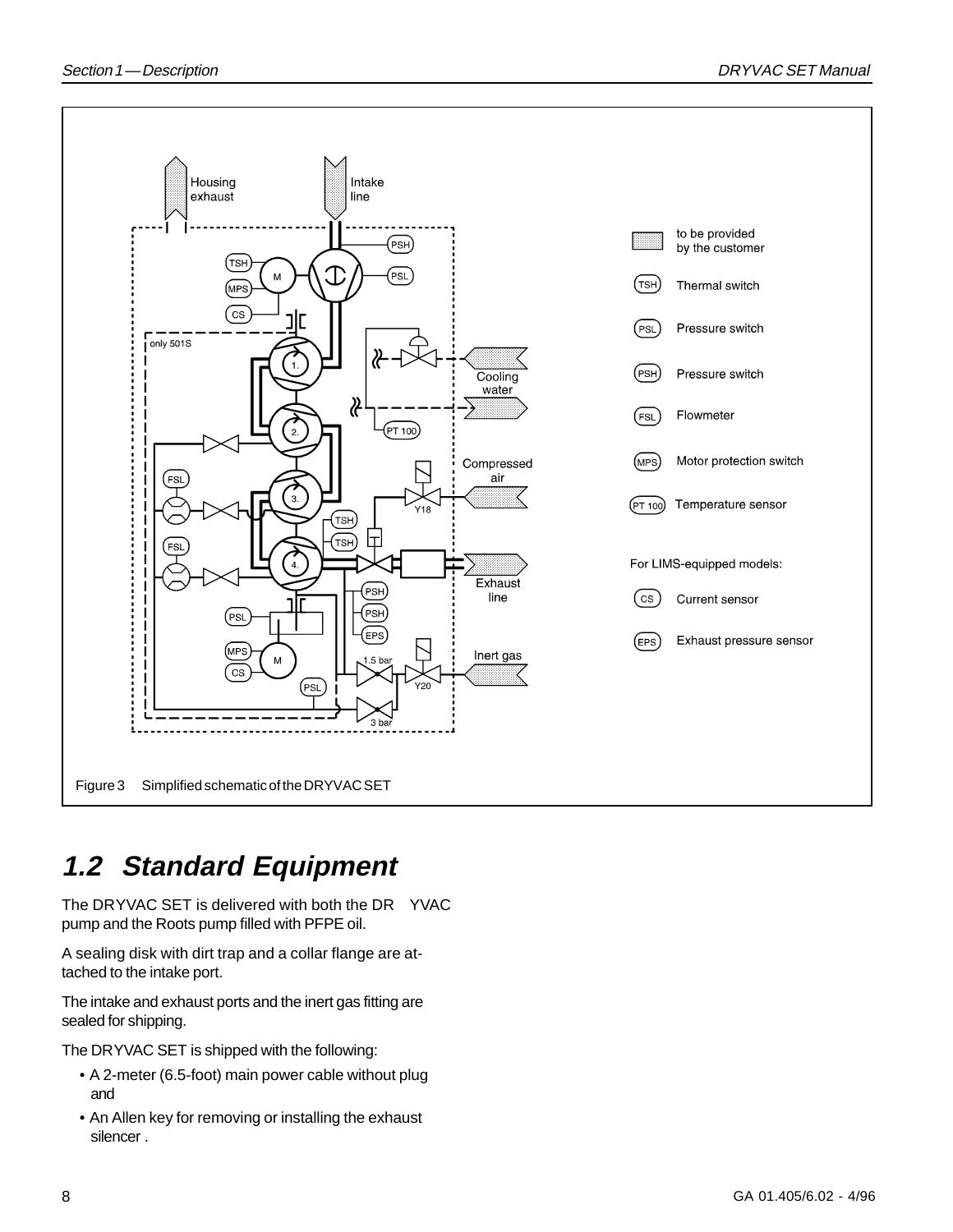### **Table 1 — Switches and Valves**

| Component                                                                                                           | <b>Component</b><br>label                          | Figure 3                 | Name in Display <sup>(1)</sup>                                                         | <b>Switching</b><br>point <sup>(2)</sup>                        | Plug<br>label                    |
|---------------------------------------------------------------------------------------------------------------------|----------------------------------------------------|--------------------------|----------------------------------------------------------------------------------------|-----------------------------------------------------------------|----------------------------------|
| Temper ature sensor PT100                                                                                           | <b>B10</b>                                         | PT 100                   | "Process temp. <tmin>tmax"</tmin>                                                      | Refer to<br>Sec. 3.4.1                                          | 2X3                              |
| Thermal switch, pump<br>Alarm<br>Thermal switch, pump W arning                                                      | S17 (N.C.)<br>S <sub>16</sub> (N.C.)               | <b>TSH</b><br><b>TSH</b> | "A Temperature"<br>"W Temperature"                                                     | $T \ge 95/125^{\circ}C^{(3)}$<br>$T \geq 85/115^{\circ}C^{(3)}$ | 2X8<br>2X7                       |
| Exhaust pressure switch,<br>Alarm<br>Exhaust pressure switch, W<br>arning                                           | S14 (N.C.)<br>$S12$ (N.C.)                         | <b>PSH</b><br><b>PSH</b> | "A Exhaust pressure"<br>"W Exhaust pressure"                                           | $p \geq 1.5$ bar<br>$p \ge 1.3$ bar                             | 2X <sub>5</sub><br>2X4           |
| Pressure switch, lubrication DR<br><b>YVAC</b><br>Pressure switch, lubrication Roots pump                           | S <sub>10</sub> (N.O.)<br>S31 (N.O.) PSL           | <b>PSL</b>               | "W Lubrication/A Lubrication"<br>"W Oilpressure HV"                                    | $p \leq 1.5$ bar<br>$p \leq 350$ mbar                           | 2X11<br>4X2                      |
| Pressure switch Roots pump ON/OFF<br>Thermal switch motor Roots pump                                                | S32 (N.C.) PSH<br>S30 (N.C.)                       | <b>TSH</b>               | "W Input pressure HV"<br>"W Motor temp. HV"                                            | $p \ge 20-35$ mbar 4X1                                          | 4X3                              |
| Pressure switch, inert gas pressure<br>Flow indicator, inert gas, 3rd stage<br>Flow indicator, inert gas, 4th stage | S13 (N.O.) PSL<br>S20 (N.O.) FSL<br>S18 (N.O.) FSL |                          | "W N2 pressure"<br>"W Flow 3rd stage"<br>"W Flow 4th stage"                            | $p \leq 2.5$ bar<br>≤300 NI/hr<br>≤1500 Nl/hr                   | 2X10<br>2X9<br>2X13              |
| Position indicator , exhaust shutof f valve                                                                         | $S15(N.0.) -$                                      |                          | "A Shutof f valve"                                                                     |                                                                 | 2X6                              |
| Standby set detection<br>Flush valve detection<br>LTO set detection                                                 |                                                    |                          | (4)<br>"Standby installed"<br>(4)<br>"Flush valve installed"<br>"LTO installed" (4)    |                                                                 | 2X15<br>2X14<br>2X9              |
| Motor contactor, DRYVAC pump<br>Auxiliary contact, motor contactor<br>Motor protection switch, DR YVAC pump         | 1K1<br><b>1K1</b><br>1Q1                           | <b>MPS</b>               | Closed in case of operation<br>"A Motor contactor"<br>"A Circuit breaker"              | Nominal<br>motor current                                        |                                  |
| Motor protection switch Roots pump                                                                                  | 3Q1                                                | <b>MPS</b>               | "W Circuit breaker HV"                                                                 | Nominal<br>motor current                                        |                                  |
| Motor protection switch, transformer                                                                                | 1Q2                                                |                          |                                                                                        |                                                                 |                                  |
| Compressed air valve<br>Main inert gas valve                                                                        |                                                    | Y18<br>Y20               | opens in case of RUN-UP 1<br>opens in case of RUN-UP 1                                 |                                                                 | 2X18<br>2X20                     |
| Purge gas valve, 2nd stage (option)<br>Purge gas valve, 3rd stage (option)<br>Purge gas valve, 4th stage (option)   | Y17<br>Y16<br>Y15                                  |                          | closed in case of ST ANDBY<br>closed in case of ST ANDBY<br>closed in case of ST ANDBY |                                                                 | 2X17<br>2X16<br>2X15             |
| Flush valve (option)                                                                                                | Y14                                                |                          | opens in case of FLUSH                                                                 |                                                                 | 2X14                             |
| For LIMS-equipped models:<br>Exhaust pressure sensor<br>Current sensor, DRYVAC<br>Current sensor, Roots pump        |                                                    | <b>EPS</b><br>CS<br>CS   |                                                                                        | Section 1.3<br>Section 1.3<br>Section 1.3                       | 2X12<br>5XP6<br>5XP <sub>5</sub> |

 $(1)$  When the first letter in the display is "W" (W arning), the pump is approaching a critical value;

when the first letter is "A" (Alarm), the pump shuts down because it exceeded a critical value.

(2) All pressures listed are in absolute values.

(3) The higher temperature switch limit is for the DR YVAC SET model 501S.

(4) Displayed only in REPOR T.

N.O. = Normally Open

N.C. = Normally Closed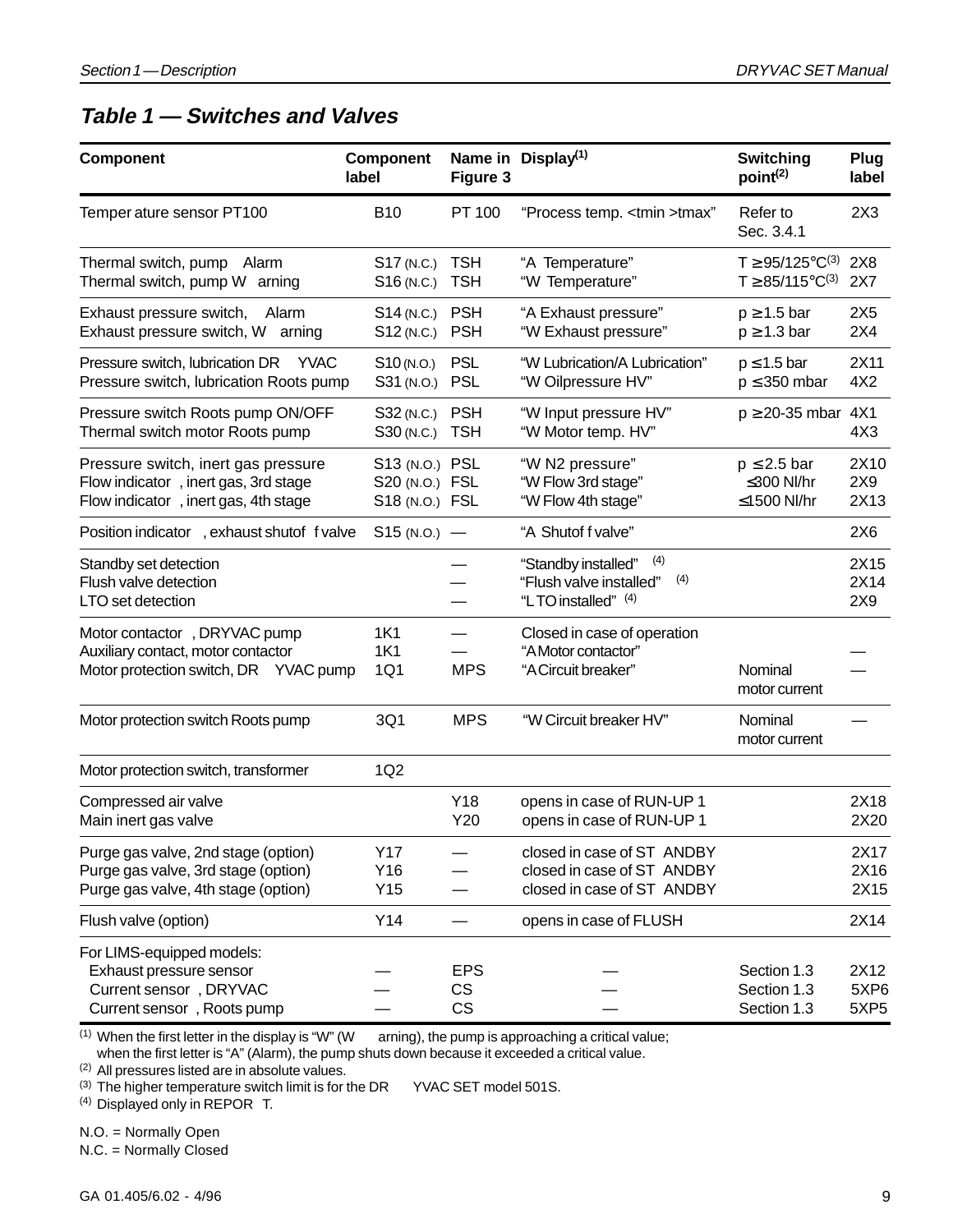### **1.3 LIMS-Equipped Models**

DRYVAC S or SET models that have a -P or -10 after their catalog numbers are equipped for use with Leybold's Integrated Monitoring System (LIMS). LIMS monitors exhaust pressure, operating current, and cooling water temperature to alert you to potential problems. LIMS does not shutdown the DR YVAC when an alarm setpoint is exceeded. A separate operating instruction is available on LIMS.

The following describes the sensors and RS-232 interface that are added to these LIMS-equipped DR YVAC models.

#### **Exhaust Pressure Transducers**

The exhaust pressure transducer gives an analog output of the exhaust pressure. When connected to the LIMS system, it shows trends to alert you when the exhaust pressure is increasing. This allows you to schedule exhaust maintenance before damaging deposits form in the DRYVAC. Exhaust maintenance usually involves changing the exhaust silencer and cleaning the silencer flange and exhaust lines.

If you have LIMS, set the exhaust warning and alarm at the same pressures as the digital switch settings (1.3 bar for warning and 1.5 bar for alarm). You can lower the LIMS exhaust-pressure settings if desired based on experience with your process.

Transducer Range: 0 to 3.45 bar (0 to 50 psia)

#### **DRYVAC Current Monitoring**

The DRYVAC current sensor gives an analog output of the DRYVACs motor current. When connected to the LIMS system, it shows trends to alert you of increased loading on the DR YVAC.

If you have LIMS, set the alarm for DR YVAC current at the full load amperage of its motor . The warning can be set anywhere below full load amperage.

Current Sensor Range: 0 to 40 amps

#### **Current Monitoring for RUVAC Roots Pump**

The RUVAC current sensor gives an analog output of the roots pump motor current. When connected to the LIMS system, it shows trends to alert you of increased loading on the roots pump. Increased loading often indicates that process deposits are building up in the roots pump.

If you have LIMS, set the alarm for RUV AC current at the full load amperage of its motor . The warning can be set anywhere below full load amperage.

Current Sensor Range: 0 to 40 amps

#### **DRYVAC Process Temperature Monitoring**

An analog Pt100 temperature sensor and two digital thermal pills are included with the standard DR YVAC S and SET models. The Pt100 alerts you when the temperature is outside of the recommended range for your process. The thermal pills protect the pump from mechanical damage from excessive temperatures.

The thermal pills measure the module temperature directly on the second stage housing. When the warning thermal pill trips, it alerts you that the temperature is approaching a critical temperature. When the alarm thermal pill trips, it shuts down the DR YVAC.

The Pt100 sensor monitors the cooling water temperature at the pumping module. This temperature is controlled by the thermostat valve. If you have the LIMS software, it monitors the analog signal from the Pt100. Use the LIMS software to set the warning 2 °C above the maximum process setting and the alarm 5 °C above the maximum process setting. The usual process temperature ranges are 47–63 °C for process groups A & B, and 27–43°C for process groups C & D as listed in Table 2. Thus, if your process is in Group B, set the warning at 65 °C and the alarm at 68 °C. You can adjust the temperature settings in the LIMS software if desired based on experience with your process.

#### **RS 232 Interface**

The RS232 output connector is located on the rear of the DRYVAC and can be connected through a conversion box to a computer loaded with the LIMS software.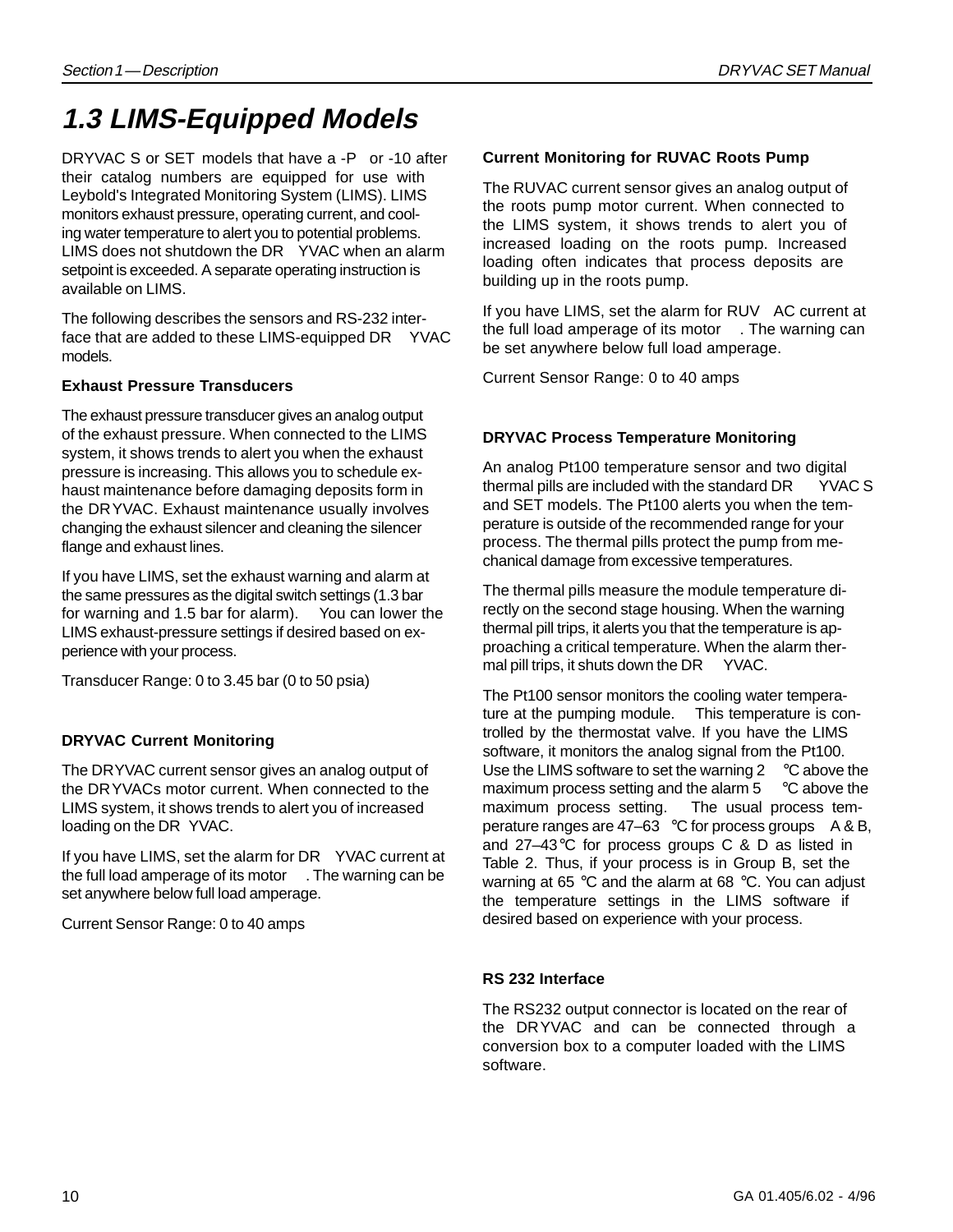### **1.4 Technical Data**

#### **DRYVAC SET Model 251S**

| Pumping Speed:                                                                                                                      | Pu                      |
|-------------------------------------------------------------------------------------------------------------------------------------|-------------------------|
| 60 Hz operation  250 m <sup>3</sup> $\cdot$ h <sup>-1</sup> (147 cfm)                                                               | $\epsilon$              |
| 50 Hz operation  210 m <sup>3</sup> · h <sup>-1</sup> (124 cfm)                                                                     | Ę                       |
| Ultimate pressure with purge-control plate set for                                                                                  | Ult                     |
| "ETCH":                                                                                                                             | "E1                     |
| 60 Hz operation $\leq$ 2 $\cdot$ 10 <sup>-3</sup> mbar (1.5 x 10 <sup>-3</sup> Torr)                                                | $\epsilon$              |
|                                                                                                                                     | Ę                       |
| Maximum intake pressure                                                                                                             | Ма                      |
|                                                                                                                                     | jj                      |
|                                                                                                                                     | Mc                      |
| Power rating at an intake                                                                                                           | Po                      |
| pressure of 10 <sup>-1</sup> mbar  2.5 kW (3.4 hp)                                                                                  | $\mathsf{r}$            |
| Rotational speed:                                                                                                                   | Ro                      |
|                                                                                                                                     | $\epsilon$              |
|                                                                                                                                     | Ę                       |
| Noise level with the exhaust line connected  65 dB(A)                                                                               | No                      |
| Cooling water requirements, approx:                                                                                                 | Co                      |
| At water temp. of 15 °C (59°F)  70 $1 \cdot$ hr <sup>-1</sup> (18 gal/hr)                                                           | $\overline{1}$          |
| Maximum cooling water temp.  25°C (77°F)                                                                                            | Ŋ                       |
| Cooling water pressure*  2-10 bar (14-130 psig)                                                                                     | C                       |
| Cooling water connection, female threads NPT 1/2"                                                                                   | $\overline{a}$          |
|                                                                                                                                     | Ine                     |
| lnert gas connection, female thread  NPT 3/8"                                                                                       | Ine                     |
|                                                                                                                                     | Ine                     |
| Barrier gas pressure*  1.5 bar (7 psig)                                                                                             | Ba                      |
| Purge gas pressure* 3.0 bar (29 psig)                                                                                               | Pu                      |
| Air pressure for activating<br>exhaust shutoff valve  6-7 bar (72-87 psig)<br>Compressed air connection, female thread<br>.NPT 1/4" | Air<br>$\epsilon$<br>Co |
| Lubricant quantity in roots-pump gearbox  1.31 (1.4 qt)                                                                             | Lul                     |
| Maximum ambient temp.  40°C (104°F)                                                                                                 | Ма                      |
|                                                                                                                                     | We                      |
|                                                                                                                                     | Inta                    |
|                                                                                                                                     | Exl                     |
|                                                                                                                                     |                         |

#### **DRYVAC SET Model 501S**

| Pumping Speed:                                                                                                                     |
|------------------------------------------------------------------------------------------------------------------------------------|
| 60 Hz operation  480 m <sup>3</sup> · h <sup>-1</sup> (283 cfm)<br>50 Hz operation  400 m <sup>3</sup> · h <sup>-1</sup> (236 cfm) |
|                                                                                                                                    |
| Ultimate pressure with purge-control plate set for<br>"ETCH":                                                                      |
| 60 Hz operation $\leq$ 2 $\cdot$ 10 <sup>-3</sup> mbar (1.5 x 10 <sup>-3</sup> Torr)                                               |
|                                                                                                                                    |
| Maximum intake pressure                                                                                                            |
|                                                                                                                                    |
| Power rating at an intake                                                                                                          |
| Rotational speed:                                                                                                                  |
|                                                                                                                                    |
|                                                                                                                                    |
| Noise level with the exhaust line connected<br>$70dB(A)$                                                                           |
| Cooling water requirements, approx:<br>At water temp. of 15 °C (59°F)  100 I $\cdot$ hr $^{-1}$ (25 gal/hr)                        |
| Maximum cooling water temp.  25°C (77°F)                                                                                           |
| Cooling water pressure*  2-10 bar (14-130 psig)<br>Cooling water connection, female threads NPT 1/2"                               |
| Inertgaspressure*  4-10 bar (43-130 psig)                                                                                          |
| Inert gas connection, female thread  NPT 3/8"                                                                                      |
|                                                                                                                                    |
|                                                                                                                                    |
| Purge gas pressure* 3.0 bar (29 psig)                                                                                              |
| Air pressure for activating                                                                                                        |
| Compressed air connection, female thread NPT 1/4"                                                                                  |
| Lubricant quantity roots-pump in gear box  1.8 I (1.9 qt)                                                                          |
| Maximum ambient temp.  40°C (104°F)                                                                                                |
|                                                                                                                                    |
|                                                                                                                                    |
|                                                                                                                                    |

\*All pressures given in bar or mbar are absolute values.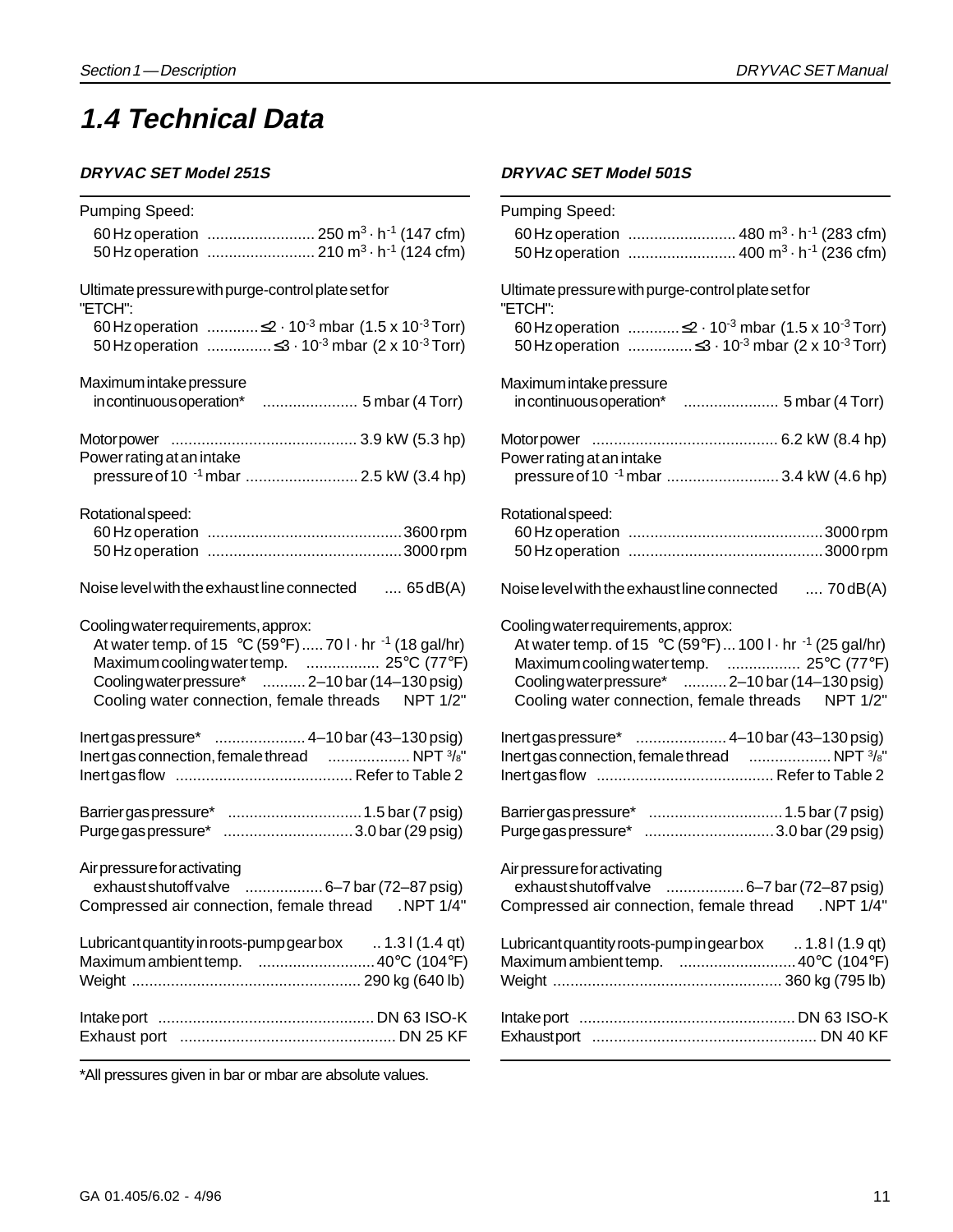![](_page_11_Figure_2.jpeg)

![](_page_11_Figure_3.jpeg)

GA 01.405/6.02 - 4/96

12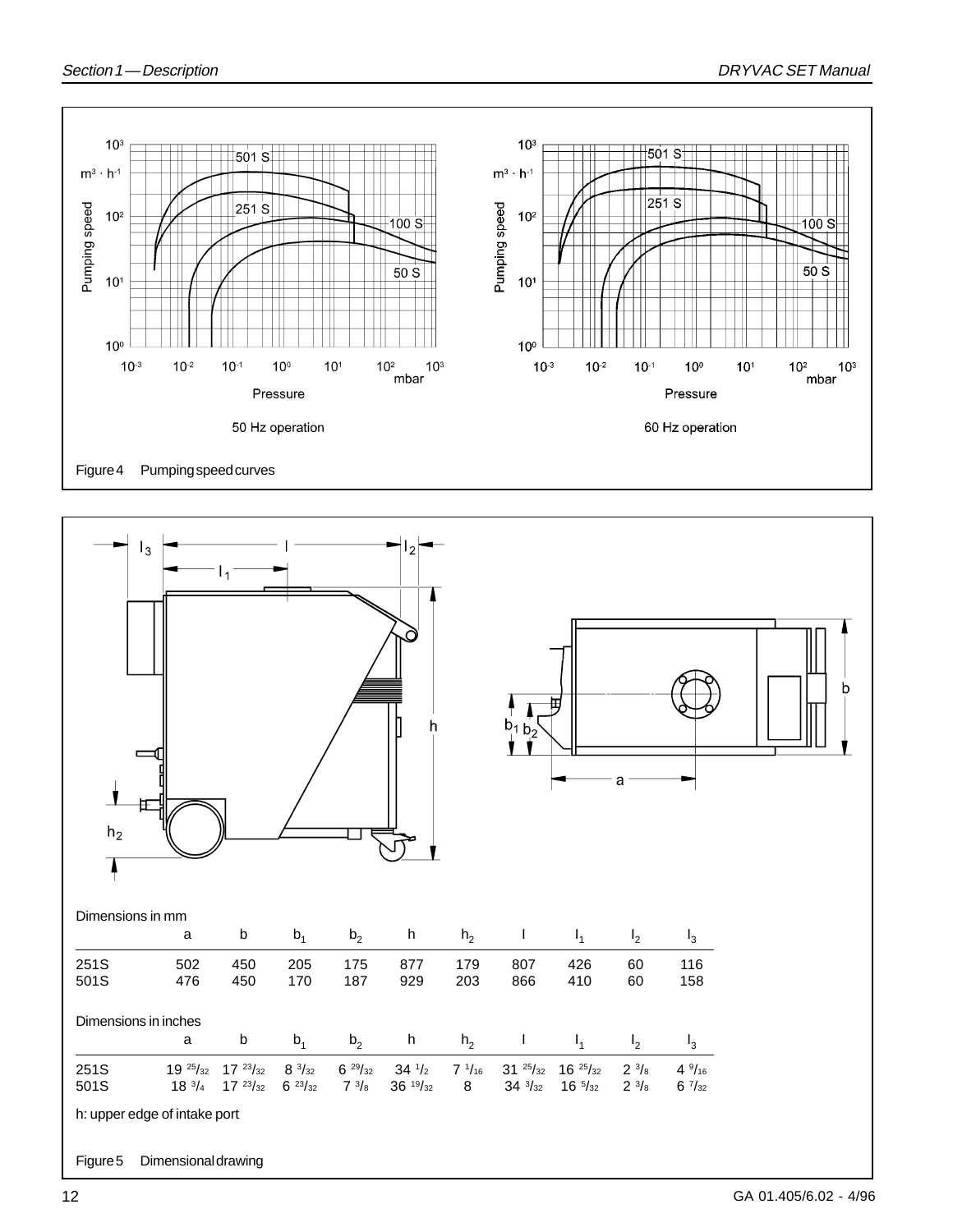![](_page_12_Figure_2.jpeg)

### **1.5 Ordering Data**

| DRYVAC SET with motor: 251S Catalog Number          | 501S Catalog Number |
|-----------------------------------------------------|---------------------|
| 200 V*, 50 Hz/200-208-240 V*, 60 Hz 3 phase  138 50 |                     |
| 400 V*, 50 Hz/400-480 V*, 60 Hz 3 phase  138 51     |                     |
|                                                     |                     |
|                                                     |                     |
|                                                     |                     |
|                                                     |                     |
|                                                     |                     |
|                                                     |                     |
|                                                     |                     |
|                                                     |                     |
|                                                     |                     |
|                                                     |                     |
|                                                     | 200 78 563          |

\*All voltage ±10% from value listed.

†The repair kit includes all seals, bearings, & normal wear parts of both the DRYVAC & roots pump.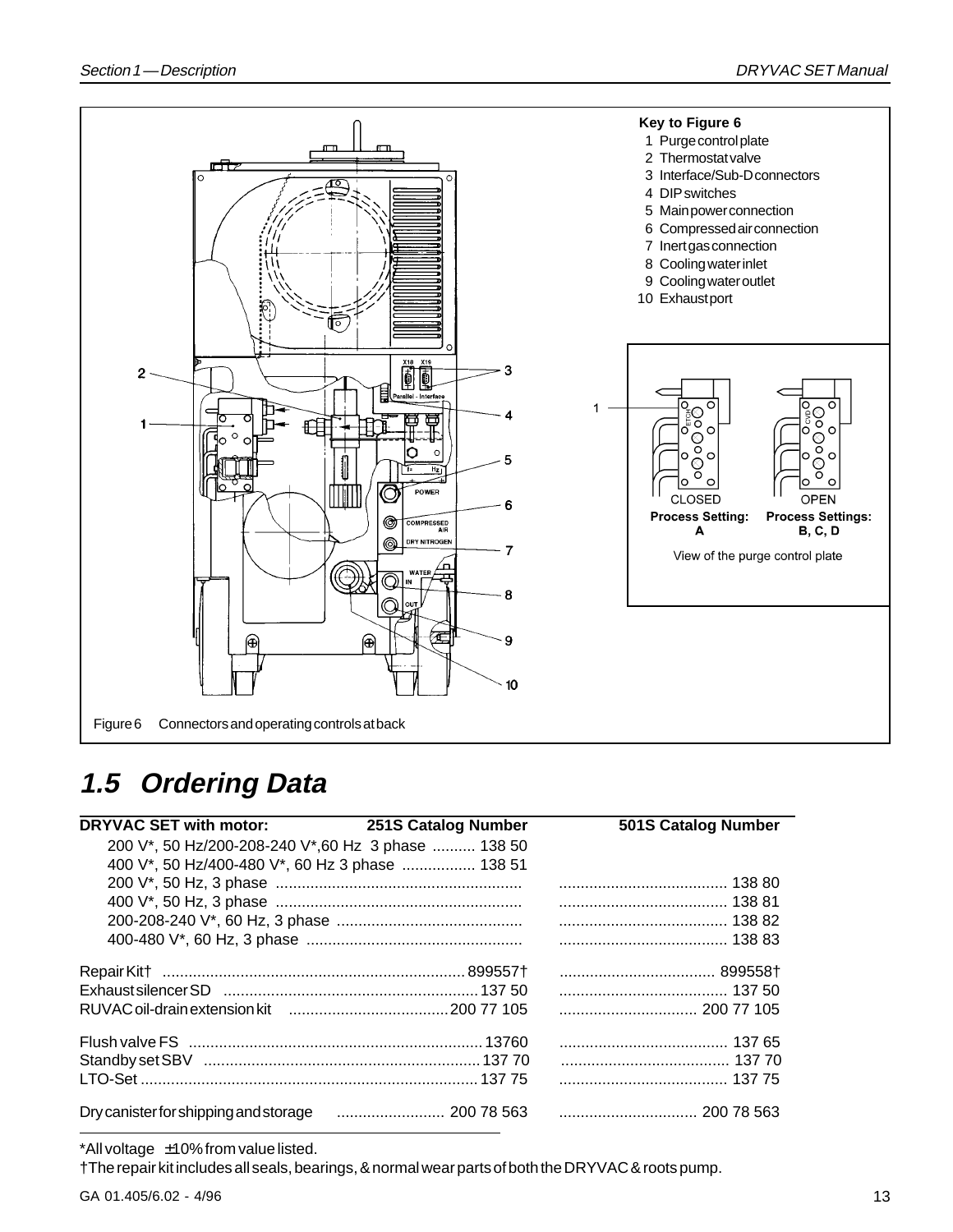### **Table 2 — Process Settings\***

| <b>Process</b><br>Group<br><b>Setting</b> | <b>DIP</b><br><b>Switch</b><br>Setting | <b>Processes</b>                                                                                                                                                                                                                                                                                            | Thermo-<br>stat Valve<br>Setting | <b>Purge</b><br>Control<br><b>Plate</b> | Option<br><b>Required</b> | <b>Inert Gas</b><br>Consump-<br>tion | Pump<br><b>Operating</b><br>Temp. |
|-------------------------------------------|----------------------------------------|-------------------------------------------------------------------------------------------------------------------------------------------------------------------------------------------------------------------------------------------------------------------------------------------------------------|----------------------------------|-----------------------------------------|---------------------------|--------------------------------------|-----------------------------------|
| A                                         | 5 ON<br>6, 7, & 8 OFF                  | Al-Etching, Si-Etching,<br>Poly-Si-Etching, SiO <sub>2</sub> -Etching<br>Tungsten-Etching                                                                                                                                                                                                                   | 4                                | Closed<br>(ETCH)                        | No.                       | 1000-1500<br>Nl/hr                   | 47-63°C<br>117-145°F              |
| B                                         | 6 ON<br>5, 7, & 8 OFF                  | MOCVD, PECVD-SiO <sub>2</sub><br>PECVD-Si <sub>3</sub> N <sub>4</sub> , PECVD-TEOS,<br>PECVD-Poly-Silicon,<br>PECVD-PSG, PECVD-BPSG<br>PECVD-W, PECVD-WSi <sub>2</sub> ,<br>LPCVD-SiO <sub>2</sub> , LPCVD-Si <sub>3</sub> N <sub>4</sub> ,<br>LPCVD-Poly/Silicon,<br>LPCVD-TEOS, LPCVD-W,<br>Ion implanter | 4                                | Open<br>(CVD)                           | No                        | 4000-5000<br>NI/Hr                   | $47-63$ °C<br>117-145°F           |
| C†                                        | 7 ON<br>5, 6, & 8 OFF                  | LTO, LPCVD-PSG,<br>LPCVD-BPSG                                                                                                                                                                                                                                                                               | 2                                | Open<br>(CVD)                           | LTO-Set                   | 6000-7000<br>Nl/hr                   | 27-43°C<br>81-109°F               |
| D†                                        | 8 ON<br>5, 6, & 7 OFF                  | LPCVD-WSi <sub>2</sub>                                                                                                                                                                                                                                                                                      | $\overline{2}$                   | Open<br>(CVD)                           | No                        | 4000-5000<br>Nl/hr                   | 27-43°C<br>81-109°F               |

Consult your Leybold sales representative to confirm the correct process setting for your application.

† Additional DRYVAC modifications may be necessary for these applications. Consult your Leybold sales representative for additional information.

# **2 Installation**

### **2.1 Adapting the DRYVAC to the Process**

![](_page_13_Picture_9.jpeg)

**Warning If the DRYVAC SET has pumped hazardous gases, you must determine the nature of the hazard and take the appropriate safety precautions. Comply with all safety regulations. Take adequate safety precautions before opening the intake or exhaust.**

**The DRYVAC is delivered set up for the processes of group B in Table 2** – unless specified otherwise by the sales order . This setup opens the purge-gas supply to the individual pump stages.

**If your process is in the "C" group in Table 2,** install the LTO set as described in Section 2.10.3.

**If your process is in the "A" group in Table 2,** seal off the supply of purge gas into the DR YVAC pump stages as follows (see Figure 6):

- 1. Open the four "-turn retaining clips and take of f the rear housing panel.
- 2. Remove the eight screws securing the plate (6/1) to the interstage purge block; remove the plate.
- 3. Turn over the plate and reinstall it with the outside in; when installed correctly for process A, the side of the plate marked "ETCH" faces out and the side marked "CVD" faces in.
- 4. Reinstall the rear housing panel.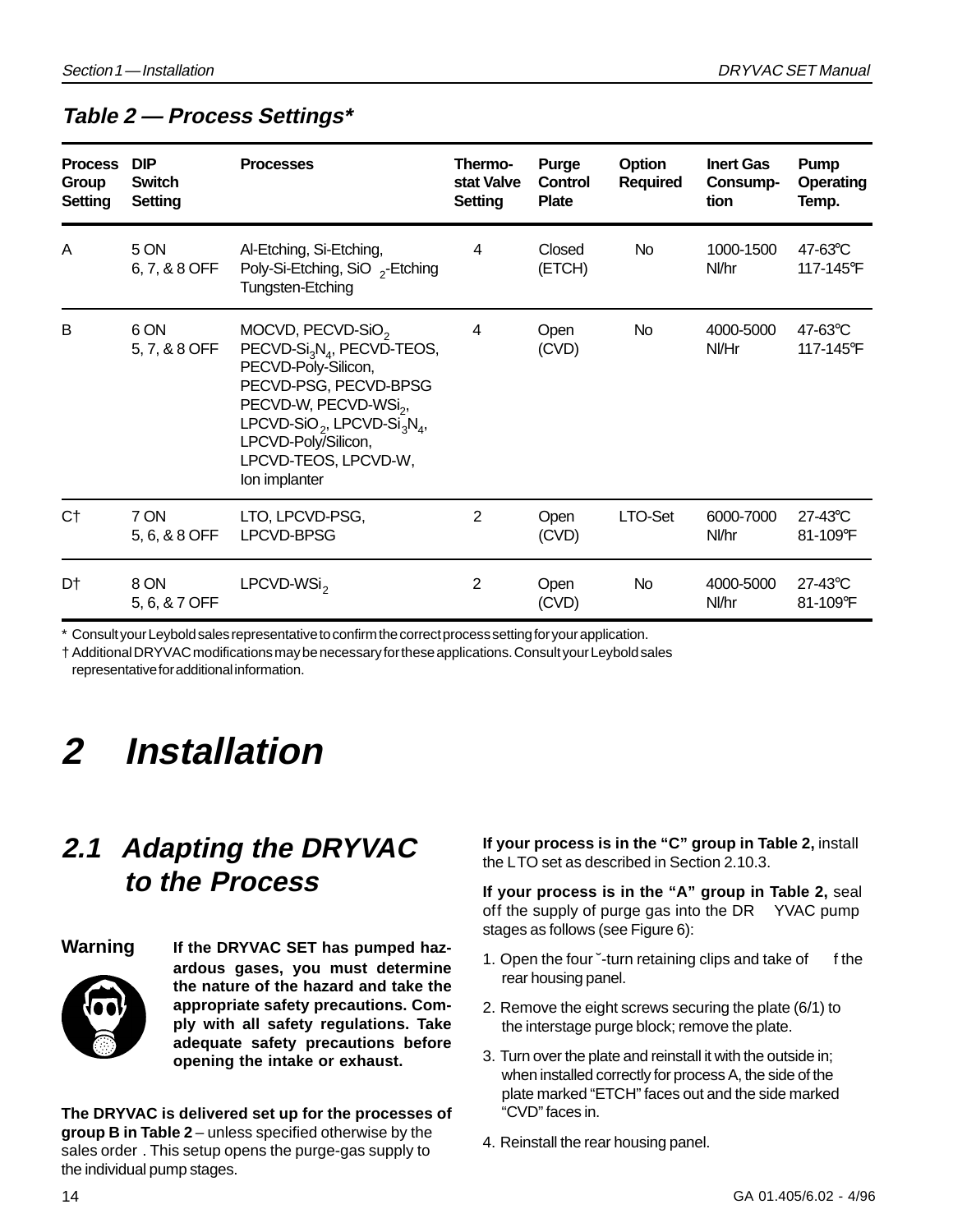![](_page_14_Figure_2.jpeg)

### **2.2 Setting Up the DRYVAC SET**

If the DR YVAC SET needs to be lifted into position, use the lifting flange (7/7) to pick up the pump.

Position the DR YVAC SET on a flat even surface in a dry location. Then, lock the casters.

**Note:** If the DR YVAC SET is not level, PFPE oil from the side chambers of the Roots pump may enter the pumping chamber .

The ambient temperature should be above 12 °C (54°F) or the DR YVAC SET may not start.

The ambient temperature must not exceed 40 °C (104°F). Don't obstruct the ventilation grids. If installing the DRYVAC SET in an enclosed cabinet or system, ensure that suf ficient ventilation is available.

## **2.3 Roots Pump Oil**

PFPE oil has already been added to the roots pump before shipping. Thus, you do not need to add PFPE oil to the roots pump before starting the DR YVAC SET.

Unlatch the 1/4-turn retaining clips and lift the control unit/cover (8/2) to view the Roots pump sight glass (7/10). The correct PFPE level is in the center of the sight glass (7/10) when the Roots pump is not operating.

#### **Warning**

![](_page_14_Picture_13.jpeg)

**Use only PFPE oil in the Roots pump. Hydrocarbon oil or other fluids could have a dangerous reaction with the process gas.**

**Note:** If the PFPE level is too low , the bearings and gears will not be lubricated adequately; if it is too high, PFPE may enter the pumping chamber .

**Note:** The fill port must be sealed airtight. The inflow of air may lead to PFPE-ladened air entering the pumping chamber via the impeller seals.

**Note:** An optional oil-drain extension kit (P/N 200 77 105) is available for the Roots pump.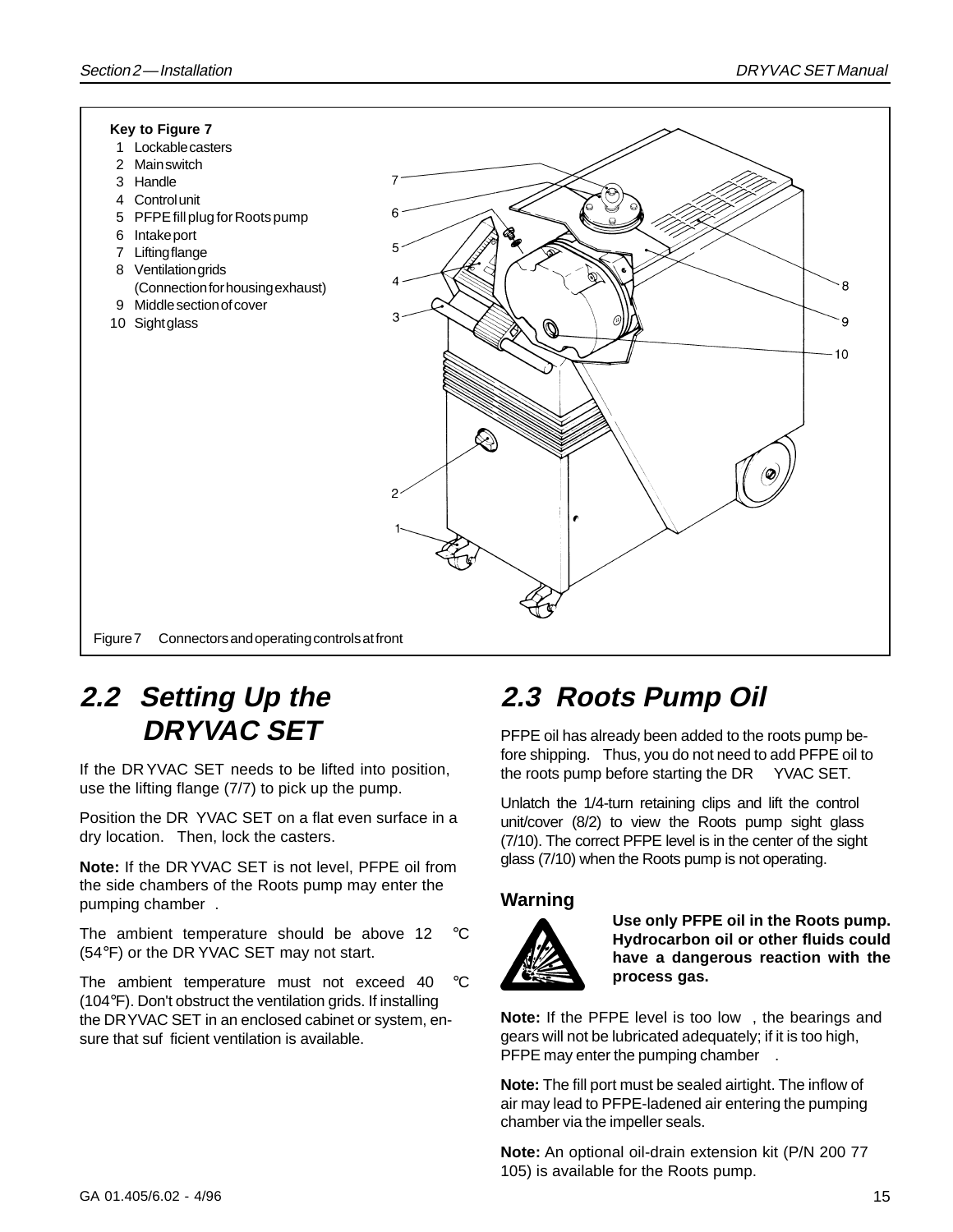![](_page_15_Picture_2.jpeg)

### **2.4 Electrical Connections**

![](_page_15_Picture_5.jpeg)

**Warning Electrical connections should be made only by a qualified and licensed electrician. Disconnect the pump from all voltages before beginning any assembly or disassembly work. Take measures to ensure that the pump cannot be started.**

The following are the standard DR YVAC SET voltages and frequencies:

|  | <b>Voltage, Frequency</b>                      |
|--|------------------------------------------------|
|  | 251 S 138 50  200V, 50Hz / 200-208-240V*, 60Hz |
|  | 138 51  400 V, 50 Hz / 400-480 V*, 60 Hz       |
|  |                                                |
|  |                                                |
|  | 138 82  200-208-240 V*, 60 Hz                  |
|  |                                                |
|  | <b>Catalog Number</b>                          |

\*All voltage ±10% from value listed.

Catalog numbers 13850, 13880, and 13882 are preset at 208 V, while 13851 and 13881 are preset at 380 V . If your local AC power source varies from these settings, refer to Section 2.4.1 to change the transformer settings so that the control voltage is as exact as possible.

Connect the pump's AC line cord to its rated AC voltage and frequency through a suitable circuit breaker (see the DRYVAC nameplate). **Don't turn ON the breaker** until all electrical and vacuum connections have been made.

| <b>DRYVAC</b> | <b>Main power</b>           | <b>Full load current</b> |
|---------------|-----------------------------|--------------------------|
| 251 S         | 3 ph, 200 V*, 50 Hz         | 17.5 A                   |
|               | 3 ph, 200-208-240 V*, 60 Hz | 17.5 A                   |
|               | 3 ph, 400 V*, 50 Hz         | 10.5A                    |
|               | 3 ph, 400-480 V*, 60 Hz     | 10.5A                    |
| 501 S         | 3 ph, 200 V*, 50 Hz         | 24.4 A                   |
|               | 3 ph, 200-208-240 V*, 60 Hz | 24.4 A                   |
|               | 3 ph, 400 V*, 50 Hz         | 14.5 A                   |
|               | 3 ph, 400-480 V*, 60 Hz     | 14.5 A                   |
|               |                             |                          |

Protective earth conductors (grounds) shall always be installed in accordance with applicable codes and shall be continuous and uninterrupted.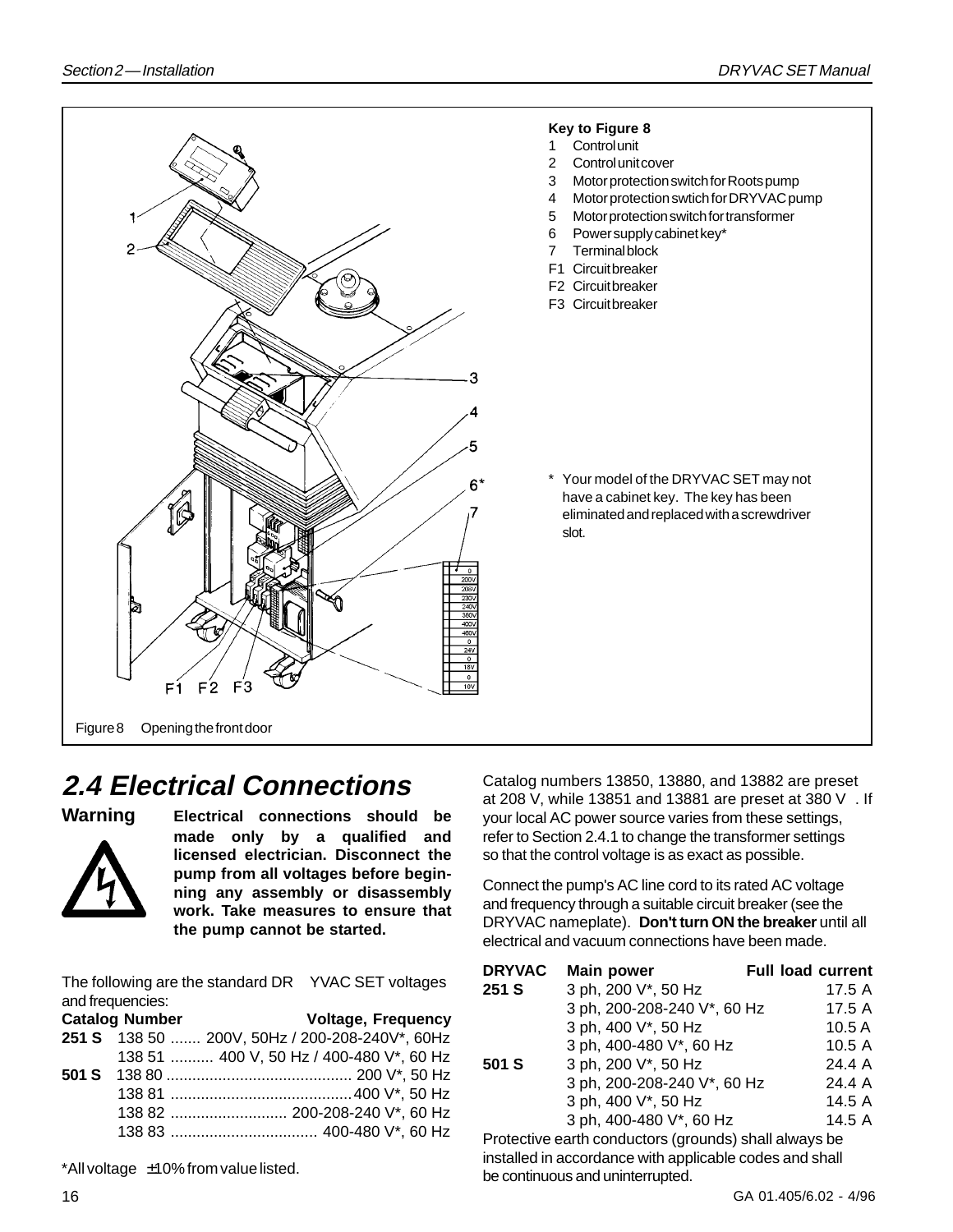![](_page_16_Figure_2.jpeg)

#### **2.4.1Setting the DRYVAC SET to the Operating Voltage**

The DRYVAC SET's transformer generates the voltages required for control and regulation.

Catalog number 13850, 13880, and 13882 are preset at 208 V; if your local AC power source is 200V , change the transformer settings as follows.

Catalog numbers 138 51 and 138 81 are preset at 380 V ; if your local AC power source is something other than 380 V, change the transformer setting as follows.

#### **Warning Disconnect the DRYVAC SET from your**

![](_page_16_Picture_8.jpeg)

**AC power source before making any electrical connections. Electrical connections should be changed only by a qualified electrician.**

- 1. Turn of f the main switch and open the front door with the power supply cabinet key (8/6). Note that the key has been replaced with a screwdriver slot on recent pump models.
- 2. Change the connection of a black lead at the terminal block (8/7) to match the voltage of your local AC power source.

3. Ensure that the motor protection switches (8/3, 8/4, and 8/5) and circuit breakers F1, F2, and F3 are turned ON. Then, close the front door

The DRYVAC SET can be modified for use with other supply voltages or frequencies. Contact Leybold for details.

#### **2.4.2Connecting an External Remote Control**

The parallel interface allows the DR YVAC SET to be connected to an external remote control. The connection is made via two 9-pin sub-D connectors (6/3).

Connector X18 allows you to check the DR YVAC SET's operational status.

Connector X19 allows for remote control of the DR YVAC SET by way of floating (dry) contacts.

The voltage source for the control circuits must be provided from the secondary windings of an isolation transformer or from some other isolated source. In addition, ensure that the control voltage applied to Terminal 4 of X19 does not exceed 24 V (AC or DC), and that the contact load of each switch connected to X18 does not exceed 26 V AC/DC @ 50 mA.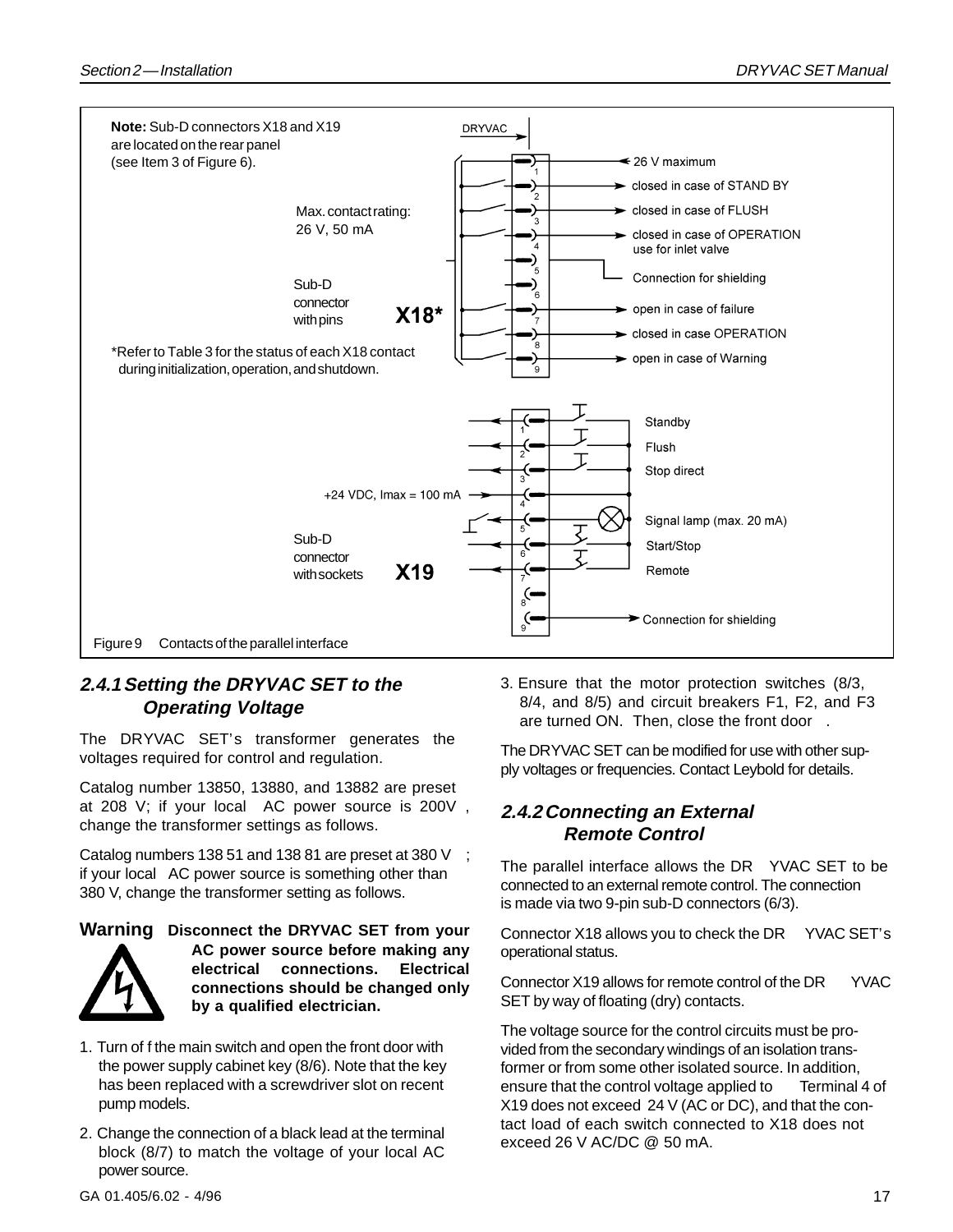### **Table 3 — Interface (X18) Contact Status**

|                     |                  |                                      |       | Run              |         |
|---------------------|------------------|--------------------------------------|-------|------------------|---------|
| <b>X18 Contacts</b> | <b>Power Off</b> | <b>Initialization/Ready to Start</b> | Wait  | <b>Operation</b> | Rundown |
| 1 & 7 (Fail)        | Open             | Close*                               | Close | Close            | Close   |
| 1 & 8 (Operation)   | <b>Open</b>      | Open                                 | Open  | Close            | Open    |
| $1 & 9$ (Warning)   | Open             | Close                                | Open  | Close            | Close   |

The DRYVAC's input and output signals must be positively isolated from potentially hazardous voltages in down-line processing. This isolation shall be ef fective even if there is a defect in the electrical system.

**Caution Do not connect equipment to terminals other the ones listed in the following instructions.**

> **Failure to connect the switches as described may result in major damage to the pump, and lead to a loss of warranty.**

Figure 9 shows the pin-out of the individual contacts of the sub-D connectors. See Table 3 for the status of each X18 contact during initialization, operation, and shutdown

The customer-supplied lines for plugs X18 and X19 must be shielded control lines. Connect the shielding according to Figure 9.

#### **Standby Contact**

(applies only if you have the stand-by set option)

Momentarily closing the contact changes the status of the purge valves. It closes the purge-gas valves to the DRYVAC pump stages if they were open; if they were closed, it opens them.

#### **Flush Contact**

(applies only if you have the flush-valve option)

Momentarily closing the contact changes the status of the flush valve. It closes the flush valve if it was open; it opens the flush valve if it was closed.

#### **Direct Stop Contact**

When the direct stop contact closes, the DR YVAC SET is shut down immediately; **there is no run-down phase**. Use this contact only in emergencies.

#### **Signal lamp**

A signal lamp, which lights when the DR YVAC SET is operating, can be connected via contact 5 of connector X19.

#### **Start/Stop Contact**

The DRYVAC SET can be started via the Start/Stop contact if the control unit hasn't received an alarm message.

If you shutdown the DR YVAC SET at the control unit, it won't restart automatically even if the contact is closed. To restart, open the contact and close it again.

If the DR YVAC SET doesn't start (the signal lamp doesn't light), review the error report at the control unit (refer to Section 3.7).

#### **Remote Contact**

When the remote contact is open, commands can be given simultaneously from the parallel interface and the control unit. **When the remote contact is closed, all of the buttons on the control unit are disabled except REPORT. The DRYVAC SET can only be operated through the remote control interface.**

#### **Disconnecting the Control Unit**

The control unit can be removed from the DR YVAC SET and installed up to 2.5 meters (8 feet) away as follows:

- 1. Remove four screws on the front of the control unit to remove it from the DR YVAC SET enclosure.
- 2. Disconnect the cable plug from the back of the control unit.
- 3. Use the adapter cable supplied with the DR YVAC SET to connect the control unit to the cable.
- 4. Install the control unit at its new location. Its front panel dimensions allow it to be mounted in half of a standard 19" rack (3 height modules). Don't attempt to extend the cable any farther than its maximum permissible extension of 2.5 meters (8 feet).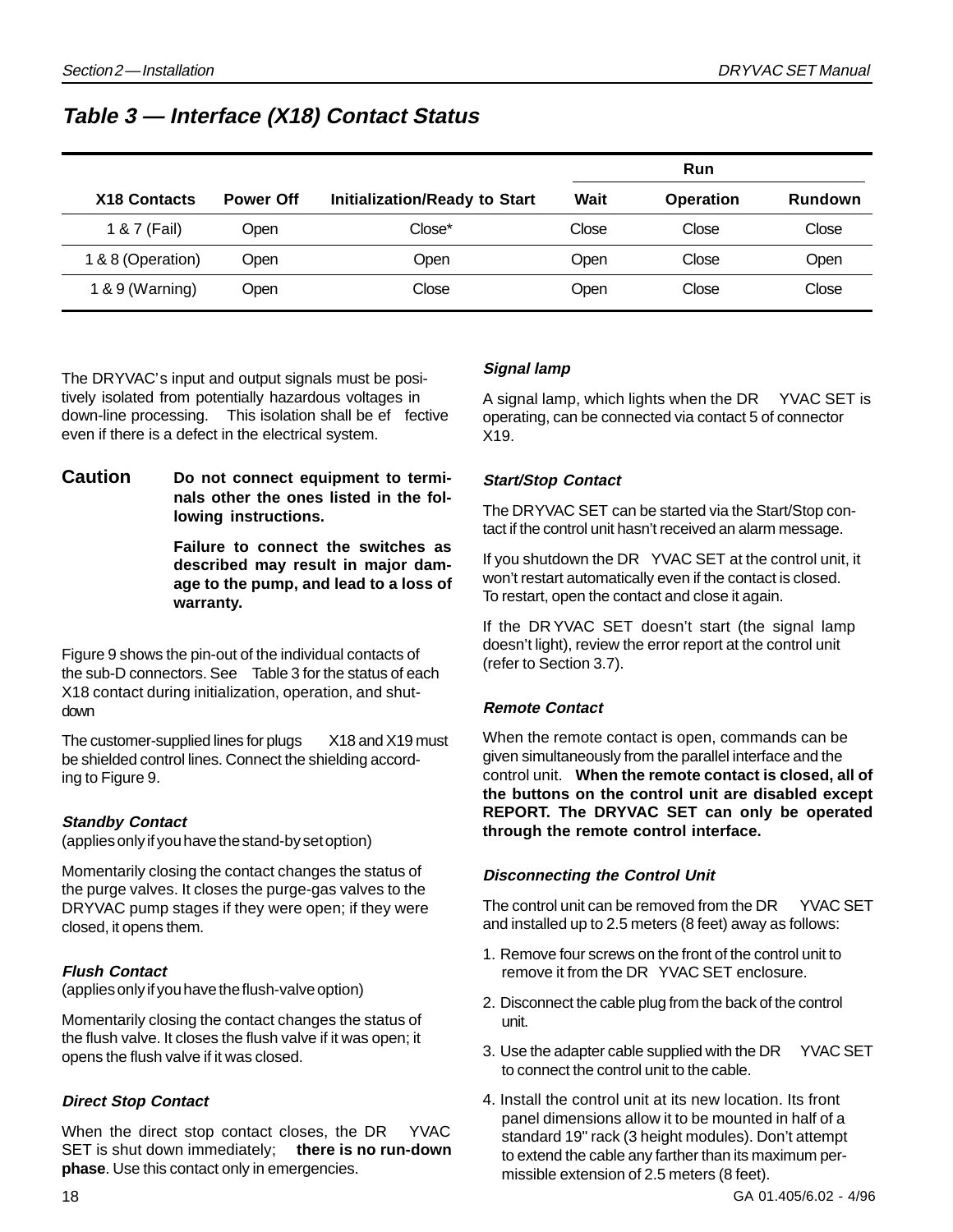### **2.5 Connecting the Cooling Water**

The cooling water should have the following properties:

| pН                               |                                            |
|----------------------------------|--------------------------------------------|
| Chloride (Cl $\bar{\ }$ )        |                                            |
| Sulfate (SO $_4$ <sup>--</sup> ) |                                            |
| Calciumions                      |                                            |
|                                  | $\leq$ 2.7 mmol/l = 268 ppm                |
|                                  | Hydrogencarbonate hardness  125 to 179 ppm |

Significant deviations from the recommended values may result in premature corrosion or deposits.

Connect the cooling water lines. Ensure that your water supply line is connected to the DR YVAC water inlet (6/8) and your drain line is connected to the DR YVAC water outlet (6/9).

If you will be using a water flowmeter , install it in the water supply line rather than in the drain line.

**Caution Operation without cooling water results in the DRYVAC exceeding its temperature limits and shutting down (refer to Section 3.4.3).**

**Note:** Special modifications may be required when using deionized (DI) water . Consult your Leybold sales or service representative for information.

The DRYVAC is shipped without cooling water . Fill the cooling channels as follows:

- 1. Open the four 1/4-turn retaining clips on the rear of the enclosure and remove the rear panel.
- 2. Completely open the thermostat valve (setting less than 1).
- 3. Open the cooling water supply and wait until the water flows out of the cooling water outlet.
- 4. Set the thermostat to the recommended setting for your process (refer to Table 2). Contact your Leybold sales or service representative if you have questions about the correct thermostat-valve setting.
- **Caution Operating the DRYVAC with an incorrect thermostat valve setting may cause premature failure of the pump and void the warranty.**

### **2.6 Connecting the Inert Gas and Compressed Air Supply**

Remove the shipping seal from the DR Y NITROGEN fitting (6/7) and connect your inert gas supply . The supply pressure should be 4 to 10 bar absolute (43 to 130 psig). Dry nitrogen is normally used as the inert gas.

**Caution: If you are adding a purge to the foreline, install a solenoid valve that automatically shuts off this purge when power to the DRYVAC is disconnected. Otherwise, the DRYVAC could be damaged from excessive pressure after power is disconnected.**

Remove the shipping seal from the COMPRESSED AIR fitting (6/6) and connect your compressed air supply . The air pressure should be 6 to 7 bar absolute (72 to 87 psig). **Ensure that the compressed air pressure remains above 5 bar (58 psig) during operation; even a brief drop below 5 bar (58 psig) causes the DRYVAC SET to automatically shut down.**

### **2.7 Setting the DRYVAC to Match the Process**

All DIP switches are set to the OFF position at the factory

Turn of f the main switch (7/2) before resetting any DIP switch.

Refer to Table 4 and Figure 10 to reset each of the eight DIP switches (6/4) on the rear of the DR YVAC.

**Note:** The setting for DIP switches 5 through 8 depends on your process as listed in Table 2. Only one process DIP switch (5 through 8) can be ON; the rest must be of  $f$ .

After resetting the eight DIP switches, turn ON the main switch:

#### Self Test or Initialization

is displayed while the control unit checks the settings. It won't respond to any commands until it finishes this internal check.

Once its internal check is finished, the process setting; for example:

PROC SETTING PROCESS A Confirm!

is displayed.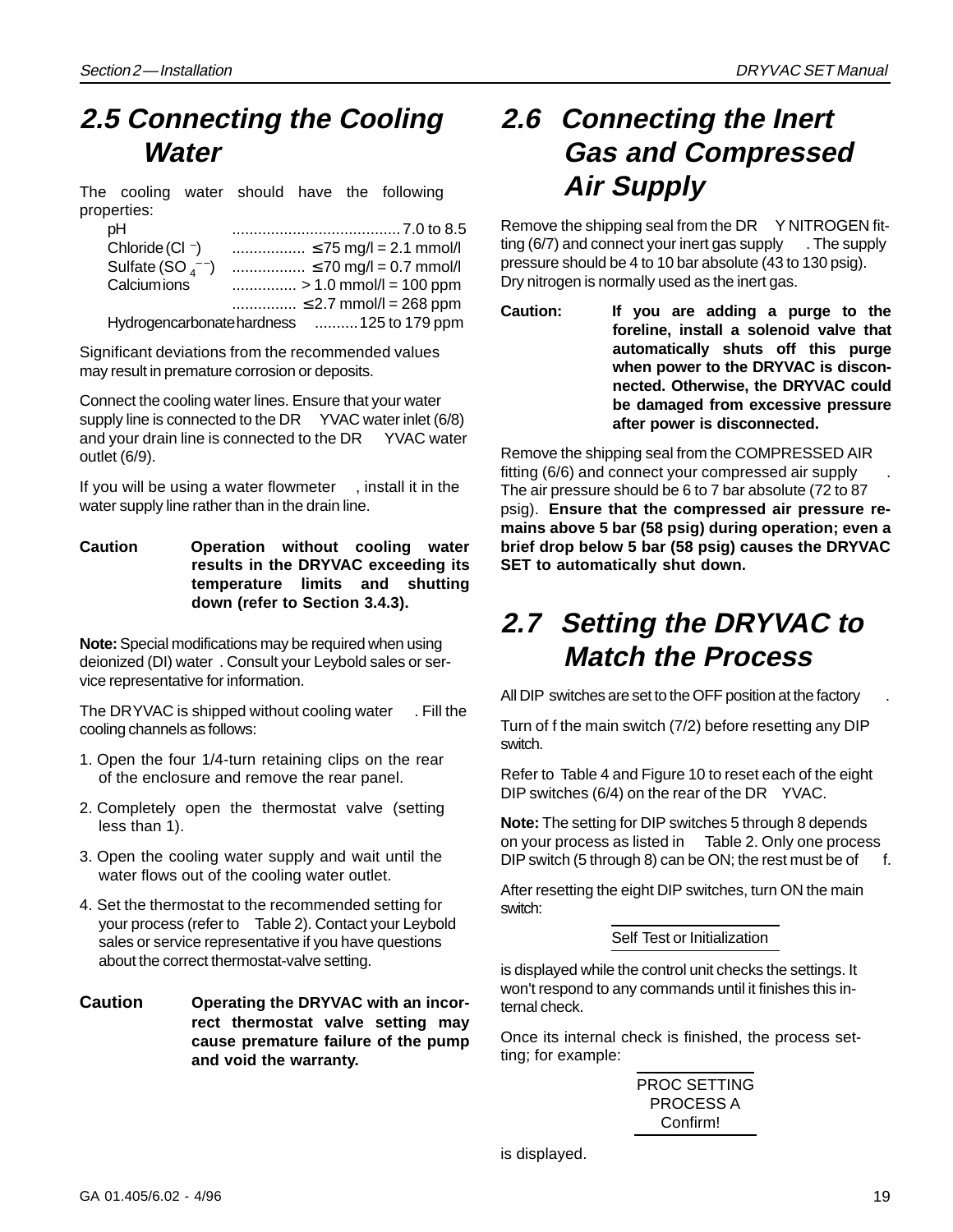- **If the process displayed is wrong,** turn of f the main switch and reset DIP switches 5 through 8 according to Table 2.
- **If the process displayed is correct,** confirm by simultaneously pressing the REPOR T and STOP buttons.

Once you have confirmed the process, the following is displayed:

![](_page_19_Picture_5.jpeg)

**Check the direction of rotation of the DRYVAC and Roots pump as described in Section 2.8 before placing the DRYVAC SET into operation for the first time.**

![](_page_19_Figure_7.jpeg)

### **Table 4 — DIP Switch Settings**

| <b>DIP</b><br><b>Switch</b> | <b>OFF</b>                                                                                                                                                                                                                           | ON                                                                                                                                                                                                                                                                   | Recommended<br><b>Setting</b>                                                            |  |
|-----------------------------|--------------------------------------------------------------------------------------------------------------------------------------------------------------------------------------------------------------------------------------|----------------------------------------------------------------------------------------------------------------------------------------------------------------------------------------------------------------------------------------------------------------------|------------------------------------------------------------------------------------------|--|
| 1                           | DRYVAC remains of fafter a power failure.<br>You must manually restart the pump by<br>pressing the REPOR T and then the ST ART<br>button or by applying the remote start<br>signal.                                                  | DRYVAC returns to its previous opera-<br>tional status after a power failure. "AUT<br>$\circ$<br>START" appears on the DR YVAC's LCD<br>display when the power returns.<br><b>Exception:</b> If a power failure occurs<br>during run-down, the DR YVAC remains of f. | <b>ON</b>                                                                                |  |
| $\mathbf{2}$                | Graphics and text mode.<br>The DRYVAC requires a 2-minute initial-<br>ization and self-test period after you switch<br>its power on.<br>Note: Graphics mode means that the titles<br>on the LCD display are shown in larger<br>size. | Text mode only.<br>The DRYVAC requires only an 8-second<br>self-test period during start-up and after a<br>power failure.                                                                                                                                            | ON                                                                                       |  |
| 3                           | This switch is used only after a repair to reset the 4-hour shutdown timer for low oil<br>pressure and explained in Section 3.4.4.                                                                                                   |                                                                                                                                                                                                                                                                      | <b>OFF</b>                                                                               |  |
| 4                           | Text in DR YVAC's LCD display is in<br>German.                                                                                                                                                                                       | Text in DR YVAC's LCD display is in<br>English.                                                                                                                                                                                                                      | ON if operator knows<br>English: OFF if<br>operator knows<br>German.                     |  |
| 5                           | DRYVAC will be used on a process listed<br>in Group B, C, or D of Table 2.                                                                                                                                                           | DRYVAC will be used on a process listed<br>in Group A of Table 2.                                                                                                                                                                                                    | The setting for DIP<br>switches 5, 6, 7 & 8                                              |  |
| 6                           | DRYVAC will be used on a process listed<br>in Group A, C, or D of Table 2.                                                                                                                                                           | DRYVAC will be used on a process listed<br>in Group B of Table 2.                                                                                                                                                                                                    | depends on the<br>process group listed<br>in Table 2. Only one                           |  |
| $\overline{7}$              | DRYVAC will be used on a process listed<br>in Group A, B, or D of Table 2.                                                                                                                                                           | DRYVAC will be used on a process listed<br>in Group C of Table 2.                                                                                                                                                                                                    | of these switches can<br>be ON; the rest must<br>be OFF. For example,                    |  |
| 8                           | DRYVAC will be used on a process listed<br>in Group A, B, or C of Table 2.                                                                                                                                                           | DRYVAC will be used on a process listed<br>in Group D of Table 2.                                                                                                                                                                                                    | if your process is in<br>Group B, set switch 6<br>to ON and switches<br>5, 7 & 8 to OFF. |  |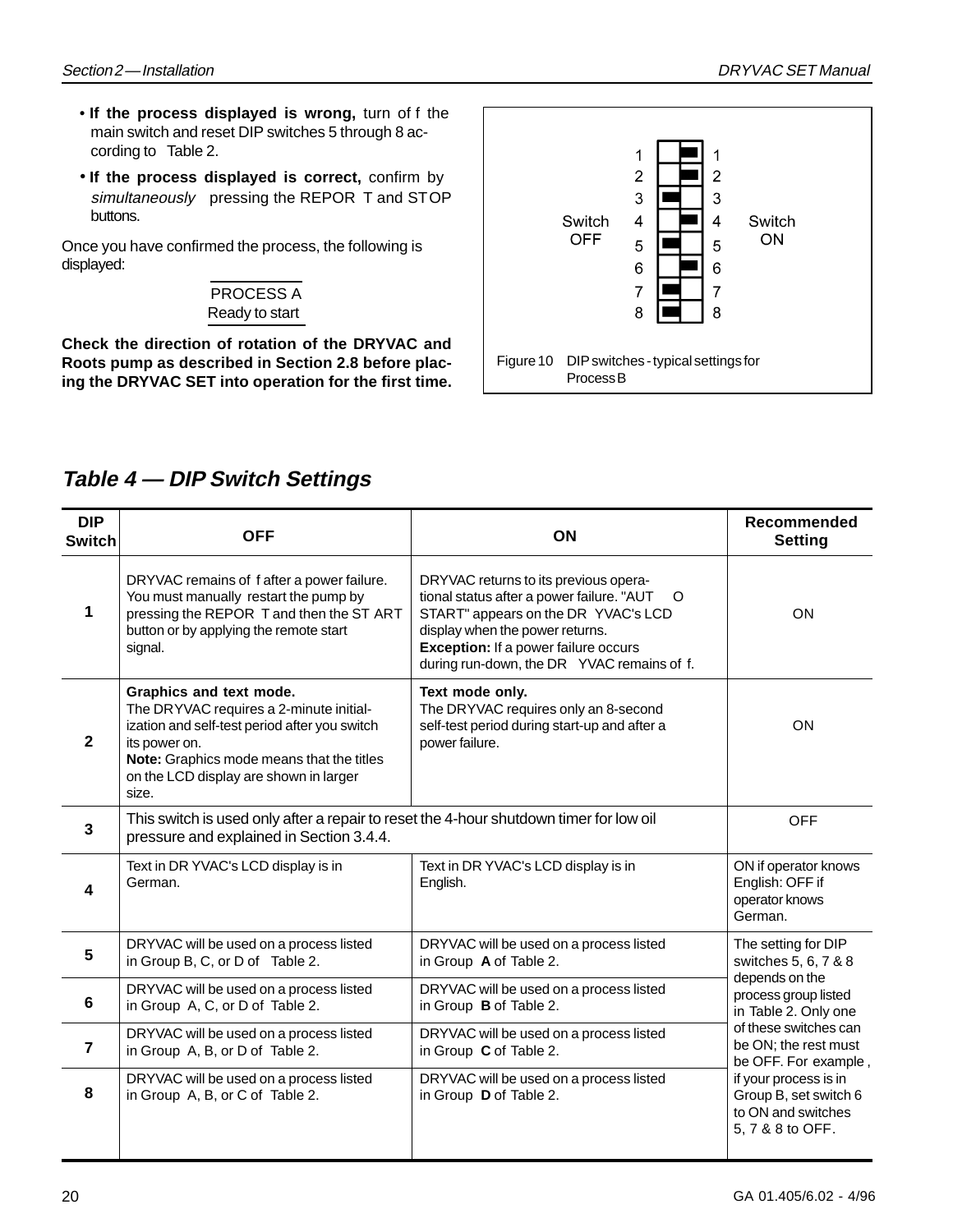![](_page_20_Figure_2.jpeg)

## **2.8 Checking the Direction of Rotation**

#### **Warning**

![](_page_20_Figure_5.jpeg)

**If the pump previously pumped hazardous gases, take appropriate precautions.**

**Caution Don't remove the shipping seals until you are ready to install the pump. The pump's interior must be protected against humidity as long as possible.**

Check the direction of rotation as follows:

- 1. Remove the shipping seals and the dry canister from the intake port (see Figure  $1 \quad 1$ ), and ensure that the DRYVAC SET's intake and exhaust ports are open. Save the shipping seals for future use.
- 2. Press the ST ART button and check for air being sucked into the intake port. Then, immediately set the main switch to OFF .

The DRYVAC will automatically shutdown if you allow it to run in the wrong direction for more than 3 seconds (refer to Section 3.4.4).

3. If air wasn't being sucked into the intake port, first ensure that the incoming power is OFF , and then interchange two of the DR YVAC SET's input power leads **at the power source**.

### **2.9 Connecting the Intake and Exhaust Lines**

**Caution:** Air/moisture leaks in the system's inlet or exhaust line can cause deposits and premature failure. Use kit (P/N 200-77-106) when leak testing the DR YVAC to avoid damaging its regulator .

#### **2.9.1 Connecting the Intake Line**

The intake line should have the same or larger diameter than the DR YVAC SET's intake flange. The line must be clean and oil-free.

We recommend installing a valve between the  $DR - YVAC$ SET and the vacuum chamber . Wire the valve so that it opens only when the pump is in the OPERA TION mode. A contact (Sub-D connector X18, contact 8) is available for controlling this inlet valve (see Figure 9).

Connect the intake line to the intake port; use bellows to eliminate tension in the line.

If dirt might enter the DR YVAC SET from the vacuum chamber or from the piping, ensure that the screened dirt trap is installed in the pump' s intake flange.

**When etching aluminum,** we recommend that the intake line be at least 100 mm (4 inches) in diameter or be heated to at least 80 °C (176°F).

LPCVD nitride and TEOS applications require special configurations. Consult your Leybold sales representative.

#### **2.9.2 Connecting the Exhaust Line**

Connect the exhaust line; use bellows to eliminate tension in the line.

The exhaust line should have the same or larger diameter than the DR YVAC SET's exhaust flange. The exhaust line must be able to withstand 1.5 bar absolute ( 7 psig) since the DRYVAC doesn't automatically shutdown until the exhaust pressure increases to 1.5 bar  $(7)$  psig ).

Avoid connecting the DR YVAC SET together with oilsealed pumps to one central exhaust system. Using a common exhaust line could result in condensate backstreaming into the DR YVAC or in dust adhering in the exhaust line.

Special modifications may be necessary to eliminate noise and vibration when connecting several exhaust lines to a single plenum. Consult your Leybold sales or service representative.

The outlet for the ventilation air is on the top of the DRYVAC SET; if necessary , you can place an exhaust hood over the ventilation grids for certain clean-room applications.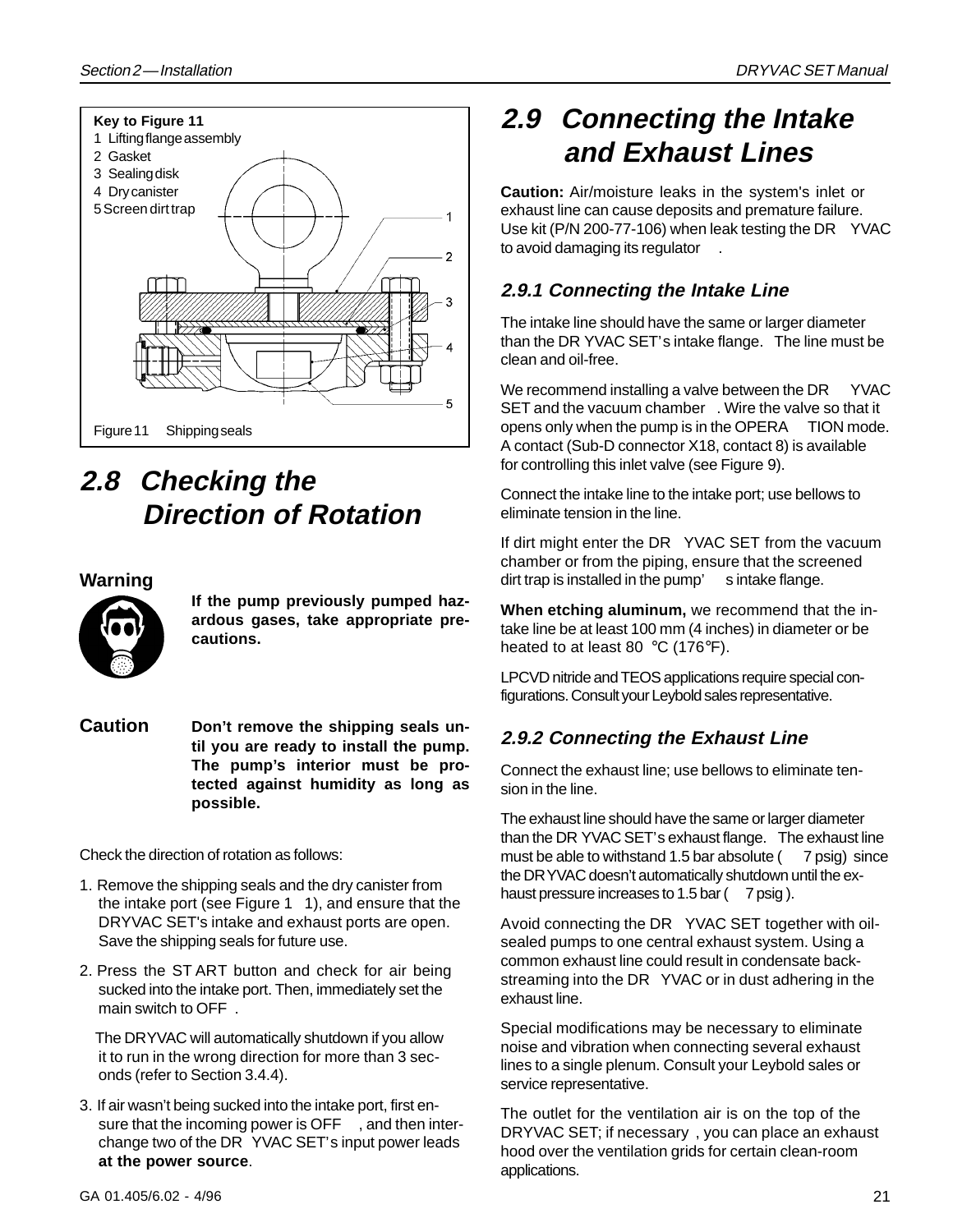![](_page_21_Figure_2.jpeg)

Keep the exhaust line free of deposits. If the exhaust flow becomes restricted, deposits often collect in the DRYVAC.

## **2.10 Options (Standby, Flush, & LTO)**

#### **2.10.1 Standby Option**

When the standby set is installed, the flow of purge gas into the DR YVAC stages can be stopped by pressing the STANDBY button on the control unit.

When the STANDBY button is pressed,

#### **STANDBY**

is displayed.

The flow of purge gas to the 2nd, 3rd, and 4th pump stages is shut of f. The standby contact at the parallel interface closes and the OPERA TION contact opens.

Pressing the ST ANDBY button again restarts the purge gas supply . However , if your DR YVAC is set to "PRO-CESS A", the purge gas supply to the DR YVAC stages remains of f.

The standby set consists of a purge gas valve plate with three electromagnetic valves. The control unit can switch these three valves simultaneously .

You can determine if the standby option is installed by pressing the REPOR T button as described in Section 3.7; "Installed Options" is the last item in the report sequence.

![](_page_21_Picture_15.jpeg)

**Warning If the DRYVAC SET has pumped hazardous gases, determine the nature of the hazard and take the appropriate safety precautions. Comply with all safety regulations. Take adequate safety precautions before opening the purge control plate.**

![](_page_21_Picture_17.jpeg)

**Disconnect the DRYVAC SET from your AC power source before starting work.**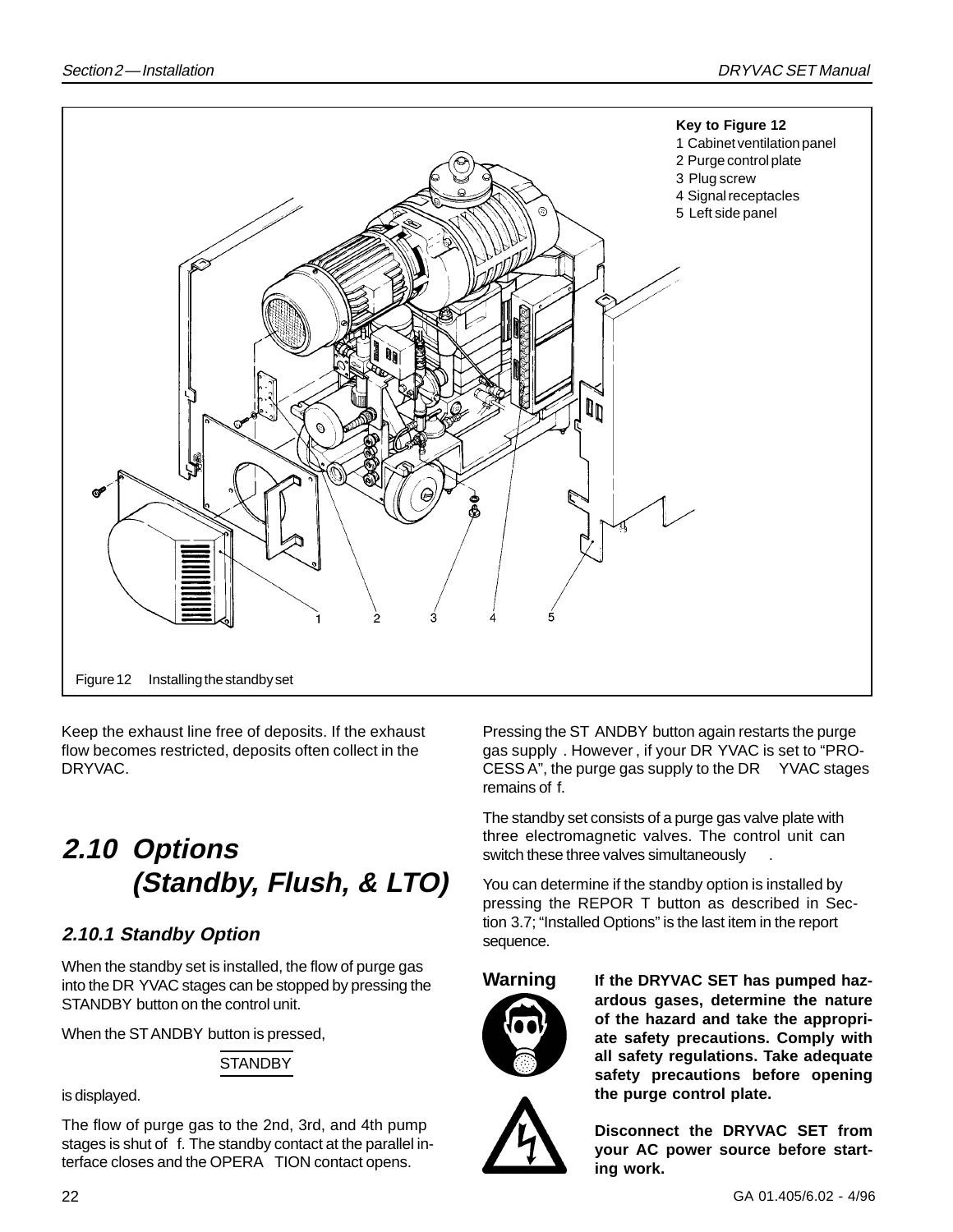![](_page_22_Figure_2.jpeg)

Install the standby set as follows:

- 1. Open the four 1/4-turn retaining clips; then remove the control unit and its cover (see Figure 8).
- 2. Open all necessary 1/4-turn retaining clips and take of f both top covers and the rear panel.
- 3. Remove four screws on the cabinet ventilation panel (12/1) and remove the panel.
- 4. Loosen the two wingnuts below the left side panel (12/5) and remove the panel.
- 5. Unscrew eight capscrews and remove the purge control plate (12/2). In its place, install the electromagnetic valves. Insert the surge suppressor over each valve before connecting the cables. Ensure that the rubber seals fit properly .
- 6. Connect each valve plug to its signal receptacle (12/4) as listed below:

```
Purge gas valve Receptacle
2nd stage, Y17 2X 17
3rd stage, Y16 2X 16
4th stage, Y15 2X 15
```
- 7. Secure the electrical cables so they can't contact the DRYVAC casing or the exhaust.
- 8. Reinstall the side panel, the top covers, the rear panel, the ventilation panel, and the control unit. **Don't forget to reinstall the ground cables.**

#### **2.10.2 Flush Valve Option**

When the flush option is installed, the DR YVAC can be flushed with purge gas by pressing the FLUSH button.

When the FLUSH button is pressed,

#### FLUSH

is displayed. The flush valve is opened and purge gas flows below the intake port into the DR YVAC. If the standby set is installed, the purge gas valves also open.

The flush valve closes automatically after 5 minutes. You can close it sooner by pressing the FLUSH button a second time.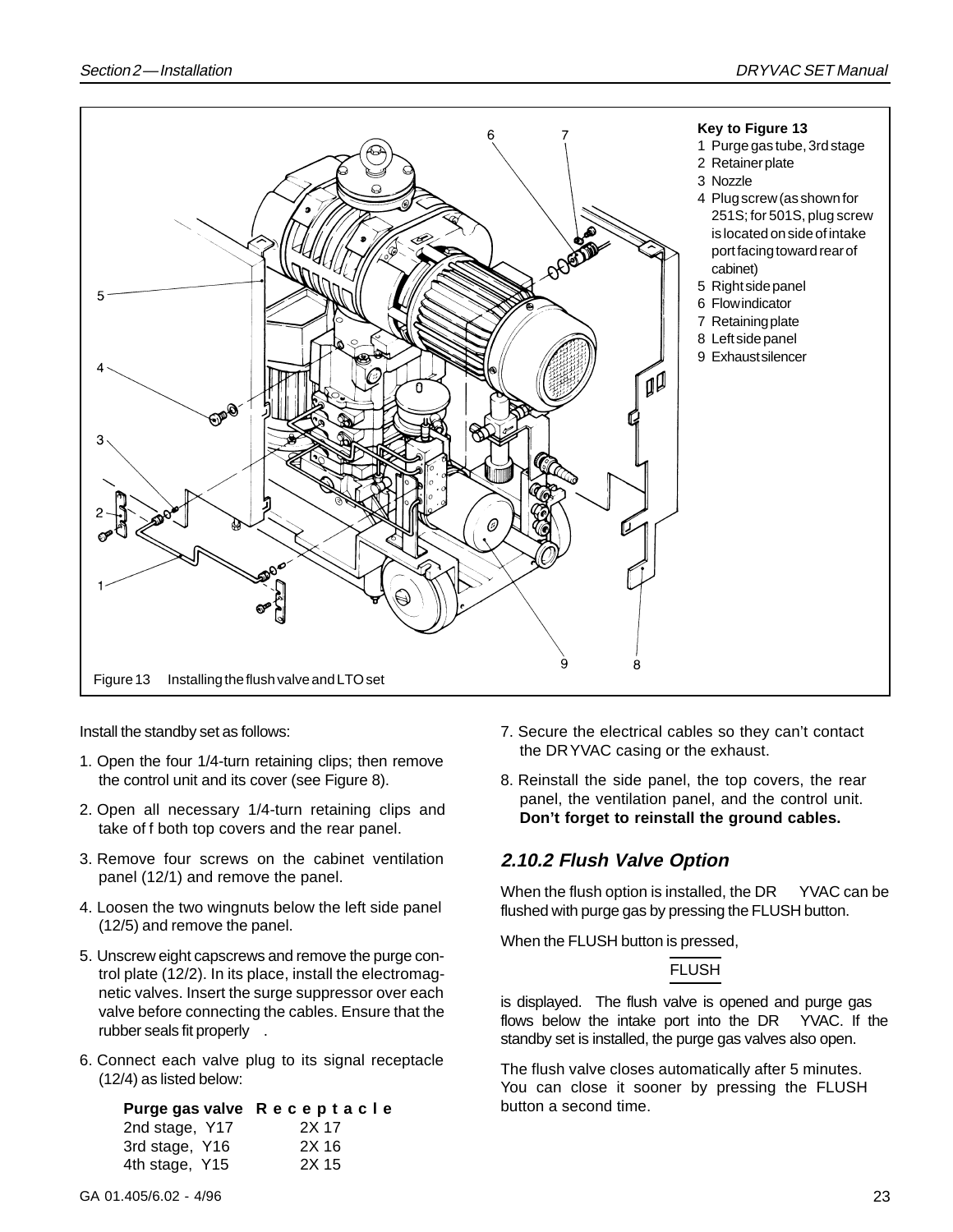You can determine if the Flush option is installed by pressing the REPOR T button as described in Section 3.7; "Installed Options" is the last item in the report sequence.

#### **Warning**

![](_page_23_Picture_4.jpeg)

**If the DRYVAC SET has pumped hazardous gases, determine the nature of the hazard and take the appropriate safety precautions. Comply with all safety regulations. Take adequate safety precautions before opening the purge-gas tubing.**

![](_page_23_Picture_6.jpeg)

**Disconnect the DRYVAC SET from your AC power source before starting work.**

Proceed as follows to install the flush valve:

- 1. Remove the DR YVAC SET panels as follows:
	- a. Open the four 1/4-turn retaining clips; then remove the control unit and its cover (see Figure 8).
	- b. Open all necessary 1/4-turn retaining clips and take of f both top covers and the rear panel.
	- c. Remove four screws on the cabinet ventilation panel (12/1) and remove the panel.
	- d. Loosen the two wingnuts below the left side panel (13/8) and remove the panel.
	- e. Loosen the two wingnuts below the right side panel (13/5) and remove the panel.
- 2. Remove plug screw (13/4). In its place, screw the tube complete with solenoid valve into the threaded hole on the intake port.
- 3. Remove plug screw (12/3). In its place, connect the tube from the flush kit. Connect the other end of this tube to the solenoid valve/tube assembly installed in step 2.
- 4. Connect the valve plug to its signal receptacle (12/4) (receptacle 2X 14).
- 5. Secure the electrical cables so they can't contact the DRYVAC's casing or the exhaust.
- 6. Reinstall the side panels, the top covers, the rear panel, the ventilation panel, and the control unit. **Don't forget to reinstall the ground cables.**

#### **2.10.3 LTO Option**

The LTO set must be installed for processes included in the "PROCESS C" group (refer to Table 2). It results in a large flow of purge gas into the 3rd pump stage. The flow indicator for the 3rd stage is also modified. Contact your Leybold sales or service representative for recommendations for these applications.

You can determine if the L TO option is installed by pressing the REPOR T button as described in Section 3.7; "Installed Options" is the last item in the report sequence.

#### **Warning**

![](_page_23_Picture_24.jpeg)

**If the DRYVAC SET has pumped hazardous gases, determine the nature of the hazard and take the appropriate safety precautions. Comply with all safety regulations. Take adequate safety precautions before opening the purge-gas tubing.**

![](_page_23_Picture_26.jpeg)

**Disconnect the DRYVAC SET from your AC power source before starting work.**

Proceed as follows to install the L TO set:

- 1. Remove the DR YVAC SET panels as follows:
	- a. Open the four 1/4-turn retaining clips; then remove the control unit and its cover (see Figure 8).
	- b. Open all necessary 1/4-turn retaining clips and take of f both top covers and the rear panel.
	- c. Remove four screws on the cabinet ventilation panel (12/1) and remove the panel.
	- d. Loosen the two wingnuts below the left side panel (13/8) and remove the panel.
	- e. Loosen the two wingnuts below the right side panel (13/5) and remove the panel.
	- f. Remove the two retaining plates (13/2).
- 2. Install the new nozzle as follows:
	- a. Pull out the center purge-gas tube (13/1).
	- b. Unscrew the nozzle (13/3) and replace it with the LTO-set nozzle.
	- c. Reinstall the tube (13/1).
- 3. Install the new 3rd-stage flow indicator as follows:
	- a. Disconnect the plug of the 3rd-stage flow indicator from its receptacle 2X 9 (12/4).
	- b. Remove the retaining plate (13/7).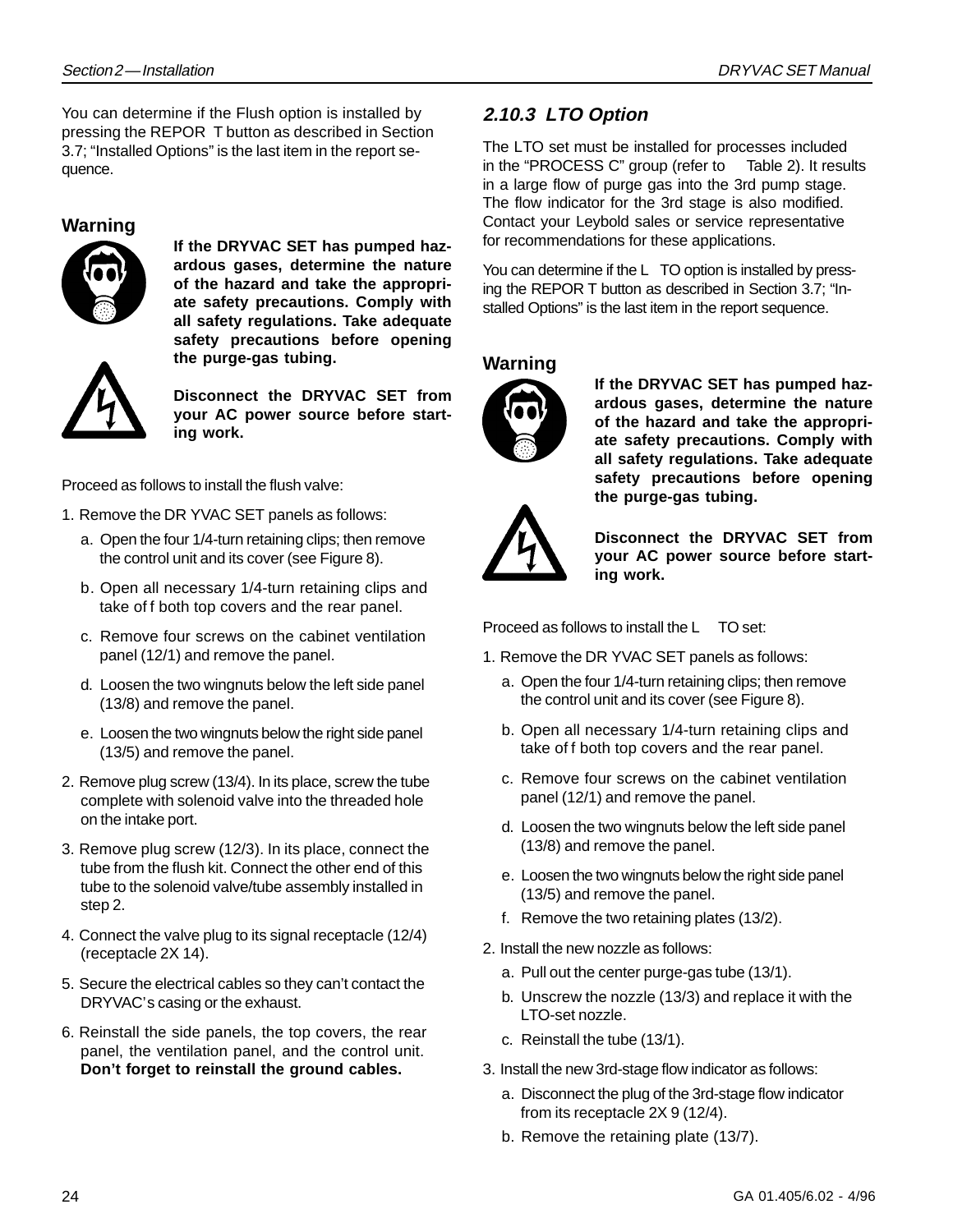- c. Pull out the flow indicator (13/6) for the 3rd stage and replace it with the L TO flow indicator .
- d. Insert the plug of the L TO flow indicator into signal receptacle 2X 9 (12/4).
- e. Secure the electrical cables so they can't contact the DR YVAC's casing or the exhaust.
- 4. Reinstall the retaining plates (13/2 and 13/7).
- 5. Reinstall the side panels, the top covers, the rear panel, the ventilation panel, and the control unit. **Don't forget to reinstall the ground cables.**

#### **2.10.4 Battery Backup Option**

The battery backup option (P/N 721-42-091) is useful if you have frequent short-term power interruptions.

If the power failure lasts less than 1 second, the battery buf fers the control voltage so that the DR YVAC immediately restarts when power returns without going through initialization or self test. All output signals remain unchanged.

The battery backup interface is the same as the standard DRYVAC except that X18 contacts 1 & 7 (Fail) are open when the pump is OFF and its main power switch is ON (Initialization/Ready to Start).

The battery backup option should be installed by a Leybold service technician.

The battery is fully charged when you receive the pump, and it recharges as the pump runs. Thus, it is not normally necessary to recharge the battery . The battery should last for about 5 years.

To check the battery , turn of f the main power switch. If the battery is OK, the background light on the display will dim but the text will remain visible for about 5 seconds. If the battery is discharged, the display and text will fade immediately when you switch of f power.

If you do need to recharge the battery , turn the pump's power switch ON and allow it to recharge for 24 hours before starting the pump.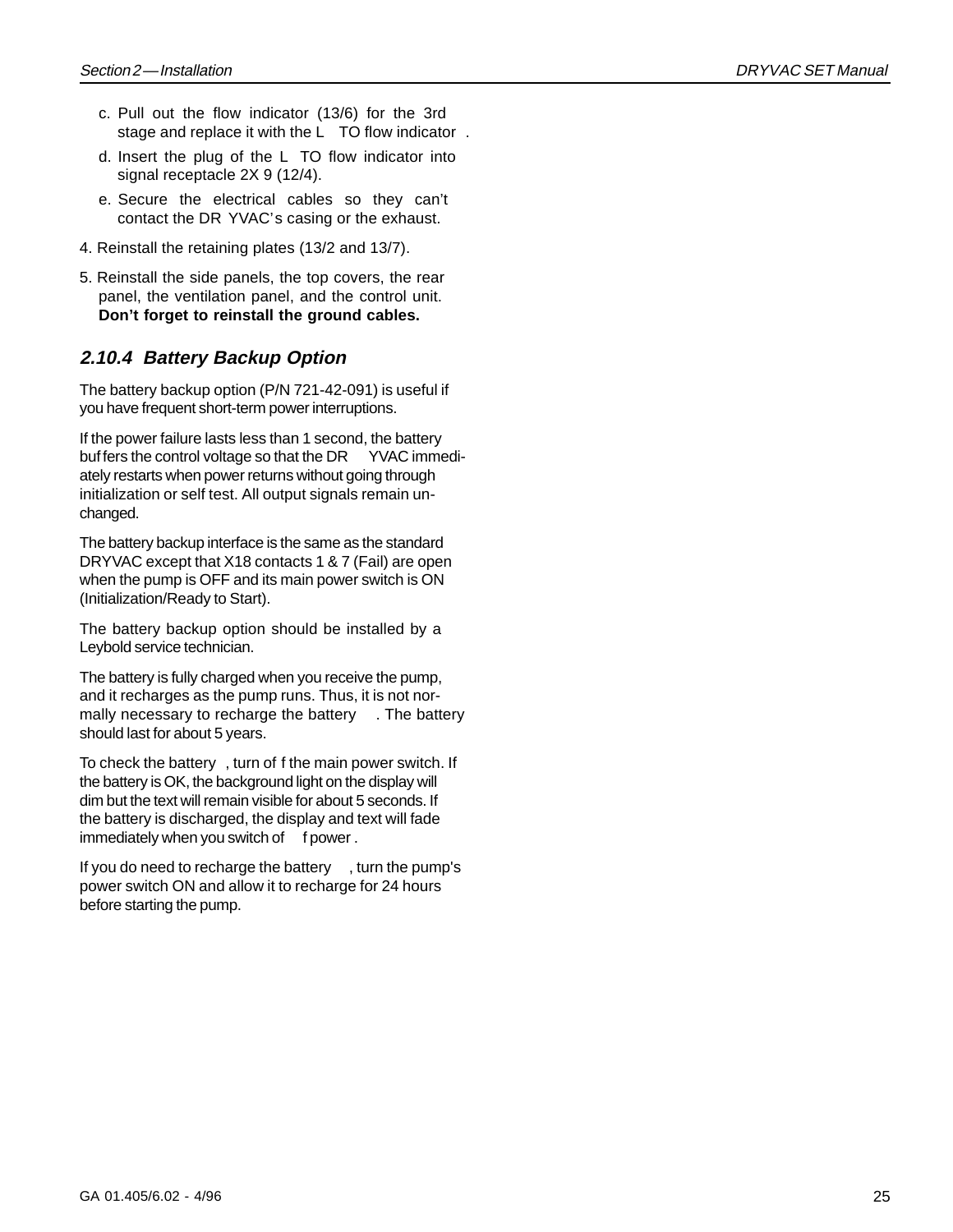| Note: The FLUSH or ST AND BY button operates only if the optional flush or stand-by kit is installed.       |                                |  |
|-------------------------------------------------------------------------------------------------------------|--------------------------------|--|
| <b>PROCESS B</b>                                                                                            |                                |  |
| Ready to start                                                                                              |                                |  |
| $\circledcirc$<br>$\circledcirc$<br>$\circ$<br>O<br><b>FLUSH</b><br>STAND BY<br><b>START</b><br><b>STOP</b> |                                |  |
| LEYBOLD                                                                                                     | <b>REPORT</b><br><b>DRYVAC</b> |  |
| Figure 14<br>Control Unit Display                                                                           |                                |  |

# **3 Operation**

Before starting the DR YVAC SET, use the start-up checklist on page 38 to ensure that the pump is set up properly .

## **3.1 Start-up**

- **Caution Do not open the DRYVAC SET to process gas until the display indicates "OPERATION". If you open the pump to process while the display indicates "WAIT", vapors may condense in the cool pump.**
- 1. Switch ON the DR YVAC SET.

Self Test

is displayed for less than 8 seconds.

**Note:** If DIP switch 2 is set to OFF , the LCD display will show

#### **Initialization**

for about 2 minutes. You can not operate the DR YVAC until this internal check is finished.

- 2. Open the inert gas supply; ensure that the inert gas pressure is at least 4 bar (43 psig).
- 3. Open the compressed air supply; ensure that the air pressure is 6 to 7 bar (72 to 87 psig).
- 4. Open the cooling water supply .

The control unit displays the following:

PROCESS A, B, C, or D Ready to start

The STOP LED lights up.

5. Press the ST ART button.

The STOP LED goes out and the ST ART LED flashes.

#### RUN-UP

is displayed.

After the DR YVAC SET has run up, it must reach the temperature required for the process that you selected. During warm-up ,

> WAIT Process temp. <tmin

is displayed. This WAIT status lasts about 20 to 40 minutes.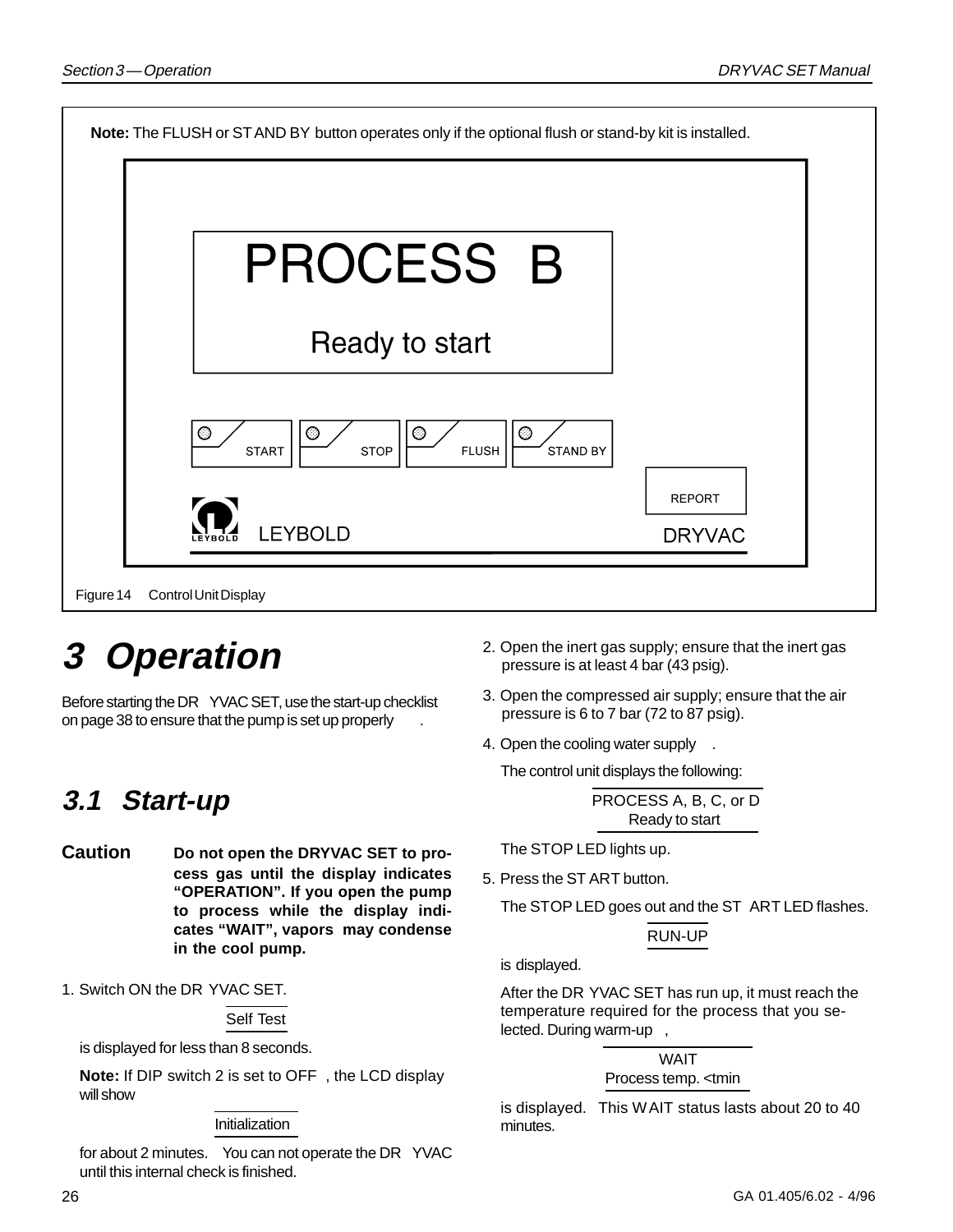When the DR YVAC SET has reached its process temperature,

#### **OPERATION**

is displayed. The DRYVAC SET is now ready to evacuate process gases.

The display "OPERA TION" indicates that the DR Y-VAC pump is operating, and does not indicate the status of the Roots pump.

The Roots pump is running during W AIT and OPERA-TION if the intake pressure is below the threshold of its pressure switch.

The pressure-switch thresholds of the Roots pump are as follows:

DRYVAC SET 501S ........20 mbar (15 Torr) DRYVAC SET 251S ........25 mbar (19 Torr)

During continuous operation, the DR YVAC SET's intake pressure must remain below the switching threshold of the intake pressure switch.

Section 3.7 describes how to use the REPOR T button. The FLUSH and ST ANDBY buttons operate only if the optional flush or stand-by kit is installed on your DR Y-VAC SET (refer to Section 2.10).

### **3.2 Pumping Non-Aggressive Gases**

The DRYVAC SET is designed to pump aggressive gases during semiconductor production.

It can also be used to pump clean gases by setting the DRYVAC SET to "PROCESS A" and starting it. When "OPERATION" is displayed, shut of f the inert gas supply. You can ignore the "W N2 pressure" warning when pumping clean gases.

**Caution When the inert gas supply is shut off, the DRYVAC shaft seals are not protected against either dust or aggressive gases and vapors.**

Refer to Appendix A for the shutdown procedure for processes that generate particles.

To shutdown, press the ST OP button.

#### RUN-DOWN

is displayed. The DRYVAC SET continues to run for 10 minutes with the inert gas valve open. The STOP LED flashes.

Then, at the end of 10 minutes the motor is switched of f and the main inert gas valve and the shutof f valve are closed. The STOP LED lights.

You can abort the shutdown and restart the pump during the 10-minute rundown by pressing ST ART.

In an emergency , you can use the main switch to shutdown without purging the DR YVAC. If you shutdown in this manner, correct any malfunctions, restart the DR Y-VAC SET, and then shut it down with inert-gas purging to remove toxic or hazardous gases from the pump.

#### **Warnings**

![](_page_26_Picture_23.jpeg)

**During operation, the DRYVAC SET's temperature can exceed 100**°**C (212**°**F). Always allow the pump to cool down before removing it from the system or before opening its housing.**

![](_page_26_Picture_25.jpeg)

**If the DRYVAC previously pumped hazardous gas, take appropriate precautions before opening the intake or exhaust.**

![](_page_26_Picture_27.jpeg)

**If you have a foreline purge, shut off this purge flow when power is disconnected from the DRYVAC. Purging the foreline after power is disconnected could result in damage to the DRYVAC from excessive pressure. The DRYVAC's exhaust valve cannot open to release the pressure when power is not available to the pump.**

### **3.3 Shutdown**

We recommend that you operate the DR YVAC SET continuously . Allow it to continue operating overnight with its inlet closed to avoid corrosion during idle periods.

If the DR YVAC SET will be shutdown for an extended period, seal its intake and exhaust ports, and purge the DRYVAC with inert gas at a pressure of 1,000 mbar (760 Torr); refer to Section 3.5.

Refer Section 3.6 if the DR YVAC SET will be disconnected from the system.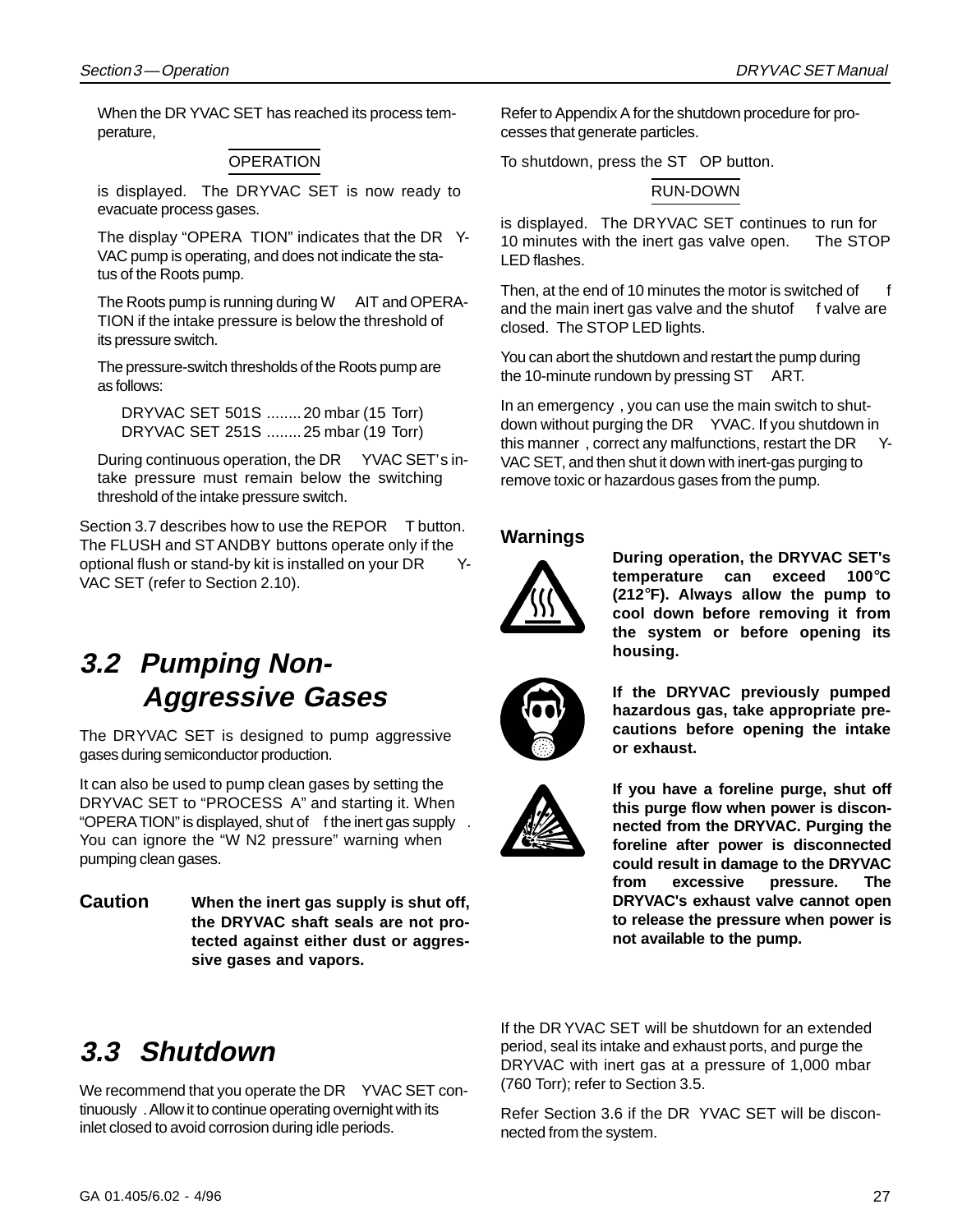### **3.4 Response to Malfunctions**

Refer to Section 5 (troubleshooting) for the recommended corrective actions for each error displayed on the control unit.

### **3.4.1 Process Temperature Fault**

**Note:** The warning and alarm temperatures referred to in Sections 3.4.2 and 3.4.3 are independent of the process; these temperature limits are set to prevent excessive temperature from damaging the DR YVAC.

The operating temperatures listed below are automatically set depending on which process group you selected in Section 2.7.

| <b>Process Group Setting</b> | A, B                      | C, D |  |  |
|------------------------------|---------------------------|------|--|--|
| Thermostat valve setting     | 4                         | 2    |  |  |
| Minimum operating temp.      | 47°C (117°F) 27°C (81°F)  |      |  |  |
| Maximum operating temp.      | 63°C (145°F) 43°C (109°F) |      |  |  |

If the DR YVAC is below the minimum operating temperature for the selected process,

Process temp < tmin

is displayed and the DR YVAC shifts to the W AIT status. It switches back to the OPERA TION status only after the temperature rises 3 Kelvin above the minimum operating temperature.

If the DR YVAC is above the maximum operating temperature for the selected process,

Process temp > tmax

is displayed and the DR YVAC shifts to the W AIT status. It switches back to the OPERA TION status only after the temperature drops 3 Kelvin below the maximum operating temperature.

Thus, there is a delay in returning to the OPERA TION status after a cold start or after a short overheating. The wait status lasts about 20 to 40 minutes during a normal cold start (refer to Section 3.1).

### **3.4.2 DRYVAC Warnings**

When the first letter in the display is a "W" (W arning), the DRYVAC is approaching a critical operating limit; when the first letter is an "A" (Alarm), the DR YVAC SET shuts down because the DR YVAC exceeded a critical limit. Refer to Section 3.4.3 for information on Alarms.

If the flow indicator reading does not correspond to the process group setting,

#### W flow 3rd/4th stage

is displayed and the DR YVAC SET switches to the W AIT status. This is the only W arning that changes the pump' s status. Other warnings, such as "W temperature", just alert you that the DR YVAC is approaching a critical operating limit, but they don't change the DR YVAC's operational mode. When a warning is displayed, determine the source of the problem and correct any malfunctions.

#### **3.4.3 DRYVAC Alarms**

When one of the following "A" (alarm) messages is displayed, the DR YVAC SET **shuts down immediately** and automatically closes the main inert gas valve and the exhaust shutof f valve:

- A Motor protection switch
- A Motor contactor
- A Temperature
- A Exhaust pressure
- A Shutof f valve

After eliminating any malfunctions, restart the DR YVAC SET and then shut it down with an inert gas purging cycle. Shutdown with inert gas purging removes toxic or hazardous gases from the pump.

#### **3.4.4 DRYVAC Oil Pressure Warning and Alarm**

The warning

#### W Lubrication

is displayed if the oil pressure in the DR YVAC gear box remains under 1.5 bar (7 psig) for longer than 3 seconds while the pump is running **.**

A timer starts when this warning is displayed and begins decreasing from 240 minutes (4 hours). The current counter reading can be displayed by pressing the REPORT button. The DRYVAC SET automatically shuts down and displays

#### A Lubrication

when the counter reaches zero. This delayed shutdown allows you to complete your process. Following shutdown, the DR YVAC must be repaired. After repair , reset the timer to 240 minutes as follows:

1. Turn DIP switch 3 ON while the DR YVAC SET is shutdown (see Figures 6 and 10).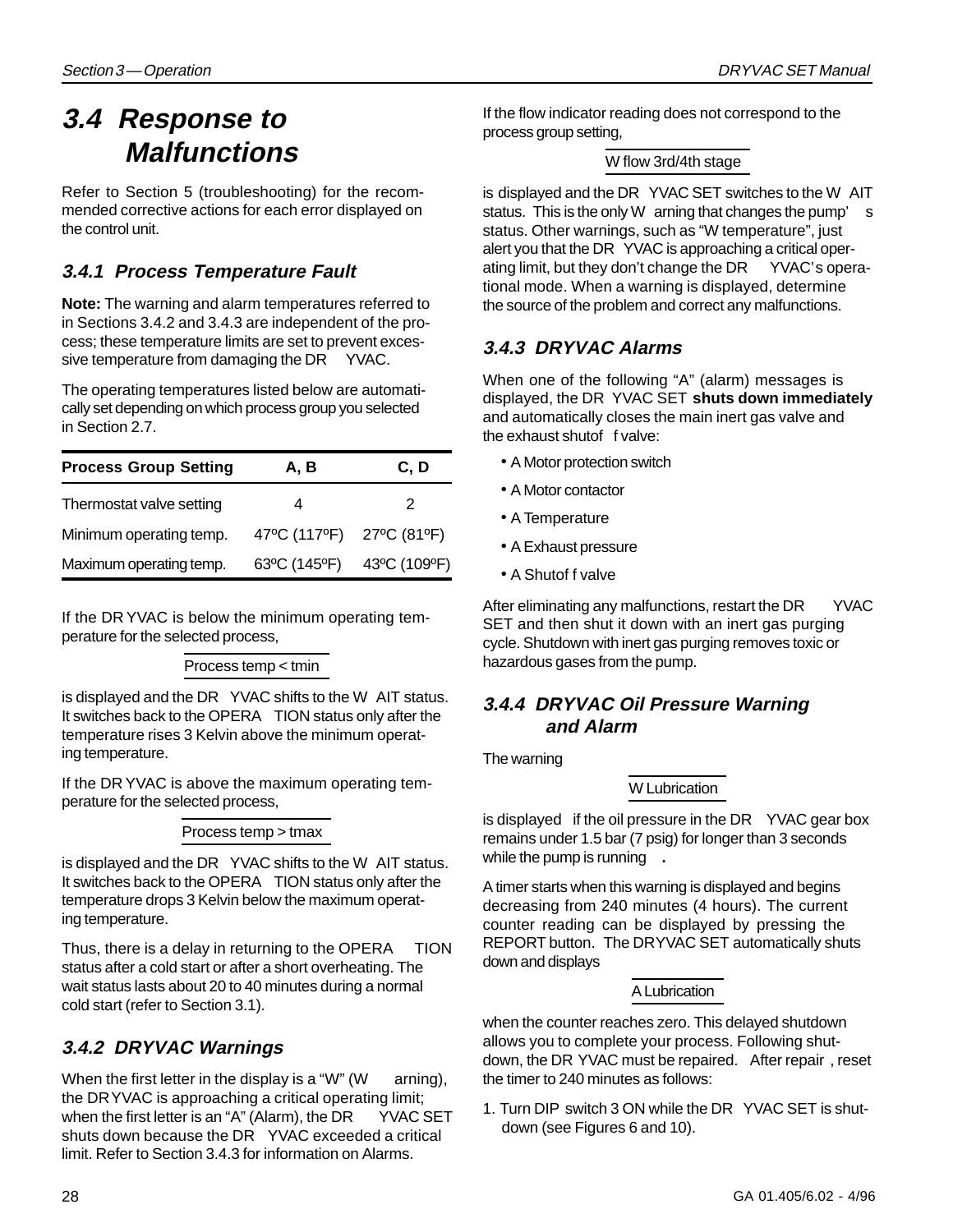2. Turn ON the DR YVAC SET at the main switch.

The message

PROC. SETTING Set oil  $t = 4h$ Confirm!

is displayed.

3. Simultaneously press the REPOR T and STOP buttons.

The message

Reset switch

is displayed.

4. Turn DIP switch 3 OFF .

Another timer in the control unit records every period that the DR YVAC ran with insuf ficient oil pressure for more than 3 seconds. This counter can't be reset.

If the oil pressure is below 1.5 bar (7 psig) for more than 3 seconds **during run-up,** the DRYVAC SET switches of f.

### **3.4.5 Roots (HV) Pump Warnings**

If the motor temperature of the Roots pump becomes too high,

#### W Motortemp. HV

is displayed. The Roots pump is switched of  $f$ , but the DRYVAC pump continues to operate. Once the Roots pump motor has cooled down, it is switched on again. The DRYVAC SET can not be started when the motor temperature of the Roots pump is too high.

If the motor protection switch of the Roots pump is switched of f,

#### W Circuit breaker HV

is displayed. The DRYVAC continues to operate. The DRYVAC SET can not be started when the motor protection switch of the Roots pump is of

If the intake pressure is too high for the Roots pump to operate,

#### W Input pressure HV

is displayed. The Roots pump is switched of f if the intake pressure stays too high for more than 3 seconds. The DRYVAC continues to operate.

If the oil pressure of the Roots pump is too low

W Oilpressure HV

is displayed. Both the DR YVAC and Roots pump continue to operate. A timer in the control unit records every period that the Roots pump ran with insuf ficient oil pressure. Pump models with "-P" after their catalog numbers do not have a Roots pump oil-pressure switch and thus do not display this warning.

### **3.5 Shutdown for an Extended Period**

Press the ST OP button. The DRYVAC SET continues to run for 10 minutes with the inert gas valve open. Then, the motor switches of f and the main inert-gas valve and the exhaust valve close.

#### **Warnings**

![](_page_28_Picture_30.jpeg)

**During operation, the DRYVAC SET's temperature can exceed 100ºC (212ºF). Always allow the pump to cool down before removing it from the system or before opening its housing.**

![](_page_28_Picture_32.jpeg)

**If the DRYVAC previously pumped hazardous gas, take appropriate precautions before opening the intake or exhaust.**

Isolate the intake port from the system either by a valve or a blank flange, or vent the system and the pump with inert gas to a pressure of 1000 mbar (750 T orr).

When the DR YVAC is at a standstill and the main switch is turned ON, the exhaust valve automatically opens when the DR YVAC's exhaust pressure exceeds 1.5 bar (7 psig). It closes again when the pressure drops. This process is repeated as long as incoming inert gas causes the pressure limit to be exceeded. This protects the DRYVAC from a detrimental overpressure at standstill. However , **you should not operate the DRYVAC in this way for an extended period.**

#### **Warning**

![](_page_28_Picture_37.jpeg)

**Hazardous gas may be released from the DRYVAC SET or the process chamber when the exhaust valve opens. Therefore, when working near the exhaust, prevent the exhaust valve from opening by disconnecting the pump from the AC mains. You must also shut off the inert-gas flow to the DRYVAC when the exhaust valve can't open to prevent the pressure in the DRYVAC from rising to dangerous levels.**

**The control unit won't accept any operator commands while the exhaust valve is open in response to an overpressure during a standstill.**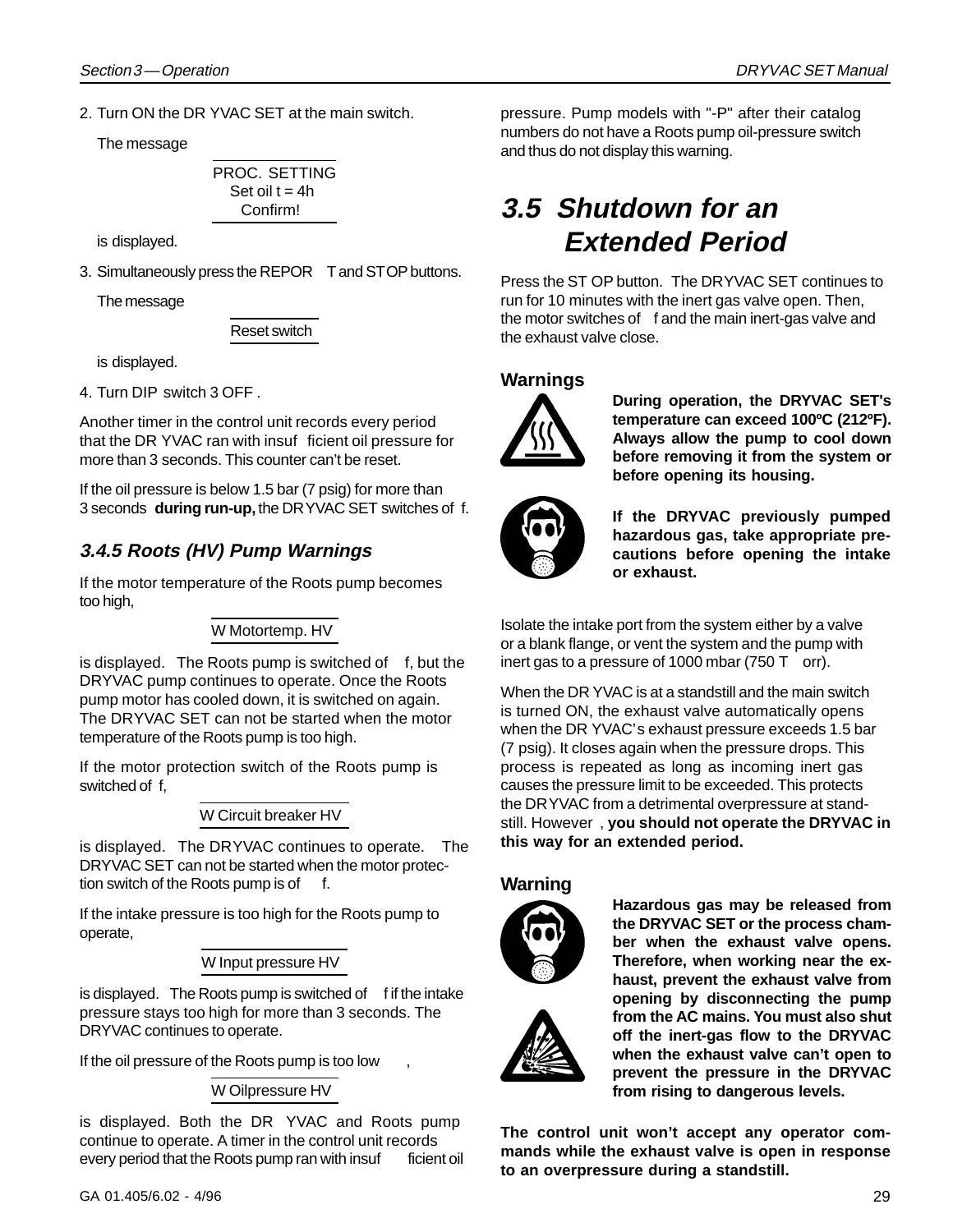### **3.6 Storing and Shipping**

Shutdown the DR YVAC SET as described in Section 3.3.

#### **Warnings**

![](_page_29_Picture_5.jpeg)

**During operation, the DRYVAC SET's temperature can exceed 100ºC (212ºF). Always allow the pump to cool down before removing it from the system or before opening its housing.**

![](_page_29_Picture_7.jpeg)

**If the DRYVAC previously pumped hazardous gas, take appropriate precautions before opening the intake or exhaust.**

Place dry canisters onto the DR YVAC SET's inlet to protect the pump' s interior from moisture. Then, seal the intake and exhaust ports. You can reuse the shipping seals that were originally on these ports (see Figure  $1 \quad 1$ ); but you must use new dry canisters (P/N 200 78 563).

**Caution Always drain the cooling water before storing or shipping the DRYVAC SET. Failure to drain the water can result in the water freezing and bursting the DRYVAC housing.**

Drain the cooling water before storing or shipping the DRYVAC SET by performing one of the following procedures:

#### **Draining Water From the DRYVAC SET Model 501S**

- 1. Turn of f the water supply .
- 2. Open the four ˘-turn retaining clips on the rear panel, and take of f the panel.
- 3. Completely open the thermostat valve (setting less than 1). Disconnect the cooling water hoses and drain the water . Blow compressed air through the water discharge to remove any remaining water.
- 4. Reinstall the rear panel.

#### **Draining Water From the DRYVAC SET Model 251S**

- 1. Turn of f the water supply .
- 2. Open all necessary ~turn retaining clips and take of f the rear panel, the top covers, and the rear ventilation panel.
- 3. Unscrew the two wing nuts at the bottom of the leftside panel and slide the panel to the rear to remove it.
- 4. Completely open the thermostat valve (setting less than 1). Then disconnect the cooling water hoses; remove the M12x1.5 plugscrew from the left side of the gear housing; and let the water drain out. Blow compressed air through the water discharge to remove any remaining water .
- 5. Reinstall the plugscrew , side panel, top covers, rear panel, and ventilation panel.. **Don't forget to reinstall the ground cables.**

Avoid tipping the DR YVAC SET during shipping and storage. If the pump is tipped, PFPE oil from the roots pump could enter the pumping chamber .

The DRYVAC SET must be shipped either in a gas-tight container or sealed in plastic.

If the DR YVAC SET will be returned to Leybold, it must be accompanied by a listing of all hazardous substances that might be present in or around it. Complete the form at the back of this manual before sending any equipment to Leybold.

### **3.7 Report (REPORT button)**

Press the REPOR T button to display information about the DRYVAC SET's operational status. Refer to Section 5, the troubleshooting chart, for the recommended corrective actions for each error report.

When the REPOR T button is pressed,

DRYVAC V (Software-version) REPORT

is displayed. Each report is displayed for 3 seconds before automatically moving on to the next report.

Information is displayed in the following sequence:

**Stored alarms** (A's), such as:

- A Temperature
- A Exhaust pressure
- A Shutof f valve
- A Motor protection switch
- A Motor contactor
- A Lubrication

These stored alarms indicate why the DR YVAC SET was shutdown.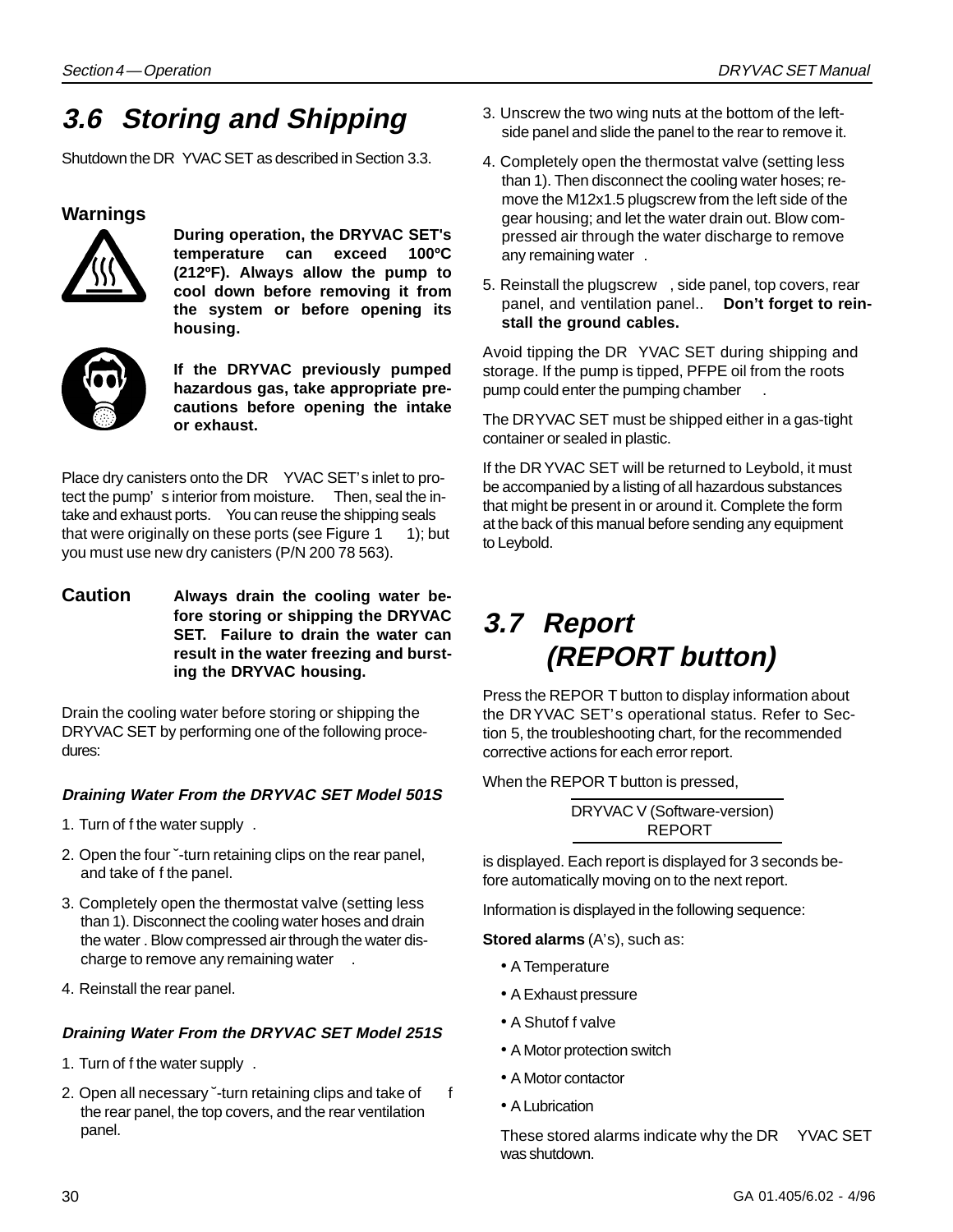**Current alarms** (A's) — These are the same as the stored alarms except that the DR YVAC SET isn't ready to restart. **Correct the malfunction before restarting the pump.**

**Warnings** (W's), such as:

- Process temp < tmin
- Process temp > tmax
- W Temperature
- W Exhaust pressure
- W Lubrication
- W N2 pressure
- W Flow

The above W arnings mean that the DR YVAC is nearing a critical limit, but is still fully operational. **Determine the reason for the warning and correct any malfunction as soon as possible.**

For the "W N2 pressure" or "W flow" W arnings, you must shut of f the process gas if the malfunction can't be eliminated immediately . Operating without purge will eventually cause serious damage to the DR YVAC. Refer to Section 3.2 if you are pumping clean gases.

The following W arnings pertain only to the Roots pump, which is switched of f if a "W Input pressure HV", "W Motortemp. HV", or "W Circuit breaker HV" Warning occurs. The DRYVAC SET will not start if a "W Motortemp. HV" or "W Circuit breaker HV" W arning is displayed.

- W Oilpressure HV
- W Input pressure HV
- W Motortemp. HV
- W Circuit breaker HV
- **Operating hours —** Displays the total hours the DR Y-VAC SET has operated.
- **Process Temperature** Displays the cooling water temperature in ºC.

**Lubr. Lack —** If the oil pressure has always been normal, the display shows:

"Lubr lack DV(4h) 240"

and then:

"Lubr lack DV 000.0 h"

If the DRYVAC's oil pressure was inadequate, the first display shows less than 4 hours (240 minutes). The time shown is the time that remains until the  $DR$  YVAC SET shuts down due to insuf ficient oil pressure (refer to Section 3.4.4).

The second "Lubr lack" display shows the total cumulative time the DR YVAC and/or Roots pump ran with inadequate oil pressure. This timer can not be reset. If neither pump has operated with inadequate oil pressure, the second display will indicate 000.0 hours.

**Process Setting —** Displays the process you selected such as A, B, C, or D (refer to Table 2 and Section 2.7).

**Installed Options** — Displays any installed options such as:

- Standby set
- Flush valve
- LTO set

If no options are installed, it skips this item.

The report can be interrupted by pressing the REPOR T button again. It can be restarted at any time.

Stored alarms can be ignored when the DR YVAC SET is being put into operation for the first time. If an error report is displayed when the DR YVAC SET is switched on, you must press the REPOR T button before starting the pump.

Once all malfunctions have been eliminated, you can restart the DR YVAC SET by pressing the ST ART button. This erases all stored error reports.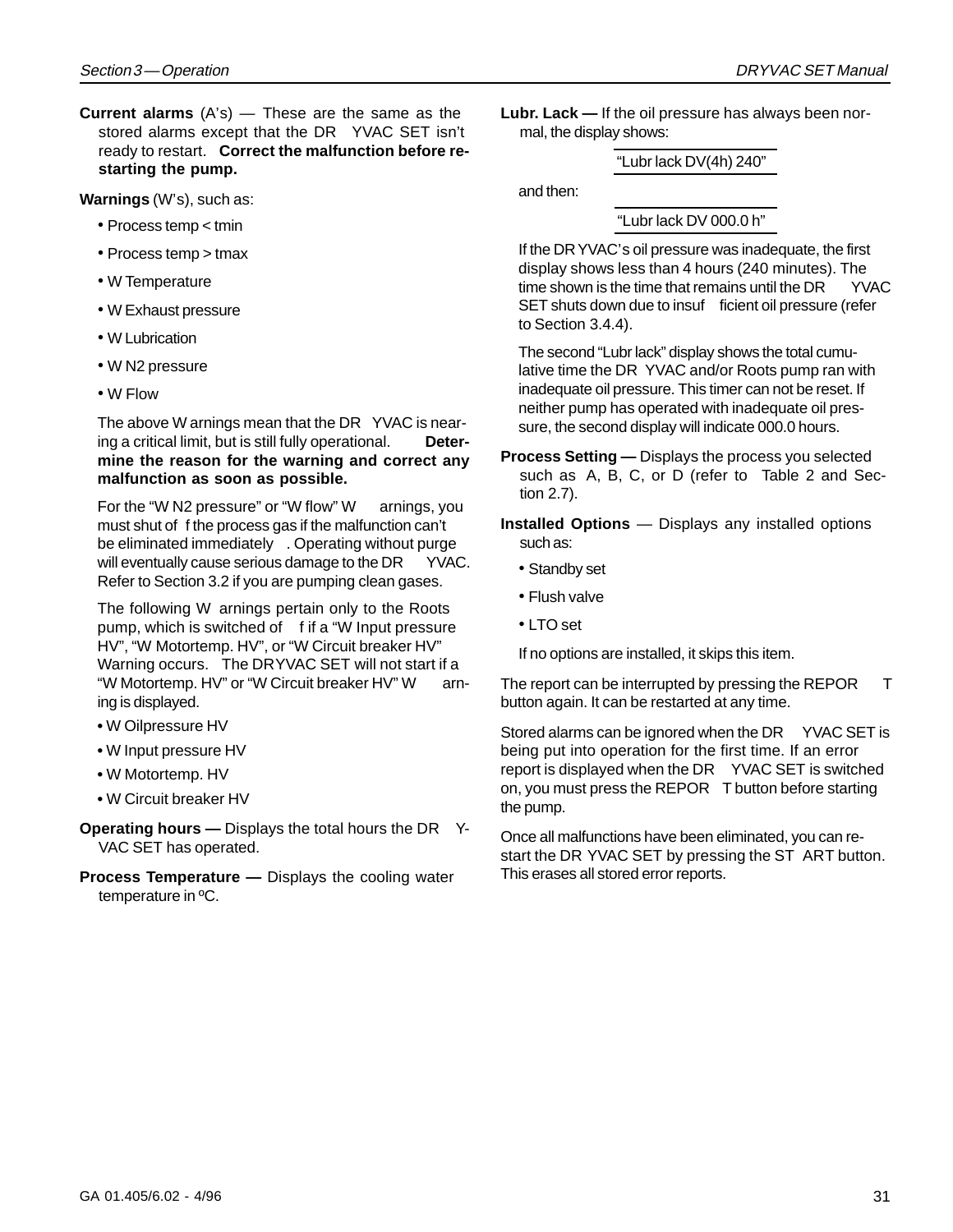# **4 Maintenance**

## **4.1 Routine Maintenance**

The DRYVAC SET may require rebuilding periodically depending on your application and your production cycle. In some installations, the rebuild interval may vary from 12 to 24 months. If you seldom need to clean the inlet and exhaust lines, then the rebuild interval could be longer . **Contact your Leybold service center for recommendations on rebuild intervals for your particular installation.** Also ask about the service options available in your region.

Typically , the only other routine maintenance is replacing the exhaust silencer if it becomes clogged (see Sec. 4.2).

All work must be done by suitably trained personnel. Maintenance or repair done by inexperienced personnel may af fect the life and performance of the pump and may void the warranty .

#### **Warnings**

![](_page_31_Picture_8.jpeg)

**Disconnect the DRYVAC SET from your AC power source before maintaining or repairing the pump. Take appropriate precautions to ensure that the pump can't start.**

![](_page_31_Picture_10.jpeg)

**During operation, the DRYVAC SET's temperature can exceed 100ºC (212ºF). Always allow the pump to cool before removing it from the system or before opening its housing.**

![](_page_31_Picture_12.jpeg)

**If the DRYVAC SET has pumped hazardous gases, determine the nature of the hazard and take the appropriate safety precautions. Comply with all safety regulations.**

Before doing any maintenance or repair , shutdown the DRYVAC SET as described in Section 3.3 and disconnect it from the system. Refer to Section 3.6 to prepare the pump for shipping.

**Caution Always drain the cooling water before storing or shipping the DRYVAC SET. Failure to drain the water can result in the water freezing and bursting the DRYVAC housing.**

If the DRYVAC SET will be returned to Leybold, it must be accompanied by a listing of all hazardous substances that might be present in or around it. Complete the form at the back of this manual before sending any equipment to Leybold.

### **4.2 Replacing the Exhaust Silencer**

As deposits build up in the exhaust silencer , the DRY-VAC exhaust pressure increases until,

#### W Exhaust pressure

is displayed. The DRYVAC can continue to operate; however , the exhaust silencer must be changed as soon as possible. Otherwise, the exhaust pressure will continue to increase until the DR YVAC switches of f and

A Exhaust pressure

is displayed.

Refer to Item 8 of the troubleshooting chart for other possible causes of excessive exhaust pressure.

**For particulate/vapor generating processes,** we recommend checking the exhaust silencer and silencer flange monthly . Install a new silencer (P/N 13750) and clean the silencer flange if you find significant accumulation of contaminants.

![](_page_31_Picture_26.jpeg)

**Warnings Disconnect the DRYVAC SET from your AC power source before removing the exhaust silencer. Take appropriate precautions to ensure that the pump can't start.**

![](_page_31_Picture_28.jpeg)

**During operation, the DRYVAC SET's temperature can exceed 100ºC (212ºF). Always allow the pump to cool before removing it from the system or before opening its housing.**

![](_page_31_Picture_30.jpeg)

**If the DRYVAC SET has pumped hazardous gases, determine the nature of the hazard and take the appropriate safety precautions. Comply with all safety regulations.**

Change the exhaust silencer (P/N 137 50) as follows:

- 1. Open the four "-turn retaining clips and take of f the rear panel.
- 2. Use the Allen key supplied with the pump, and a 17-mm wrench to unscrew the exhaust silencer (13/9).
- 3. Unscrew shipping cover from new exhaust silencer .
- 4. Apply PFPE grease on gasket of new exhaust silencer .
- 5. Install the exhaust silencer and tighten it to 20 Nm (27 ft-lb).

The shipping cover can be used to seal the old exhaust silencer .

**Caution Comply with local environmental regulations when disposing of the old exhaust silencer.**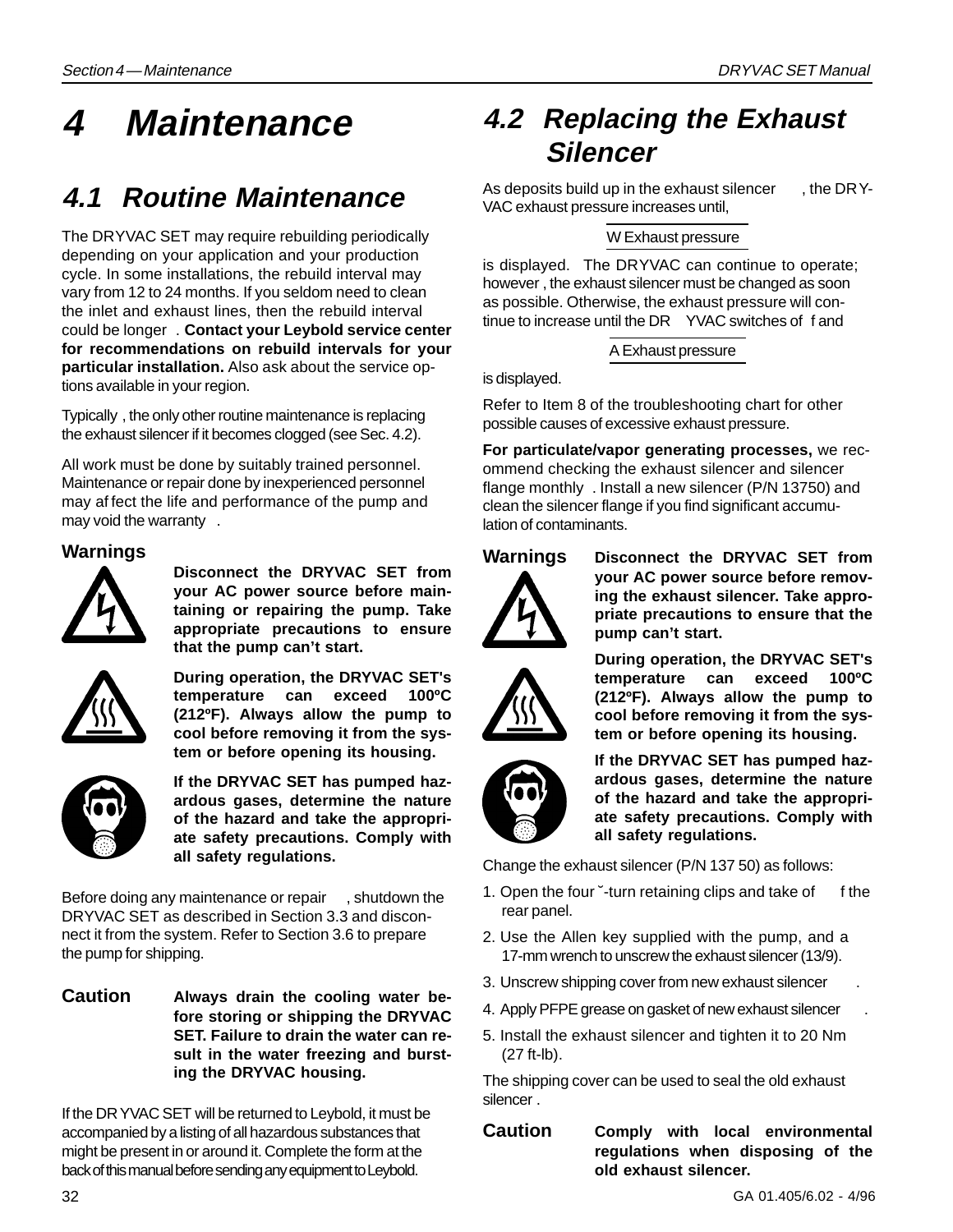# **5 Troubleshooting**

| <b>Malfunction/</b><br>Display at the<br><b>Control Unit</b>     | <b>Probable Cause</b>                                                              | <b>Recommended Corrective Action</b>              | Refer-<br>ences † |
|------------------------------------------------------------------|------------------------------------------------------------------------------------|---------------------------------------------------|-------------------|
| 1.1 Pump does not                                                | Motor circuit switch 1Q2 is turned off.                                            | Open the door at the front; turn switch on.       | 2.4.1             |
| start/                                                           | Errors in the main power connection.                                               | Check and rectify the wiring. Verify that the     | 2.4               |
| No display                                                       |                                                                                    | main supply voltage is correct.                   |                   |
| 1.2 Pump does not                                                | One of the malfunctions listed below at 7, 8,                                      | Refer to the descriptions of malfunctions         |                   |
| start/                                                           | 9, 13, 14, or 15 has been detected.                                                | under 7, 8, 9, 13, 14, or 15. Press the           |                   |
| "STOP"LED                                                        |                                                                                    | REPORT button to review the error report.         |                   |
| lights up.                                                       | The position indicator at the exhaust shutoff<br>valve is malfunctioning.          | Repair the exhaust shutoff valve.                 | Service           |
|                                                                  | The pump has seized causing the motor<br>protection switch to trip during start-up | Repair or replace the pump.                       | Service           |
| 1.3 Pump run up                                                  | Motor is malfunctioning.                                                           | Repair or replace the motor.                      | Service           |
| briefly, then                                                    | Pump is rotating in the wrong direction.                                           | Shut off power to the pump. Interchange           | 2.8               |
| "W Lubrication"                                                  |                                                                                    | two of the phase leads.                           |                   |
| is displayed.                                                    | Insufficient oil in the DRYVAC gearbox.                                            | Measure the oil level through the fill plug.      | Service           |
|                                                                  |                                                                                    | The range is 6 to 9 mm ( $1/4$ to $3/8$ inch) for |                   |
|                                                                  |                                                                                    | the DRYVAC 100S model and 12 to 15 mm             |                   |
|                                                                  |                                                                                    | $(1/2$ to $5/8$ inch) for the DRYVAC 50S model.   |                   |
| 2. Pump does not                                                 | Unsuitable measurement procedure or                                                | Measure pressure at pump's intake port            | ---               |
| reach ultimate                                                   | gauge.                                                                             | using suitable gauge.                             |                   |
| pressure                                                         | Purge gas supply is open                                                           | If you have the STANDBY option and if the         | 2.10.1            |
|                                                                  |                                                                                    | process permits, use the STANDBY button           |                   |
|                                                                  |                                                                                    | to close the purge-gas valve.                     |                   |
|                                                                  | The pump has an external leak.                                                     | Find the leak; repair the pump.                   | Service           |
|                                                                  | Optional flush valve is leaking or will not close.                                 | Replace the valve.                                | 2.10.2            |
|                                                                  | Evaporating liquids in the pump.                                                   | Measure the partial pressure of the non-          | $\overline{a}$    |
|                                                                  |                                                                                    | condensable gases. To do so, insert a low-        |                   |
|                                                                  |                                                                                    | temperature trap between the gauge and the        |                   |
|                                                                  |                                                                                    | intake port. If the ultimate pressure is          |                   |
|                                                                  |                                                                                    | achieved while this trap is operating, liquids    |                   |
|                                                                  |                                                                                    | are evaporating in the pump. One possible         |                   |
|                                                                  |                                                                                    | remedy: Open the purge gas valve and let          |                   |
|                                                                  |                                                                                    | the pump run $1/2$ hour without process load.     |                   |
|                                                                  | Vacuum chamber is leaking or dirty                                                 | Seal or clean the vacuum chamber.                 | ---               |
|                                                                  | Intake line is leaking or dirty.                                                   | Seal or clean the intake line.                    | $\overline{a}$    |
|                                                                  | Roots pump does not run; malfunction 14,<br>15, or 16 has been detected.           | See malfunctions 14, 15, and 16.                  |                   |
| 3. Evacuation                                                    | Intake line is too long or too narrow.                                             | Install intake lines that have an adequate        | 2.9.1             |
| period is too                                                    |                                                                                    | diameter; keep lines as short as possible.        |                   |
| long. (Pumping                                                   | Dirt trap at intake port is clogged.                                               | Clean dirt trap.                                  | ---               |
| speed is too low.)                                               | Intake line is leaking or dirty.                                                   | Clean the pump.                                   | Service           |
|                                                                  | Pump rotation speed is too slow.                                                   | Check whether the frequency of your AC            | Name-             |
|                                                                  |                                                                                    | power source complies with the specifica-         | plate             |
|                                                                  |                                                                                    | tions for this pump.                              | 2.4               |
| 4. The pressure in                                               | System or intake line is leaking.                                                  | Check the system and the intake line.             | ---               |
| the system rises<br>too quickly after<br>the pump shuts<br>down. | The pump has an external leak.                                                     | Repair the pump.                                  | Service           |

\* When the first letter in the display is "W" (W arning), the pump is approaching a critical value; when the first letter is "A" (Alarm), the pump shuts down because it exceeded a critical value.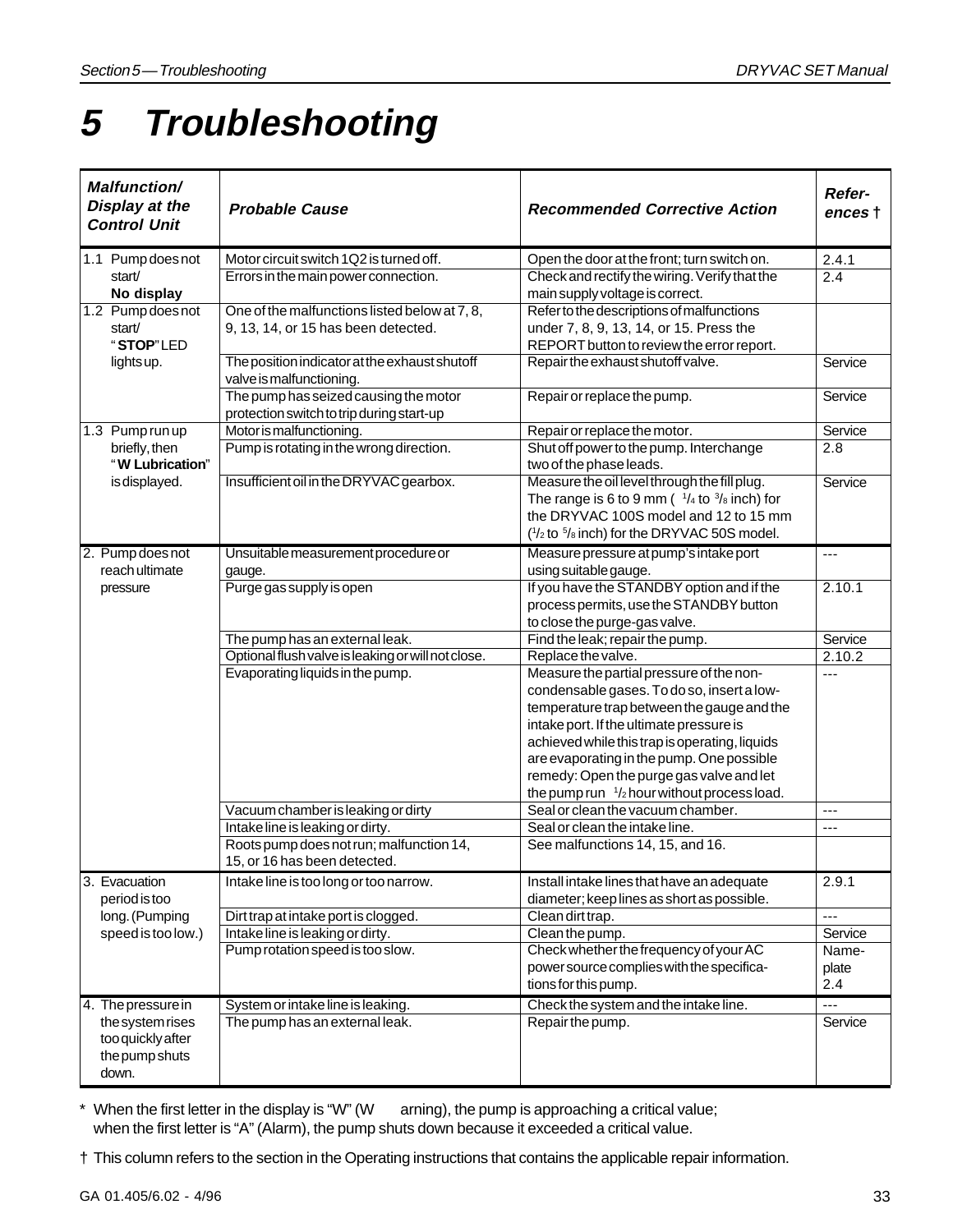| <b>Malfunction/</b><br>Display at the<br><b>Control Unit</b> | <b>Probable Cause</b>                            | <b>Recommended Corrective Action</b>             | Refer-<br>ences † |
|--------------------------------------------------------------|--------------------------------------------------|--------------------------------------------------|-------------------|
| 5. The pump is                                               | Motor bearing failure or gear problem.           | Replace the motor or gears.                      | Service           |
| extremely loud.                                              | Pump bearings are malfunctioning.                | Rebuild the pump.                                | Service           |
|                                                              | Liquid "knocking" in the pump (too much          | Install the exhaust line so that it slopes       | 2.9.2             |
|                                                              | liquid in the pump).                             | downward from the pump or install a              |                   |
|                                                              |                                                  | condensatetrap. Increase the purge gas supply.   |                   |
|                                                              | Mechanical strain in the roots pump caused       | Use bellows to connect the roots pump inlet.     | 2.9.1             |
|                                                              | by rigid connection to its inlet.                |                                                  |                   |
|                                                              | Roots pump is very contaminated.                 | Clean the pump.                                  | Service           |
|                                                              | Oil slinger in the roots pump is rubbing         | Repair the pump.                                 | Service           |
|                                                              | against the cover or the oil-tube.               |                                                  |                   |
| 6. Oil is found in                                           | Oil level in the roots pump is too high.         | Drain PFPE from the roots pump to reach          | $\overline{3.6}$  |
| the pumping                                                  |                                                  | the correct level.                               |                   |
| chamber.                                                     | Oil is leaking from the system.                  | Check the system.                                | 2.2               |
|                                                              | Pump is not level.                               | Level the pump.                                  | $\overline{2.2}$  |
|                                                              | Roots pump has an external leak.                 | Check that the oil-fill plug is sealed properly; | $\overline{2.2}$  |
|                                                              |                                                  | install a new gasket if necessary.               |                   |
|                                                              | Pump has an internal leak.                       | Service the pump.                                | Service           |
| 7. "A Shutoff                                                | Insufficient air pressure at the exhaust shutoff | Ensure that the compressed air supply is at      | 2.6               |
| valve" is                                                    | valve.                                           | least 6 bar (72 psig).                           |                   |
| displayed.                                                   | Supply of compressed air was interrupted         | Ensure that the compressed air supply is at      | 2.6               |
|                                                              | briefly.                                         | least 6 bar (72 psig).                           |                   |
|                                                              | Switch, plug, or cable malfunction.              | Replace the malfunctioning part. Switch          | Service           |
|                                                              |                                                  | circuit breakers ON.                             |                   |
| 8. Exhaustpressure                                           | Exhaust line is clogged.                         | Clean the exhaust line.                          | $- - -$           |
| is too high.                                                 | Exhaust line is too narrow or too long.          | Install an exhaust line which is large           | 2.9.2             |
|                                                              |                                                  | enough, and is as short as possible.             |                   |
| "W Exhaust                                                   | Exhaust shutoff valve is malfunctioning.         | Replace the valve.                               | Service           |
| pressure" is                                                 | Exhaust silencer is clogged.                     | Replace the exhaust silencer.                    | 4.2               |
| displayed first. If                                          | Switch, plug, or cord malfunction.               | Replace the malfunctioning part. Switch the      | Service           |
| it continues to                                              |                                                  | circuit breakers ON.                             |                   |
| rise " A Exhaust                                             |                                                  |                                                  |                   |
| pressure" is                                                 |                                                  |                                                  |                   |
| displayed and                                                |                                                  |                                                  |                   |
| the pump                                                     |                                                  |                                                  |                   |
| switches off.                                                |                                                  |                                                  |                   |
| 9. Temperature                                               | Process gas is too hot.                          | Change the process.                              | ---               |
|                                                              | Ambient temperature is too high.                 | Change pump site or supply cooler air.           | ---               |
| "W Tempera-                                                  | Cooling air flow is restricted.                  | Clean the ventilation grids and the cooling      | $---$             |
| ture" is displayed                                           |                                                  | air ducts; increase the distance between the     |                   |
| first. If it contin-                                         |                                                  | grids and the walls.                             |                   |
| uestorise, "A                                                | Friction in the pump is too high.                | Repair the pump.                                 | Service           |
| Temperature" is                                              | The switch, plug, or cable is malfunctioning.    | Replace the malfunctioning part. Switch the      | Service           |
| displayed and                                                |                                                  | circuit breakers ON.                             |                   |
| the pump                                                     |                                                  |                                                  |                   |
| switches off.                                                |                                                  |                                                  |                   |
|                                                              |                                                  |                                                  |                   |
|                                                              |                                                  |                                                  |                   |

\* When the first letter in the display is "W" (W arning), the pump is approaching a critical value; when the first letter is "A" (Alarm), the pump shuts down because it exceeded a critical value.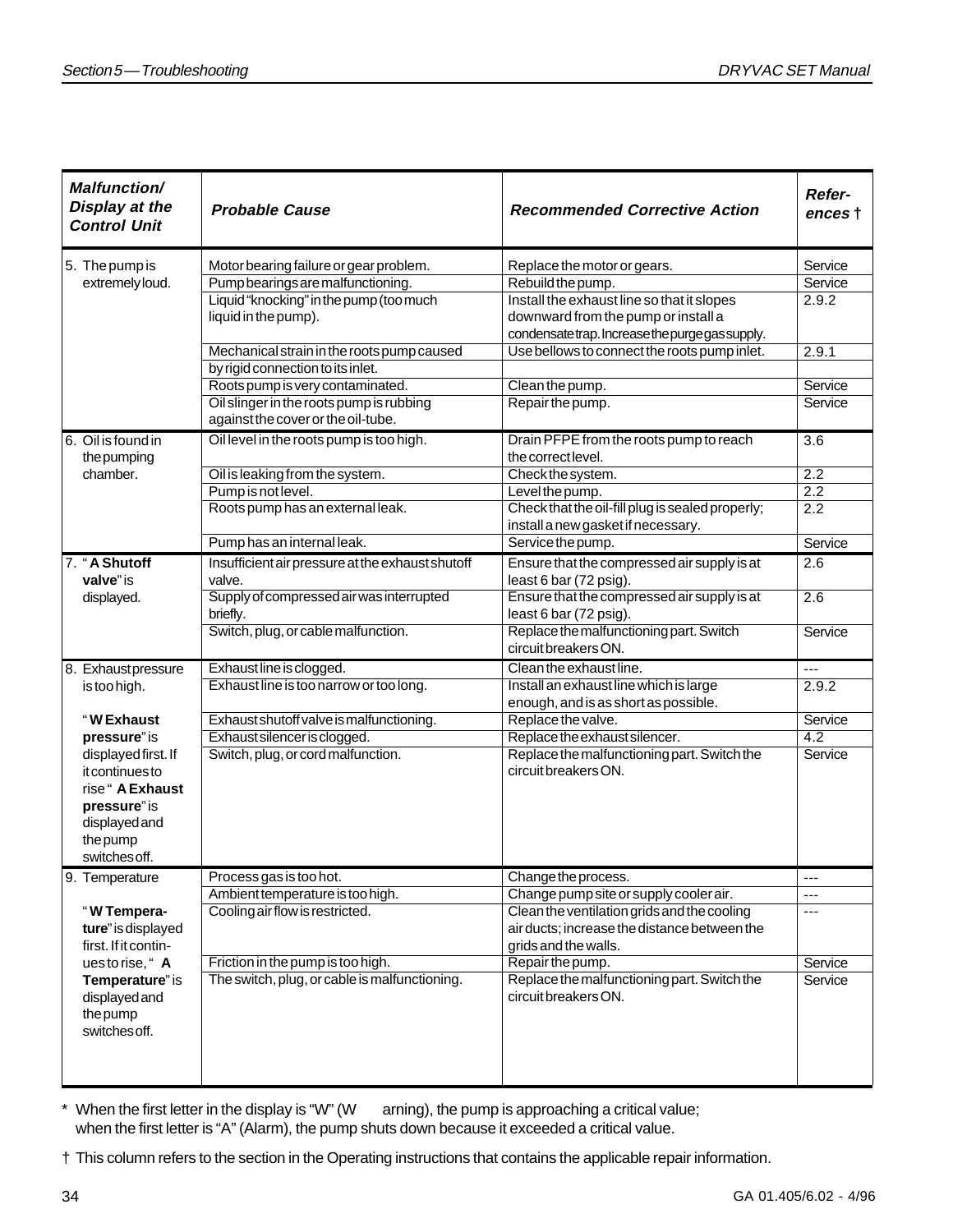| <b>Malfunction/</b><br>Display at the<br><b>Control Unit</b>                                                                                       | <b>Probable Cause</b>                                     | <b>Recommended Corrective Action</b>                                                 | Refer-<br>ences † |
|----------------------------------------------------------------------------------------------------------------------------------------------------|-----------------------------------------------------------|--------------------------------------------------------------------------------------|-------------------|
| 10. "Process<br><b>Temperature</b>                                                                                                                 | Pump is in the warm-up phase.                             | Wait until the pump has reached its process<br>temperature.                          | 3.1               |
| <tmin or<="" td=""><td>Cooling water supply is not opened.</td><td>Turn ON the cooling water supply.</td><td><math>\overline{a}</math></td></tmin> | Cooling water supply is not opened.                       | Turn ON the cooling water supply.                                                    | $\overline{a}$    |
| $>$ tmax" is                                                                                                                                       | Cooling water pressure is too low.                        | Ensure that there is an adequate supply of                                           | 2.5               |
| displayed.                                                                                                                                         | Cooling water flow is too low.                            | cooling water: pressure 2-10 bar (14-130                                             |                   |
|                                                                                                                                                    | Cooling inlet temperature is too high.                    | psig), consumption about 100 l/hr (100 qt/                                           |                   |
|                                                                                                                                                    |                                                           | hr) at water temperature of 15 $\degree$ C (59 $\degree$ F).                         |                   |
|                                                                                                                                                    |                                                           | The max. cooling water inlet temperature is<br>25°C (77°F).                          |                   |
|                                                                                                                                                    | Lime deposits in the cooling water lines to               | Repair the pump.                                                                     | Service           |
|                                                                                                                                                    | the pump. During normal operation, the                    |                                                                                      |                   |
|                                                                                                                                                    | cooling water temperature will be below 70<br>$^{\circ}C$ |                                                                                      |                   |
|                                                                                                                                                    | (158°F). At these temperatures, deposits                  |                                                                                      |                   |
|                                                                                                                                                    | form very slowly. Early clogging is an                    |                                                                                      |                   |
|                                                                                                                                                    | indication of some operational difficulty.                |                                                                                      | Service           |
|                                                                                                                                                    | Dirt deposits in the pump's cooling water<br>channels.    | Dismantle the pump and clean the cooling<br>water channels.                          |                   |
|                                                                                                                                                    | Cooling water lines are connected incorrectly.            | Connect the cooling water lines correctly.                                           | 2.5               |
|                                                                                                                                                    | The thermostat valve is set incorrectly.                  | Set the thermostat valve correctly.                                                  | 2.5               |
|                                                                                                                                                    | The pump was not filled with cooling water                | Fill the pump with cooling water.                                                    | 2.5               |
|                                                                                                                                                    | during installation.                                      |                                                                                      |                   |
|                                                                                                                                                    | Switch, plug, or cable is malfunctioning.                 | Replace the malfunctioning part; switch the<br>circuit breakers ON.                  | Service           |
| 11. Oilpressure                                                                                                                                    | The pump is rotating in the wrong direction;              | Shut off power to the pump. Interchange                                              | 2.8               |
|                                                                                                                                                    | see malfunction 1.3.                                      | two of the phase leads.                                                              |                   |
| First                                                                                                                                              | Insufficient oil in the DRYVAC gear box.                  | Measure the oil level through the fill plug.                                         | Service           |
| "W Lubrication"                                                                                                                                    |                                                           | The range is 6 to 9 mm ( $1/4$ to $3/8$ inch) for                                    |                   |
| is displayed.                                                                                                                                      |                                                           | the DRYVAC 100S model and 12 to 15 mm                                                |                   |
| After 4 hours,                                                                                                                                     |                                                           | $(1/2$ to $5/8$ inch) for the DRYVAC 50S model.                                      |                   |
| "A Lubrication"                                                                                                                                    | The DRYVAC oil pump is malfunctioning.                    | Repair the pump.                                                                     | Service           |
| is displayed and<br>the pump is                                                                                                                    | Switch, plug, or cable malfunction.                       | Replace the malfunctioning part. Switch<br>circuit breakers ON.                      | Service           |
| switched off; see                                                                                                                                  |                                                           |                                                                                      |                   |
| Section 3.4.4.                                                                                                                                     |                                                           |                                                                                      |                   |
| 12. Either" WN2-                                                                                                                                   | The inert gas valve is not open.                          | Open the inert gas supply.                                                           |                   |
| pressure" or " W                                                                                                                                   | Insufficient inert gas pressure.                          | Set the correct inert gas pressure (4-10 bar,                                        | 2.6               |
| Flow" is                                                                                                                                           |                                                           | 43-130 psig).                                                                        |                   |
| displayed.                                                                                                                                         | The purge-gas valves are restricted.                      | Replace the valves.                                                                  | Service           |
|                                                                                                                                                    | The main inert gas valve is restricted.                   | Replace the valve. The valve is closed when                                          | Figure 7          |
|                                                                                                                                                    |                                                           | deenergized. If it does not open, check the<br>power supply, connections, and fuses. | Service           |
|                                                                                                                                                    | The purge-gas nozzles are dirty.                          | Clean the nozzles.                                                                   | Service           |
|                                                                                                                                                    | The purge-gas valve plate or purge-gas line               | Correctly install the purge-gas valve plate or                                       | 2.10.2/           |
|                                                                                                                                                    | was mounted incorrectly during pump<br>conversion.        | purge gas line.                                                                      | 2.10.3            |
|                                                                                                                                                    | Switch, plug, or cable is malfunctioning.                 | Replace the malfunctioning part. Switch<br>circuit breakers ON.                      | Service           |

\* When the first letter in the display is "W" (W arning), the pump is approaching a critical value; when the first letter is "A" (Alarm), the pump shuts down because it exceeded a critical value.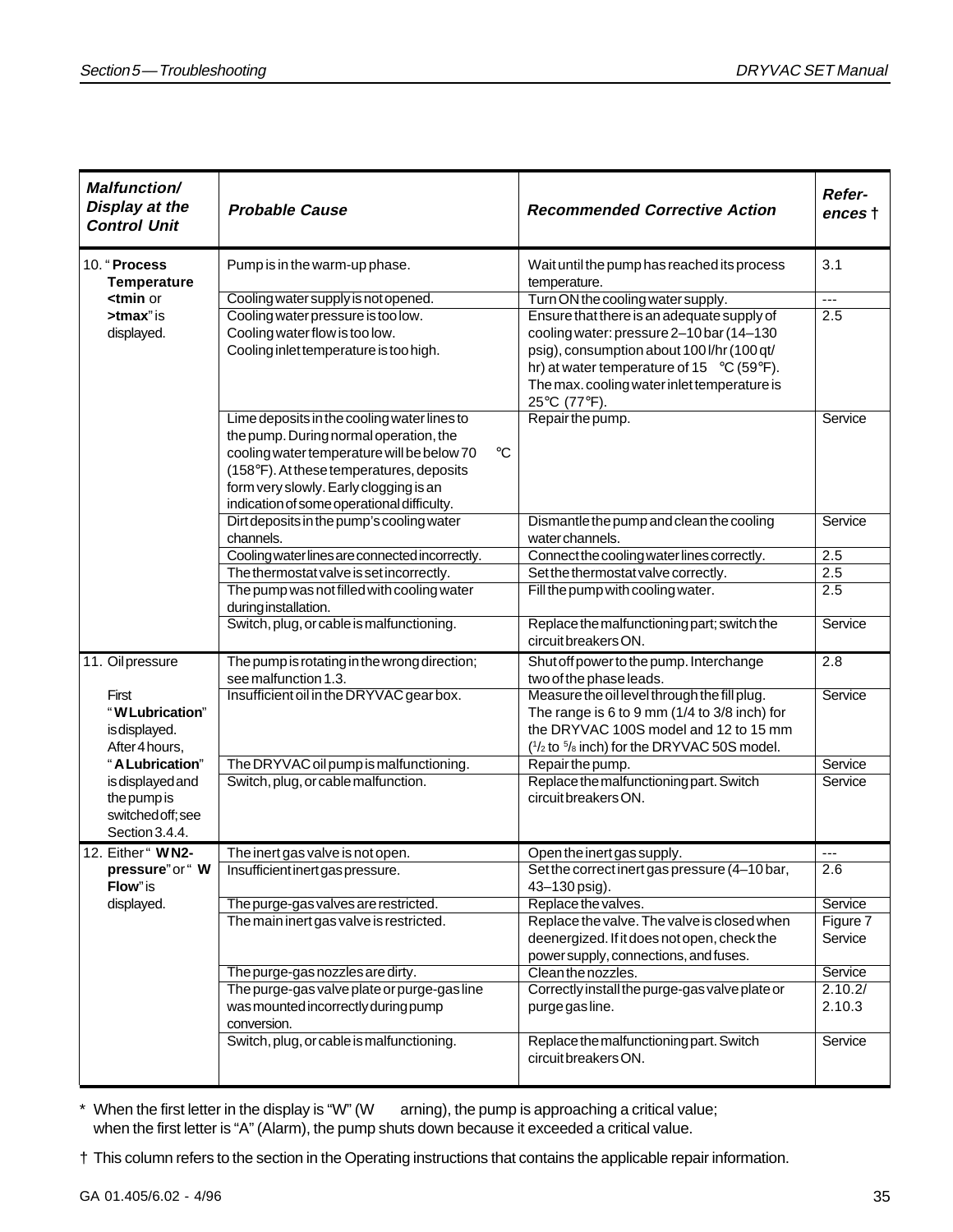| <b>Malfunction/</b><br>Display at the<br><b>Control Unit</b> | <b>Probable Cause</b>                                               | <b>Recommended Corrective Action</b>                                                     | Refer-<br>ences † |
|--------------------------------------------------------------|---------------------------------------------------------------------|------------------------------------------------------------------------------------------|-------------------|
| 13. "A Circuit                                               | The intake pressure is too high.                                    | Modify the system.                                                                       | $---$             |
| breaker" is<br>displayed                                     | The pump has seized.                                                | Repair the pump. If the pump doesn't start,<br>check whether it turns freely. Remove the | Service           |
|                                                              |                                                                     | middle segment of the top cover and use a                                                |                   |
| (the motor                                                   |                                                                     | 5-mm Allen key (200 mm long) to turn the                                                 |                   |
| protection                                                   |                                                                     | motor shaft from the outside.                                                            |                   |
| switch has                                                   | Main supply voltage is too low.                                     | Connect the pump to the correct voltage.                                                 | 2.4               |
| tripped).                                                    | Ambient temperature is too high.                                    | Change the site or ensure a cooler air                                                   | ---               |
|                                                              |                                                                     | supply.<br>Replace the malfunctioning part. Switch the                                   | Service           |
|                                                              | Switch, plug, or cable malfunction.                                 | circuit breakers ON.                                                                     |                   |
|                                                              | $\overline{a}$                                                      | Switch the motor protection switch ON.                                                   | Figure 8          |
| 14. "W Circuit                                               | The intake pressure is too high.                                    | Modify the system.                                                                       | ---               |
| breaker HV" is                                               | The roots pump has seized.                                          | Repair the pump.                                                                         | Service           |
| displayed                                                    | Main supply voltage is too low.                                     | Connect the pump to the correct voltage.                                                 | $\overline{2.4}$  |
|                                                              | Ambient temperature is too high.                                    | Change the site or ensure a cooler air                                                   | $---$             |
| (motor                                                       |                                                                     | supply.                                                                                  |                   |
| protection                                                   | Switch, plug, or cable malfunction.                                 | Replace the malfunctioning part. Switch the                                              | Service           |
| switch of the                                                |                                                                     | circuit breakers ON.                                                                     |                   |
| roots pump has                                               | $\overline{a}$                                                      | Switch the motor protection switch ON.                                                   | Figure 8          |
| tripped).                                                    |                                                                     | Remove the control unit to access the roots-                                             |                   |
|                                                              |                                                                     | pump circuit breaker.                                                                    |                   |
| 15. "W Motor<br>temp. HV" is                                 | The process gas is too hot.<br>The ambient temperature is too high. | Modify the process.<br>Change site or ensure a cooler air supply.                        | ---<br>---        |
| displayed                                                    | The flow of cooling air is restricted.                              | Clean the ventilation grids and cooling air                                              | ---               |
|                                                              |                                                                     | channels; provide more space between the                                                 |                   |
| The roots pump                                               |                                                                     | ventilation grids and the walls.                                                         |                   |
| is switched off.                                             | There is too much friction in the roots pump.                       | Repair the roots pump.                                                                   | Service           |
|                                                              | Switch, plug, or cable malfunction.                                 | Replace the malfunctioning part. Switch the                                              | Service           |
|                                                              |                                                                     | circuit breakers ON.                                                                     |                   |
| 16. "W Input                                                 | The intake pressure of the roots pump is too                        | $\overline{a}$                                                                           |                   |
| pressure HV" is                                              | high.                                                               |                                                                                          |                   |
| displayed                                                    | Switch, plug, or cable malfunction.                                 | Replace the malfunctioning part.                                                         | Service           |
|                                                              |                                                                     |                                                                                          |                   |
| The roots pump<br>is switched off                            |                                                                     |                                                                                          |                   |
| after 3 seconds.                                             |                                                                     |                                                                                          |                   |
| 17. "WOil                                                    | Insufficient oil in the roots pump.                                 | Add PFPE to the correct level.                                                           | 2.3               |
| pressure HV" is                                              | Oil pump in the roots pump is malfunctioning.                       | Repair the pump                                                                          | Service           |
| displayed                                                    | Switch, plug, or cable malfunction.                                 | Replace the malfunctioning part. Switch the                                              | Service           |
|                                                              |                                                                     | circuit breakers ON.                                                                     |                   |
| 18. "Key not                                                 | The user pressed the FLUSH or STAND BY                              | Press permissible buttons.                                                               |                   |
| allowed" is                                                  | buttons which function only if the FLUSH or                         |                                                                                          |                   |
| displayed                                                    | STAND BY options have been installed.                               |                                                                                          |                   |
|                                                              |                                                                     |                                                                                          |                   |
|                                                              |                                                                     |                                                                                          |                   |
|                                                              |                                                                     |                                                                                          |                   |

\* When the first letter in the display is "W" (W arning), the pump is approaching a critical value; when the first letter is "A" (Alarm), the pump shuts down because it exceeded a critical value.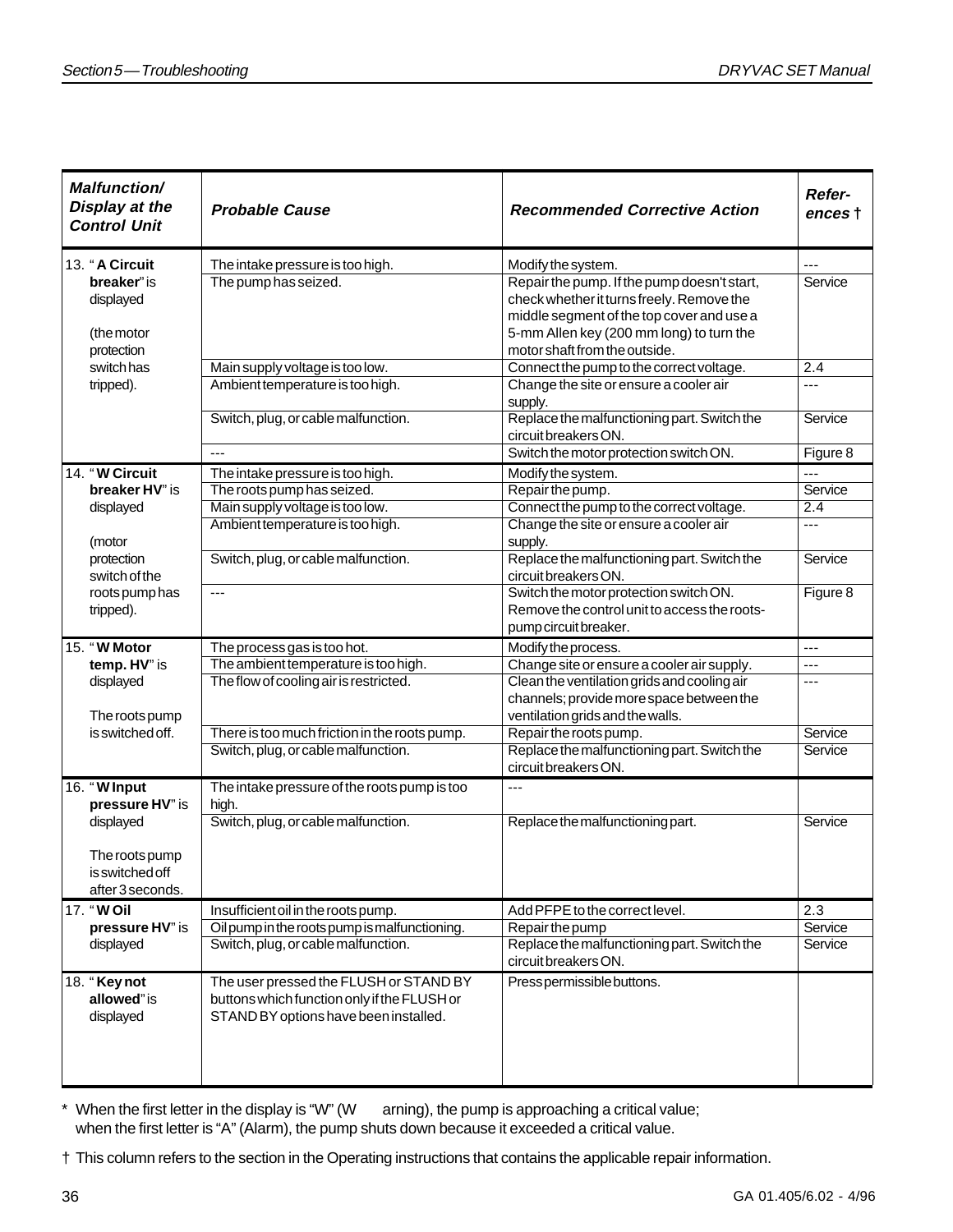| <b>Malfunction/</b><br>Display at the<br><b>Control Unit</b> | <b>Probable Cause</b>                                                 | <b>Recommended Corrective Action</b>                  | Refer-<br>ences t |
|--------------------------------------------------------------|-----------------------------------------------------------------------|-------------------------------------------------------|-------------------|
| 19. "Call error<br>report" is<br>displayed                   | When this is displayed, review the error<br>report.                   | Press the REPORT button.                              | 3.7               |
| 20. "Remote<br>operation" is<br>displayed                    | The pump is set to remote operation at the<br>interface.              | Open the REMOTE contact at the parallel<br>interface. | 2.4.2             |
| 21. "Process not<br>allowed" is<br>displayed                 | Process setting isn't allowed since an<br>important option is absent. | Install option or select another process.             | 2.7/<br>2.10.3    |
| 22. "Wrong proc.<br>setting" is<br>displayed                 | More than one process has been set at the<br>DIP switches.            | Set only a single process.                            | 2.7               |
| 23. "Confirm" is<br>displayed                                | $\overline{a}$                                                        | Press the STOP and REPORT keys<br>simultaneously.     | 2.7               |

- \* When the first letter in the display is "W" (W arning), the pump is approaching a critical value; when the first letter is "A" (Alarm), the pump shuts down because it exceeded a critical value.
- † This column refers to the section in the Operating instructions that contains the applicable repair information.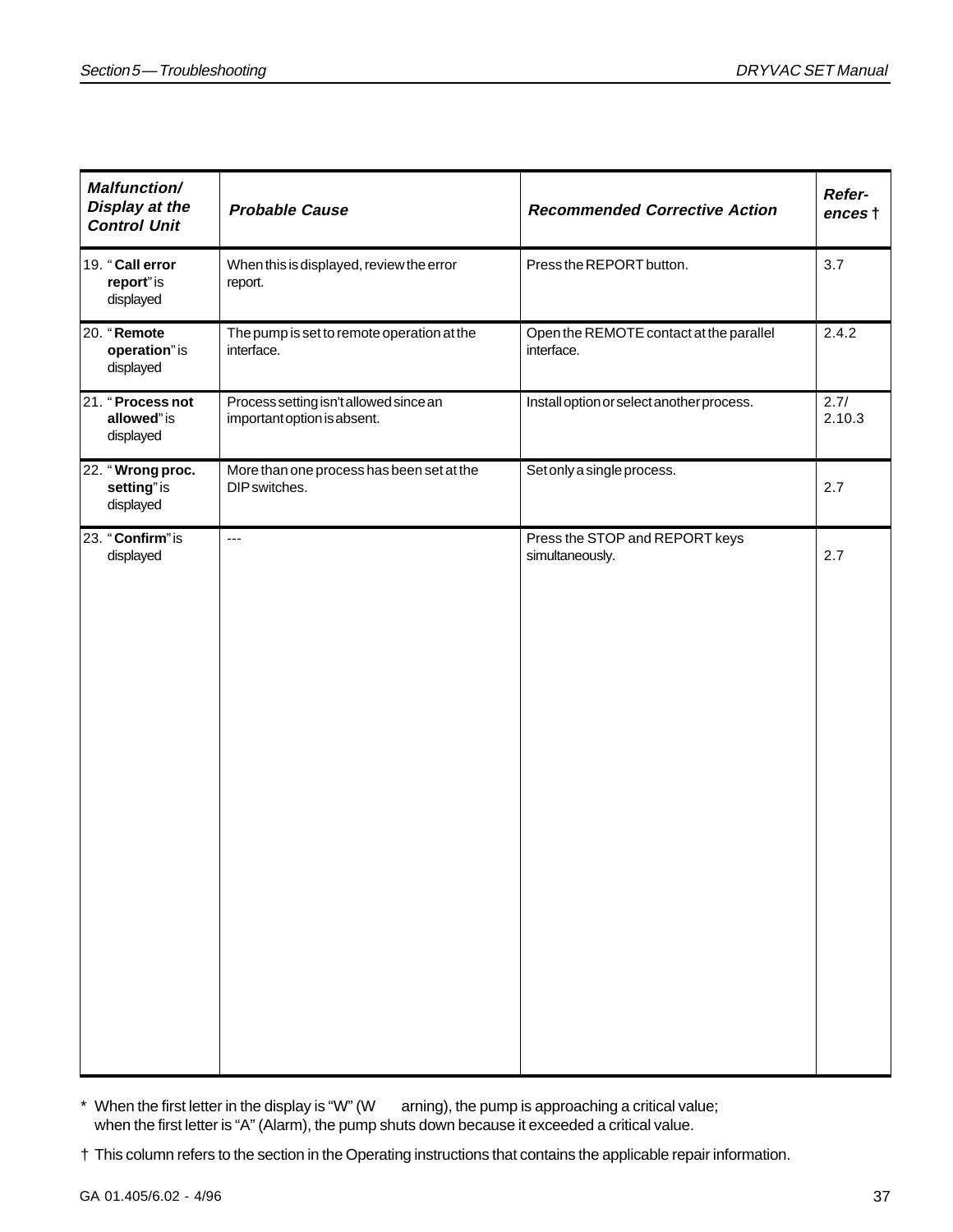#### DRYVAC SET Manual

|                         |                         |                             |                                         |                                                        | <b>Start-up Checklis</b>                                        |
|-------------------------|-------------------------|-----------------------------|-----------------------------------------|--------------------------------------------------------|-----------------------------------------------------------------|
|                         |                         | Intake line                 |                                         |                                                        | Have you read the installat<br>start-up instructions in this n  |
|                         |                         |                             |                                         |                                                        | Is purge system configured<br>(refer to Section 2.1)?<br>$\sim$ |
|                         |                         |                             |                                         |                                                        | Is the main AC voltage corre<br>(refer to Section 2.4)?<br>.    |
|                         |                         |                             |                                         |                                                        | Is the DR YVACs transform<br>the applied voltage<br>.           |
|                         |                         |                             |                                         |                                                        | Are cooling water inlet and<br>connected correctly?<br>.        |
|                         |                         |                             |                                         |                                                        | Is DRYVAC filled with cooli                                     |
|                         |                         | D                           | Sub-D plugs                             |                                                        | Is thermostat valve set to c<br>process?<br>                    |
| ⊕                       |                         | Ð                           | Dip switches<br>Quick release locks     |                                                        | Is inert gas connected (4-1<br>43-130 psig)?                    |
|                         |                         |                             | Thermostat valve<br>Purge control plate |                                                        | Is compressed air connect<br>72-86 psig)?                       |
|                         |                         |                             |                                         |                                                        | Are DIP switches set to corre                                   |
|                         |                         | 0                           | Main power cord                         |                                                        | Is the main switch turned C                                     |
|                         |                         | <u>ල</u>                    |                                         | Compressed air $6 - 7$ bar<br>$(72 - 86 \text{ psig})$ | Is the process confirmed<br>(REPORT + STOP)?                    |
| ⊕                       |                         | $\oplus$                    | Inert gas $4 - 10$ bar                  | $(43 - 130 \text{ psig})$                              | Are the shipping seals remo                                     |
|                         |                         | Q<br>$\left( \circ \right)$ | Cooling water IN                        |                                                        | Is the direction of rotation co                                 |
|                         |                         | $\odot$                     | Cooling water OUT                       |                                                        | Are the enclosure panels re                                     |
|                         |                         |                             |                                         |                                                        | Is the intake line equipped<br>process (refer to Section 2.     |
|                         |                         |                             |                                         |                                                        | Is the intake line clean and                                    |
|                         | <b>Exhaust line</b>     |                             |                                         |                                                        | Is the intake line connected v                                  |
|                         | <b>Process Settings</b> |                             |                                         |                                                        | Is the exhaust line connect<br>proper exhaust system? .         |
|                         |                         |                             |                                         |                                                        | Are the inlet and exhaust lir<br>leaks?                         |
| <b>Process</b><br>group | <b>DIP</b><br>switches  | Thermo-<br>stat valve       | Purge<br>control plate                  | Option<br><b>Required</b>                              | Is the inert gas supply open                                    |
| A                       | 5 ON                    | 4                           | closed (ETCH)                           |                                                        | Is the compressed air suppl                                     |
| B                       | 6 ON                    | 4                           | open (CVD)                              |                                                        | Is the cooling water supply o                                   |
| C                       | 7 ON                    | $\overline{2}$              | open (CVD)                              | <b>LTO</b>                                             | Is the exhaust line open an<br>deposits?                        |
| D                       | 8 ON                    | $\overline{2}$              | open (CVD)                              |                                                        | Are the preset process grou<br>"Ready to Start" displayed?      |
|                         |                         |                             |                                         |                                                        | Press the start button a<br>pump to reach its proce             |
| Start-up:               | Date:                   |                             | Name:                                   |                                                        | $Dept.$ :                                                       |

### **Start-up Checklist**

| Have you read the installation &<br>start-up instructions in this manual?<br>. 17 |
|-----------------------------------------------------------------------------------|
| Is purge system configured correctly<br>(refer to Section 2.1)?                   |
| Is the main AC voltage correct                                                    |
| Is the DR YVACs transformer wired for<br>the applied voltage<br>                  |
| Are cooling water inlet and outlet<br>connected correctly?                        |
| Is DRYVAC filled with cooling water? $\quad \dots \Box$                           |
| Is thermostat valve set to correct<br>process?                                    |
| ls inert gas connected (4-10 bar,<br>П                                            |
| Is compressed air connected (6-7 bar ,                                            |
| Are DIP switches set to correct process?                                          |
| コ<br>Is the main switch turned ON?                                                |
| Is the process confirmed<br>(REPORT + STOP)?  □                                   |
| Are the shipping seals removed?                                                   |
| Is the direction of rotation correct? $\Box$                                      |
| Are the enclosure panels reinstalled?<br>. 17                                     |
| Is the intake line equipped for the<br>process (refer to Section 2.9.1)?<br>. 0   |
| Is the intake line clean and oil free? $\Box$                                     |
| Is the intake line connected with bellows?<br>$\Box$                              |
| Is the exhaust line connected to a<br>proper exhaust system?                      |
| Are the inlet and exhaust lines free of                                           |
| Is the inert gas supply open? $\quad \quad \ldots \ldots \ldots \ldots \square$   |
| Is the compressed air supply open? $\quad \ldots \ldots \Box$                     |
| Is the cooling water supply open? $\quad \ldots \ldots \ldots \Box$               |
| Is the exhaust line open and free of                                              |
| Are the preset process group and<br>"Ready to Start" displayed?                   |
| Press the start button and wait for the<br>pump to reach its process temperature. |
| Dant:                                                                             |

### **Remarks:**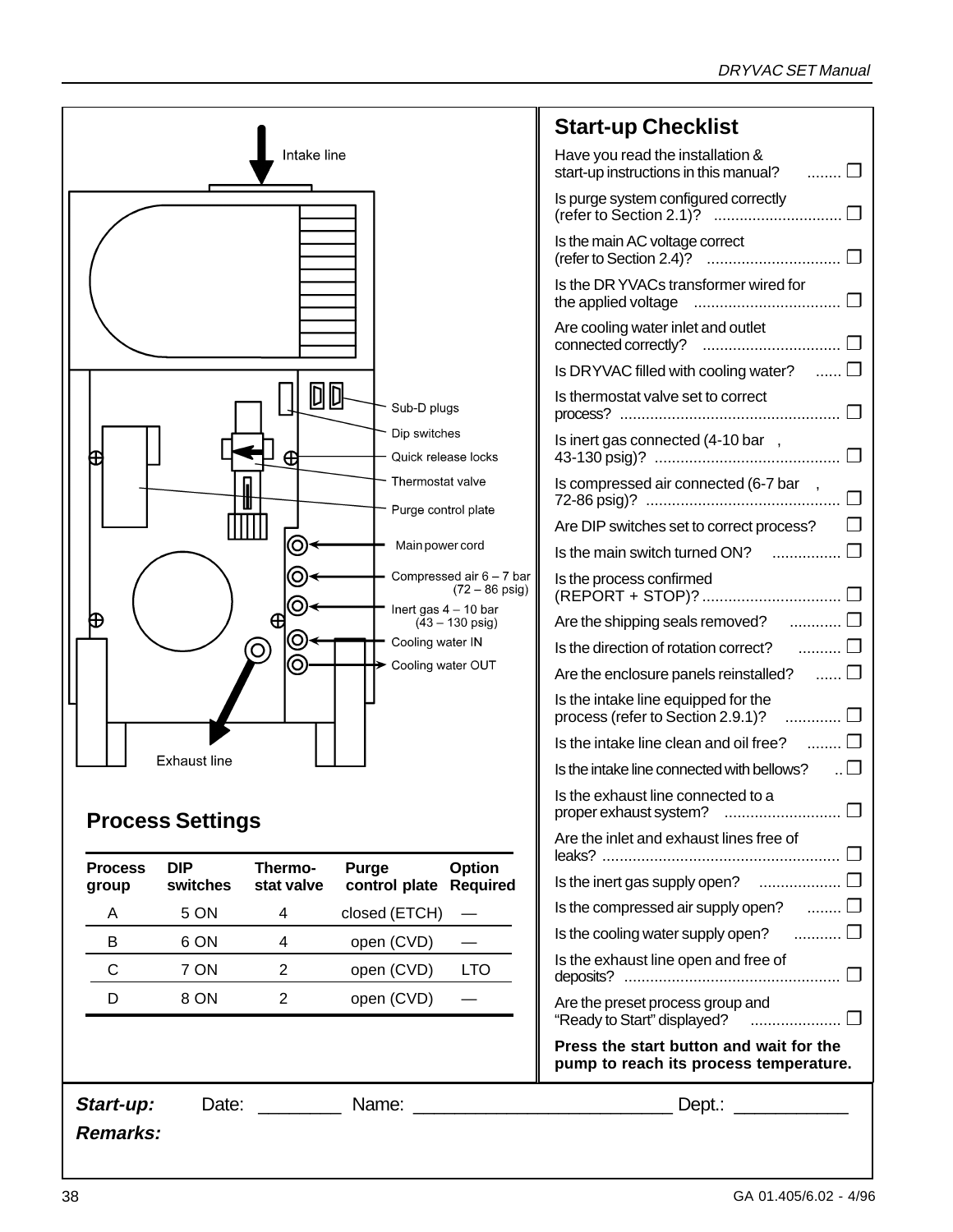Notes: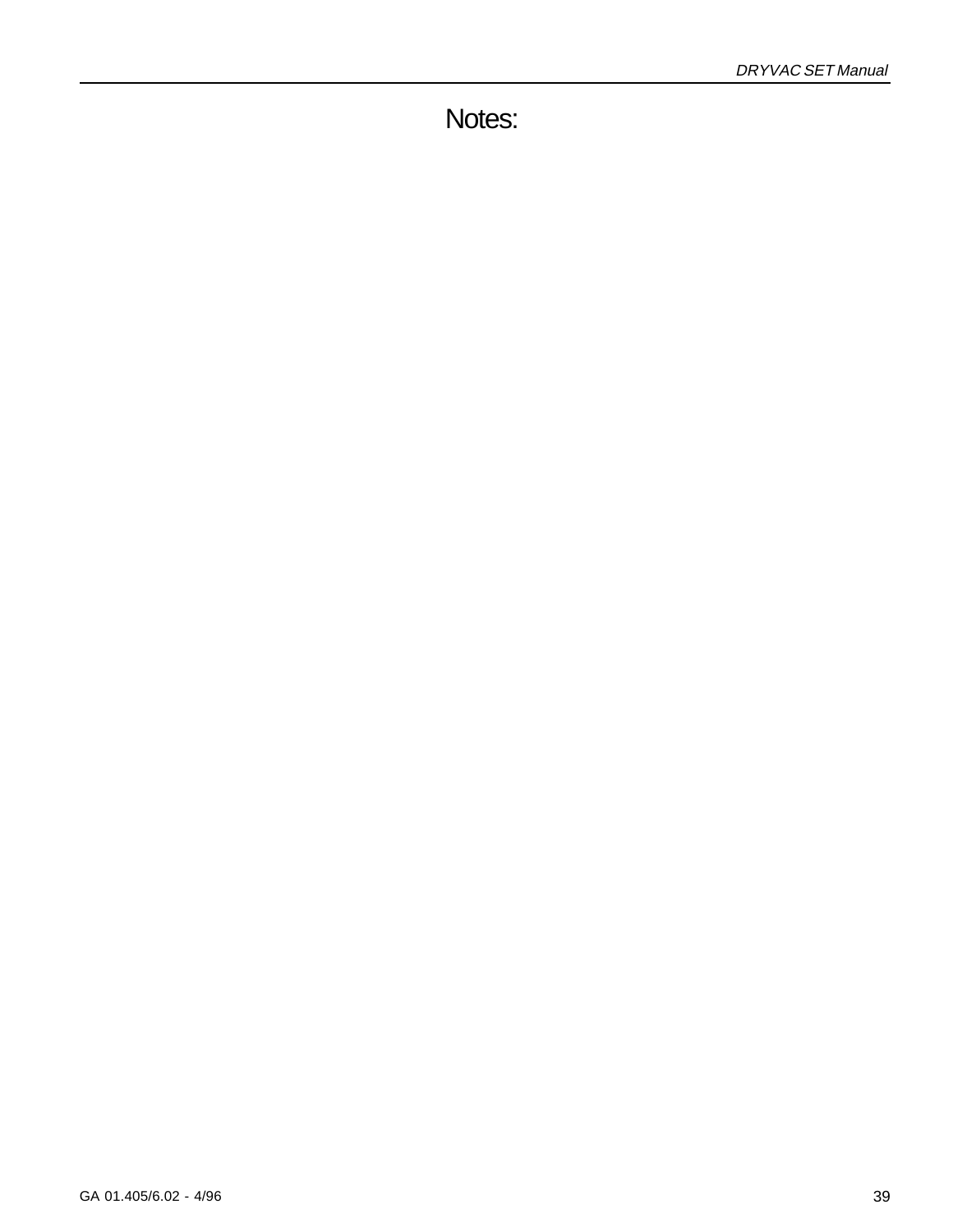![](_page_39_Figure_0.jpeg)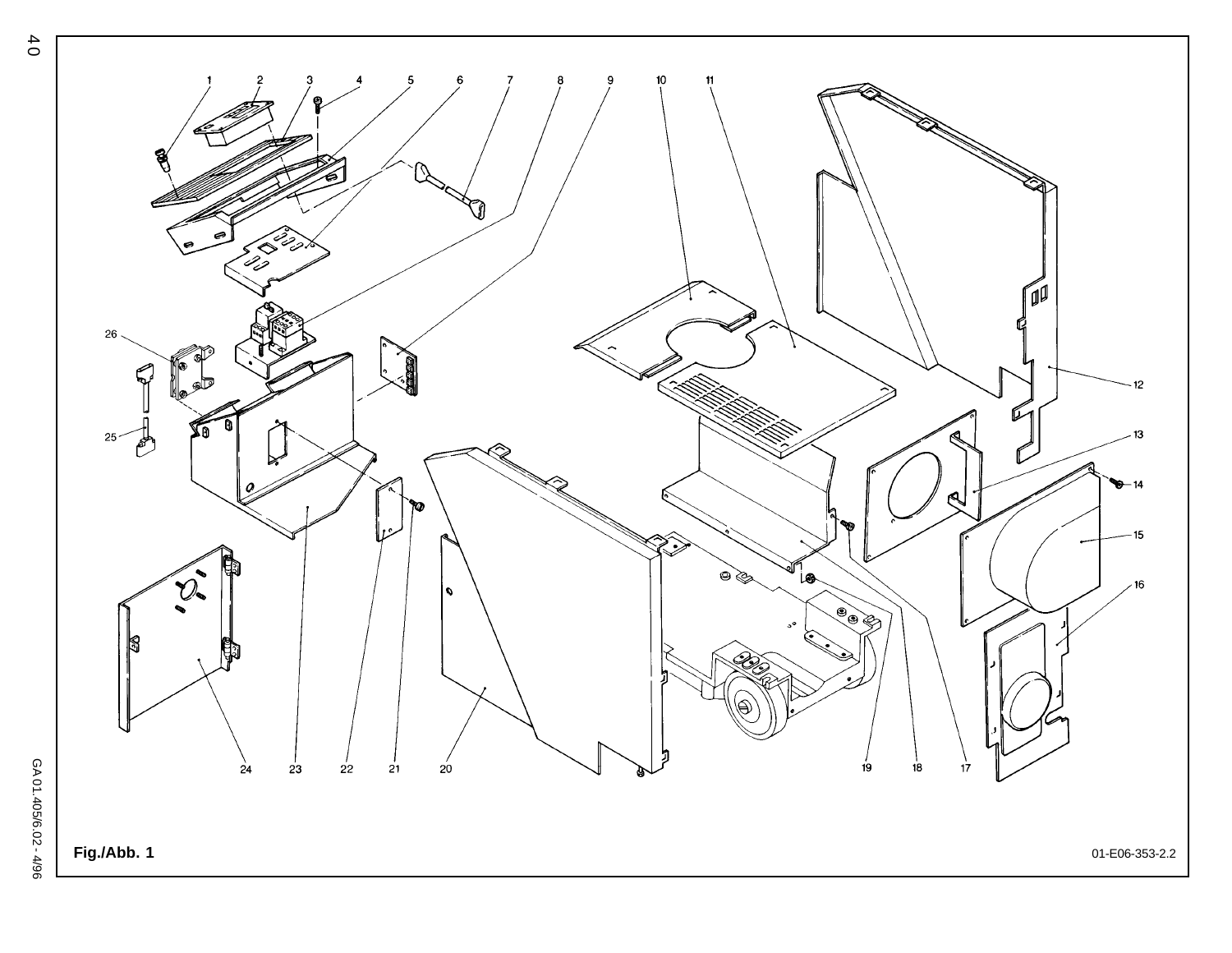| GA 01.405/6.02 | Pos.                               | Quanity<br>Stückzahl<br>Nombre de pièces       |                                             | see Fig. 1/zu Abb. 1/appartient fig. 1                                                                   |                                                                                                      |                                                                                                                 |                                                                                                              | Dimensions (mm)<br>Abmessungen (mm), W erkstof f |                                                                          | Remarks                                   |
|----------------|------------------------------------|------------------------------------------------|---------------------------------------------|----------------------------------------------------------------------------------------------------------|------------------------------------------------------------------------------------------------------|-----------------------------------------------------------------------------------------------------------------|--------------------------------------------------------------------------------------------------------------|--------------------------------------------------|--------------------------------------------------------------------------|-------------------------------------------|
|                |                                    | 251S                                           | 501S                                        | Description                                                                                              | Benennung                                                                                            | Désignation                                                                                                     | Material/Matériel                                                                                            |                                                  | Bestell-Nr.<br>$No$ de réf.                                              | Bemerkungen<br>Remarques                  |
| 4/96           | $\mathbf{1}$                       | 12                                             | 14                                          | Metal -turn Fasteners:<br>Stud<br>Snap ring<br>Receptacle<br>Grommet<br>Washer                           | <b>Schnellverschluß</b>                                                                              | Fermeture rapide                                                                                                | $6.4 \times 14$<br>$5.8 \times 0.7$<br>SQC4-20 (size 4)<br>$11.1 \times 4.4$<br>$14.3 \times 9.5 \times 0.8$ | St<br>Stainless St<br>St<br>St<br>St             | 200 77 069<br>200 77 067<br>200 77 068<br>200 77 070**<br>200 77 071     | **Requires special<br>installation tools. |
|                | $\overline{2}$<br>3<br>3<br>4<br>5 | -1<br>-1<br>$\overline{4}$<br>$\mathbf{1}$     | $\mathbf{1}$<br>$\mathbf 1$<br>4            | Control unit<br>Cover<br>Cover<br>Socket head capscrew<br>Support                                        | Anzeige / Bedienteil<br><b>Blende</b><br><b>Blende</b><br>Zylinderschraube<br>Blendenträger          | Panneau de commande<br>Diaphragme<br>Diaphragme<br>Vis à tête cylindrique<br>Support                            | 390 x 172.6<br>390 x 272.6<br>M 6 x 10<br>384 x 145                                                          | DIN 912                                          | 20080729<br>200 78 681<br>200 78 682<br>201 03 253<br>20078679           |                                           |
|                | 5<br>6<br>$\overline{7}$<br>8<br>8 | $\mathbf{1}$<br>-1<br>-1                       | 1<br>$\mathbf 1$<br>$\overline{1}$<br>1     | Support<br>Cover<br>Connecting cable<br>Motor starter board<br>Motor starter board                       | Blendenträger<br>Abdeckung<br>Verbindungsleitung<br>Geräteplatte, bestückt<br>Geräteplatte, bestückt | Support<br>Couverture<br>Câble de connexion<br>Plague d'unté, équipeé<br>Plague d'unté, équipeé                 | 384 x 225<br>210x146<br>$4-6A$<br>$2.4 - 4A$                                                                 |                                                  | 200 78 680<br>20078683<br>20080736<br>20080948<br>200 80 947             |                                           |
|                | 8<br>9<br>10<br>10<br>11           | -1<br>$\mathbf{1}$<br>-1                       | $\mathbf 1$<br>$\mathbf{1}$<br>$\mathbf 1$  | Motor starter board<br>Printed circuit board<br>Cover, front<br>Cover, front<br>Cover, back              | Geräteplatte, bestückt<br>Leiterplatte, bestückt<br>Deckel, vorne<br>Deckel, vorne<br>Deckel, hinten | Plague d'unté, équipeé<br>Carte à circuits imprimés<br>Couvercle avant<br>Couvercle avant<br>Couvercle, arrière | $6 - 10A$<br>390 x 213.7<br>390 x 199.5<br>416 x 390                                                         | St<br>St<br>St                                   | 20080949<br>20080927<br>200 78 316<br>200 78 459<br>200 78 317           |                                           |
|                | 11<br>12<br>12<br>13<br>13         | $\mathbf{1}$<br>-1                             | $\mathbf 1$<br>$\mathbf 1$<br>1             | Cover, back<br>Left side panel<br>Left side panel<br>Cover plate<br>Cover plate                          | Deckel, hinten<br>Seitenverkleidung, links<br>Seitenverkleidung, links<br>Abdeckblech<br>Abdeckblech | Couvercle, arrière<br>Paroi gauche<br>Paroi gauche<br>Couvercle en tôle<br>Couvercle en tôle                    | 400 x 390<br>795.3 x 784.5<br>854.3 x 806                                                                    | St<br>St<br>St                                   | 200 78 460<br>200 78 707<br>200 78 634<br>20078678<br>20078677           |                                           |
|                | 14<br>15<br>15<br>16<br>16         | 4<br>$\mathbf{1}$<br>-1                        | 4<br>1<br>$\mathbf{1}$                      | Machine screw<br>Cabinet ventilation panel<br>Cabinet ventilation panel<br>Rear panel<br>Rear panel      | Linsenschraube<br>Ansaugkulisse<br>Ansaugkulisse<br>Rückwand<br>Rückwand                             | Vis à tête bombée<br>Habillage<br>Habillage<br>Panneau arrière<br>Panneau arrière                               | $M$ 4 x 16<br>446 x 264<br>519 x 307<br>519 x 307                                                            | <b>DIN 966</b>                                   | 200 77 032<br>20078213<br>20078313<br>200 78 185<br>200 78 184           |                                           |
|                | 17<br>18<br>18<br>19<br>20         | -1<br>$\mathbf{1}$<br>3<br>$\mathbf{1}$        | 1<br>$\mathbf{1}$<br>3                      | Socket head capscrew<br>Air deflection panel<br>Air deflection panel<br>Hex nut<br>Right side panel      | Zylinderschraube<br>Abluftkulisse<br>Abluftkulisse<br>Sechskantmutter<br>Seitenverkleidung, rechts   | Vis à tête cylindrique<br>Tôle chicane<br>Tôle chicane<br>Ecrou hexagonal<br>Paroi droite                       | M 5 x 8<br>426.5 x 113.5<br>461.5 x 113.5<br>M 5<br>795.3 x 784.5                                            | DIN 912<br>St<br>St<br><b>DIN934</b><br>St       | 201 03 214<br>200 78 300<br>200 78 462<br>211 01 108<br>200 78 706       |                                           |
|                | 20<br>21<br>22<br>23<br>24<br>24   | $\overline{2}$<br>$\mathbf{1}$<br>$\mathbf{1}$ | $\mathbf{1}$<br>2<br>$\mathbf{1}$<br>1<br>1 | Right side panel<br>Socket head capscrew<br>Window<br>Control unit enclosure<br>Front door<br>Front door | Seitenverkleidung, rechts<br>Zylinderschraube<br>Fenster<br>Elecktrokasten<br>Fronttür<br>Fronttür   | Paroi droite<br>Vis à tête cylindrique<br>Fenêtre<br><b>Boîtier</b><br>Porte frontale<br>Porte frontale         | 854.3x806<br>M 3 x 10<br>120 x 80<br>412x390<br>412 x 390                                                    | St<br><b>DIN 84</b><br>Acrylgl.<br>St<br>St      | 20078635<br>201 04 161<br>20078685<br>20078684<br>200 78 703<br>20078639 |                                           |
|                | 25<br>26                           | -1<br>$\mathbf{1}$                             | 1<br>$\mathbf{1}$                           | Cable<br>Current sensor board                                                                            |                                                                                                      |                                                                                                                 |                                                                                                              |                                                  | 200 77 926*<br>200 77 930*                                               | For LIMS-equipped<br>models               |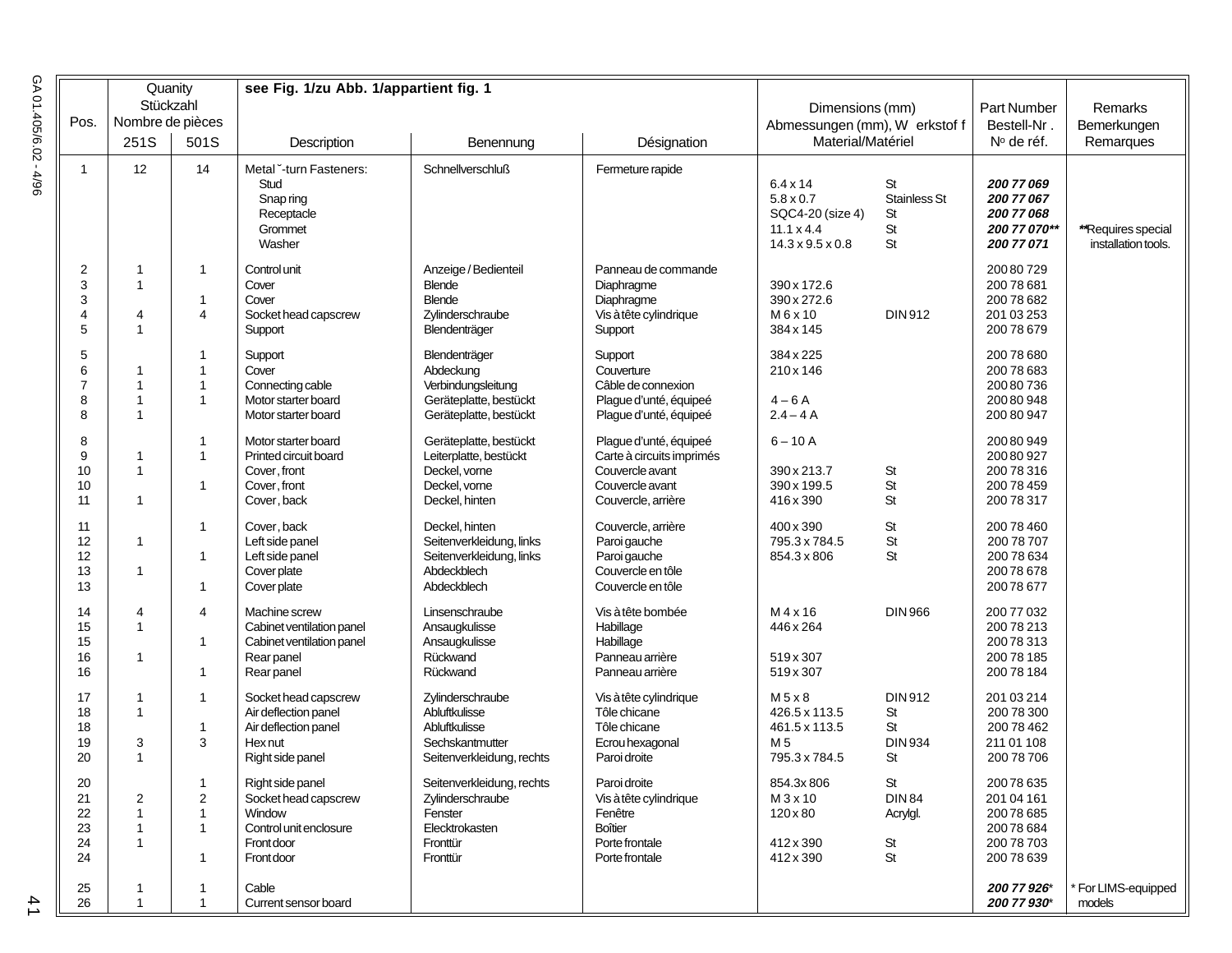![](_page_41_Picture_0.jpeg)

42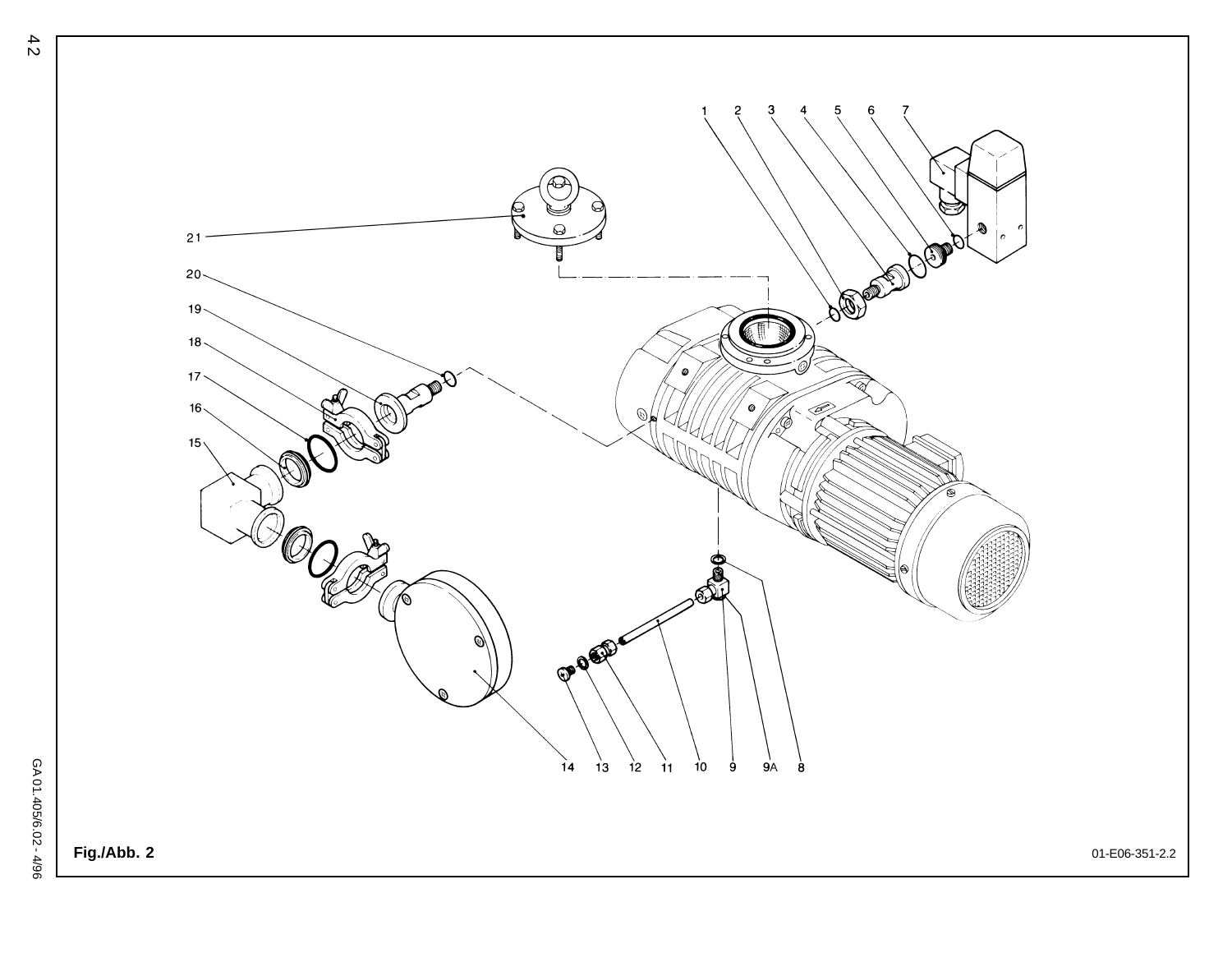| GA 01.405/6.02- |             | Quanity<br>Stückzahl<br>Nombre de pièces |                              | see Fig. 2/zu Abb. 2/appartient fig. 2          |                                                                                                                                                                                                                                                                                                                                                                                                                                                                              |                                                                                             |                               |                |                                  |             |
|-----------------|-------------|------------------------------------------|------------------------------|-------------------------------------------------|------------------------------------------------------------------------------------------------------------------------------------------------------------------------------------------------------------------------------------------------------------------------------------------------------------------------------------------------------------------------------------------------------------------------------------------------------------------------------|---------------------------------------------------------------------------------------------|-------------------------------|----------------|----------------------------------|-------------|
|                 | Pos.        |                                          |                              |                                                 |                                                                                                                                                                                                                                                                                                                                                                                                                                                                              |                                                                                             | Dimensions (mm)               |                | Part Number                      | Remarks     |
|                 |             |                                          |                              |                                                 |                                                                                                                                                                                                                                                                                                                                                                                                                                                                              |                                                                                             | Abmessungen (mm), W erkstof f |                | Bestell-Nr.                      | Bemerkungen |
|                 |             | 251S                                     | 501S                         | Description                                     | Benennung                                                                                                                                                                                                                                                                                                                                                                                                                                                                    | Désignation                                                                                 | Material/Matériel             |                | $No$ de réf.                     | Remarques   |
| 4/96            | 1<br>2<br>3 | 1                                        | $\mathbf{1}$<br>$\mathbf{1}$ | $O$ -ring<br>Collar nut<br>Adapter              | O-Ring<br>Überwurfmutter<br>Einschraubstück                                                                                                                                                                                                                                                                                                                                                                                                                                  | Joint torique<br>Ecrou à ergot<br>Raccords fileté                                           | 8x2<br>M 20 x 1<br>M 8        | <b>FPM</b>     | 23970149<br>20013807<br>20078502 |             |
|                 | 3           |                                          | 1                            | Adapter                                         | Einschraubstück                                                                                                                                                                                                                                                                                                                                                                                                                                                              | Raccords fileté                                                                             | M 8                           |                | 20013806                         |             |
|                 | Δ           | 1                                        | $\mathbf{1}$                 | USIT ring                                       | USIT Ring                                                                                                                                                                                                                                                                                                                                                                                                                                                                    | Joint USIT                                                                                  | U12.7 x 18 x 1.5              |                | 230 02 108                       |             |
|                 | 5           |                                          | $\mathbf{1}$                 | Threaded adapter                                | Einschraubstück                                                                                                                                                                                                                                                                                                                                                                                                                                                              | Raccords fileté                                                                             | M 20 x 1; G 1/8"              |                | 200 13 808                       |             |
|                 | 6           |                                          | 1                            | USIT ring                                       | <b>USIT Ring</b>                                                                                                                                                                                                                                                                                                                                                                                                                                                             | Joint USIT                                                                                  | $U10.7 \times 16 \times 1.5$  |                | 230 02 106                       |             |
|                 | 7           |                                          | $\mathbf{1}$                 | Oil - pressure switch S31                       | Öldruckschalter S31                                                                                                                                                                                                                                                                                                                                                                                                                                                          | Interrupteur à pression d'huile                                                             | $0.1 - 1$ bar; 24V/6A         |                | 20078619                         |             |
|                 | 8           |                                          | 1                            | Copper gasket                                   | Flachdichtung                                                                                                                                                                                                                                                                                                                                                                                                                                                                | Joint plat                                                                                  | $16 \times 20 \times 3$       | Cu / DIN 7603  | 22401214                         | Optional    |
|                 | 9           |                                          | $\mathbf{1}$                 | Rotable angle fitting                           | Winkelverschraubung                                                                                                                                                                                                                                                                                                                                                                                                                                                          | Raccord d'angle fileté                                                                      |                               |                | 20078670                         | Optional    |
|                 | 9Α          |                                          | 1                            | Copper gasket                                   | Flachdichtung                                                                                                                                                                                                                                                                                                                                                                                                                                                                | Joint plat                                                                                  | $22 \times 27 \times 1.5$     | Cu / DIN 7603  | 22401219                         | Optional    |
|                 | 10          |                                          | 1                            | Extension tube                                  | Distanzrohr                                                                                                                                                                                                                                                                                                                                                                                                                                                                  | Douille d'écartement                                                                        | 12x1x177                      |                | 20078501                         | Optional    |
|                 | 11          |                                          | 1                            | Coupling adapter                                | Gerade Verschraubung                                                                                                                                                                                                                                                                                                                                                                                                                                                         | Raccord à vis droit                                                                         | GAI 12-PLM                    |                | 20078500                         | Optional    |
|                 | 12          |                                          | 1                            | Copper gasket                                   | Flachdichtung                                                                                                                                                                                                                                                                                                                                                                                                                                                                | Joint plat                                                                                  | $16 \times 20 \times 1.5$     | Cu DIN 7603    | 22401214                         | Optional    |
|                 | 13          |                                          | $\mathbf{1}$                 | <b>Plug screw</b>                               | Verschlußschraube                                                                                                                                                                                                                                                                                                                                                                                                                                                            | Vis de fermeture                                                                            | M 16 x 1.5 D                  | <b>DIN 908</b> | 201 27 105                       | Optional    |
|                 | 14          |                                          | $\mathbf{1}$                 | Pressure switch                                 | Druckschalter                                                                                                                                                                                                                                                                                                                                                                                                                                                                | Interrupteur manométrique                                                                   | PS 114                        |                | to order/                        |             |
|                 | 15          |                                          | 1                            | <b>KF</b> elbow                                 | Winkelstück                                                                                                                                                                                                                                                                                                                                                                                                                                                                  | Egerre de soutien                                                                           | <b>DN 16 KF</b>               |                | 88461B2                          |             |
|                 | 16          | 2                                        | $\sqrt{2}$                   | Centering ring                                  | Zentrierring                                                                                                                                                                                                                                                                                                                                                                                                                                                                 | Anneau de centrage                                                                          | <b>DN 16 KF</b>               |                | 23194405                         |             |
|                 | 17          | 2                                        | $\sqrt{2}$                   | $O$ -ring                                       | O-Ring                                                                                                                                                                                                                                                                                                                                                                                                                                                                       | Joint torique                                                                               | $18\times5$                   | <b>FPM</b>     | 23970176                         |             |
|                 | 18          | 2                                        | 2                            | Clamping ring                                   | Spannring                                                                                                                                                                                                                                                                                                                                                                                                                                                                    | Collier de serrage                                                                          | DN 10/16 KF                   |                | 230 60 101                       |             |
|                 | 19          |                                          | $\mathbf{1}$                 | Adapter                                         | Einschraubstück                                                                                                                                                                                                                                                                                                                                                                                                                                                              | Raccords fileté                                                                             | M 8 / KF 16                   |                | 20078503                         |             |
|                 | 20          |                                          | $\mathbf{1}$                 | $O$ -ring                                       | O-Ring                                                                                                                                                                                                                                                                                                                                                                                                                                                                       | Joint torique                                                                               | 8x2                           | <b>FPM</b>     | 23970149                         |             |
|                 | 21          |                                          | $\mathbf{1}$                 | Lifting flange assembly                         |                                                                                                                                                                                                                                                                                                                                                                                                                                                                              |                                                                                             |                               |                | 200 77 064                       |             |
|                 |             |                                          |                              | Please indicate the model                       | Bitte geben Sie bei der                                                                                                                                                                                                                                                                                                                                                                                                                                                      | Veuillez indiquer dans vos                                                                  |                               |                |                                  |             |
|                 |             |                                          |                              | and serial number when<br>ordering spare parts. | Bestellung von Ersatzteilen<br>außer de Typenbezeichnung<br>auch die Fabrikations-<br>Nummer an.                                                                                                                                                                                                                                                                                                                                                                             | commandes de pièces de<br>rechange le modèle et le<br>numéro de fabrication de la<br>pompe. |                               |                |                                  |             |
| 4               |             | suivants:                                |                              |                                                 | For the other spare parts of the DR YVAC SET, refer to the following spare parts lists:<br>Die übrigen Ersatzteile für die unten aufgeführten DR YVAC-Typen fiden Sie unter folgenden ET Nummern:<br>Pour les autres pièces de rechange des types mentionnés ci-dessous veuillez vous reporter aux numéros des listes de pièces de rechange<br>DRYVAC SET 251S = ET 03.108 Ruvac 251 + ET 01.404 DRYVAC 50S<br>DRYVAC SET 501S = ET 03.108 Ruvac 501 + ET 01.408 DRYVAC 100S |                                                                                             |                               |                |                                  |             |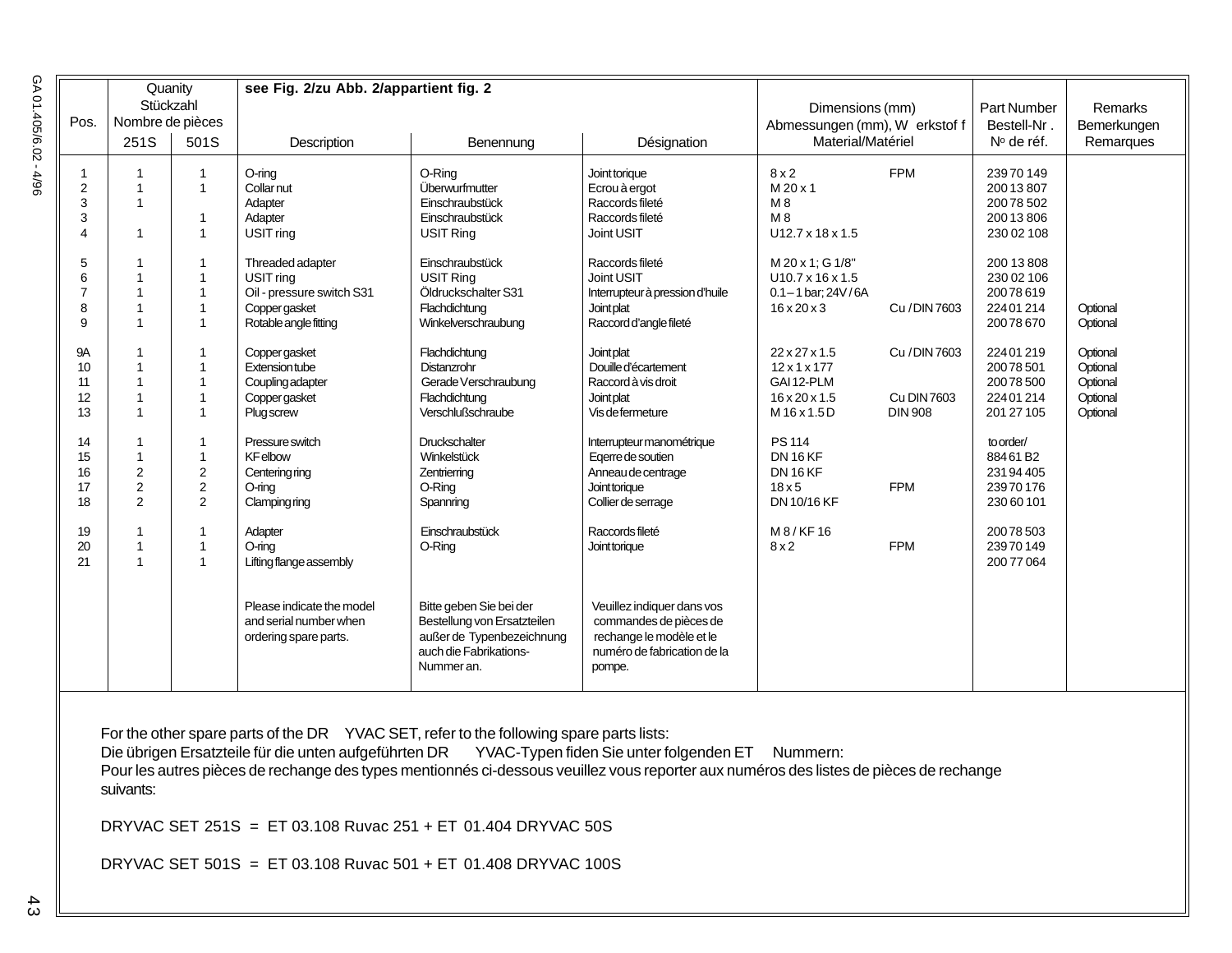# **Appendix A Shutdown for Particulate-Generating Processes**

#### **A.1 The Problem**

In many processes, a DR YVAC may accumulate particles as it cools during shutdown. Often the DR YVAC is then dif ficult or impossible to restart.

For this reason, we recommend avoiding shutdowns and operating the pump continuously where possible. For example, we recommend that the customer install a gate valve between the chamber and the vacuum system; this valve can be closed allowing the DR YVAC to operate while the OEM tool is being cleaned.

However, if the customer must shutdown the DR YVAC for longer than 10 minutes, use the procedure in Section A.1 or A.2. The procedures in Section A.1 and A.2 are not required for clean processes.

#### **A.2 Shutdown Procedure for Particulate-Generating Processes**

The following is the standard shutdown procedure for processes that generate particles. If you must shutdown the DRYVAC quickly , refer to Section A.3.

Notify the equipment user before starting the shutdown procedure.

- 1. Shut of f all process gas but do not shut the customer's inert-gas purge to the OEM tool.
- 2. Run the DR YVAC with inert-gas purging until all reactive process gas is flushed from the pump.
- 3. Close the isolation valve on the process tool and on the foreline if applicable; then allow the DR YVAC to operate with inert-gas purging until you are sure that all residual process gas has been removed. The time needed depends on the process but in general, the longer the better .
- 4. Perform steps 2 through 8 of Section A.3 to complete the shutdown.

#### **A.3 Accelerated Shutdown Procedure**

The following procedure accelerates the DR YVAC cooldown so that process gases condense and are cleared from the pump while it is operating. However, the accelerated cool-down results in particles condensing in the DRYVAC which could cause wear .

Notify the equipment user before starting the shutdown procedure.

- 1. Shut of f all process gas but do not shut the customer's inert-gas purge to the OEM tool. The water discharge temperature should be about 55ºC (130ºF).
- 2. Open the thermostat valve a couple turns; then listen for unusual motor noise. If the motor sounds like it is straining, stop the cooling-water flow momentarily to increase the temperature and reduce the particulate load in the pump. Then, slowly reopen the thermostat valve. Gradually open the thermostat valve a couple turns at a time until it is open all the way past the 1 mark.
- 3. Allow the DR YVAC to continue operating without process gas, and with full water flow and inert-gas purge until the discharge water temperature reaches about 110ºF (45ºC).
- 4. Close the isolation valve on the process tool and on the foreline if applicable; and allow the DR YVAC to operate until the cooling water discharge stabilizes at about 80ºF (27ºC). Then switch of f the DR YVAC motor .
- 5. After the DR YVAC's motor shuts of f, proceed as follows:
	- a. Allow the DR YVAC to cool for 5 minutes while the cooling water continues to flow through the DRYVAC.
	- b. Then, switch ON the DR YVAC motor for 5 seconds to clear away reacted process build-up and switch off the power again.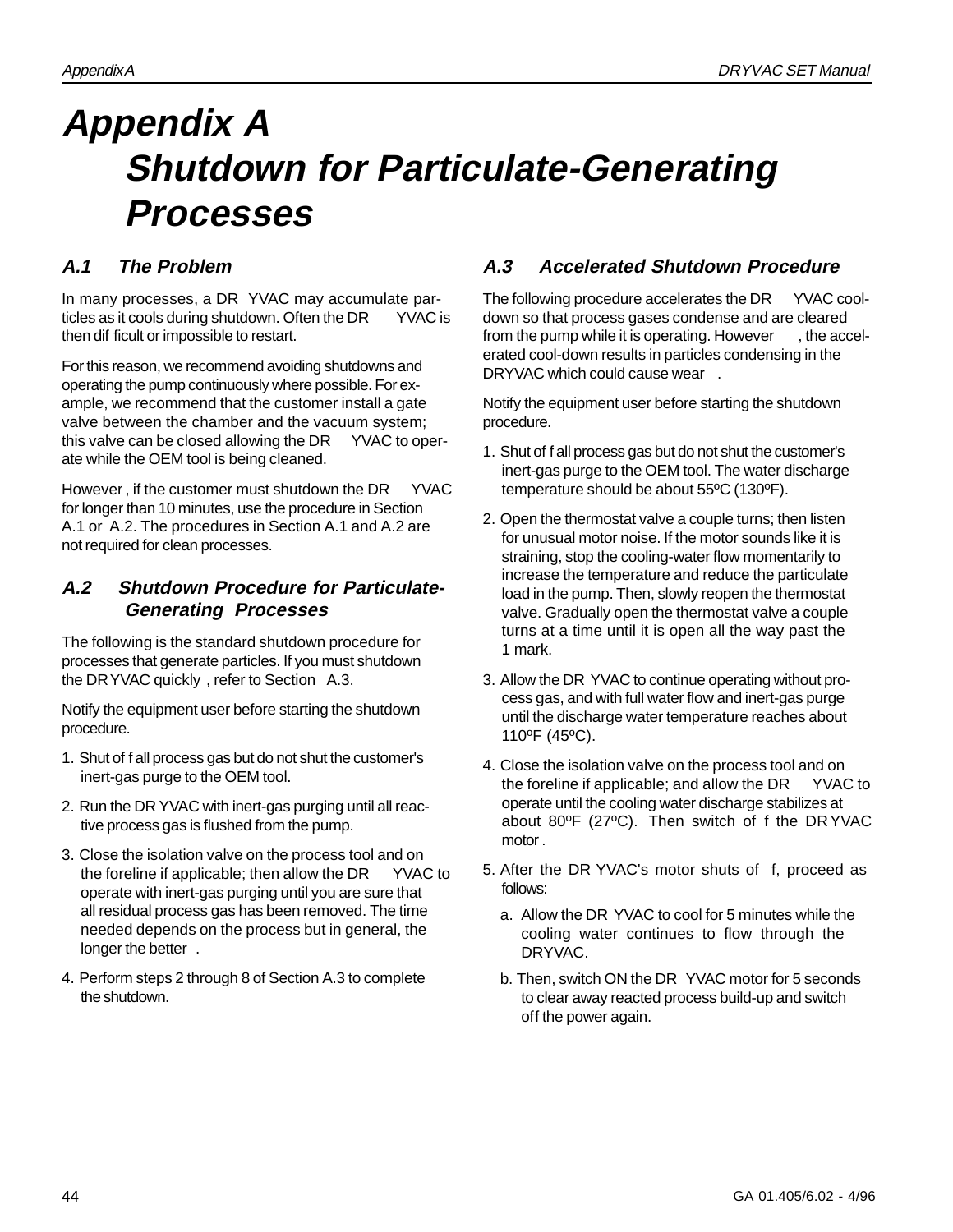- c. Repeat Steps 5a and 5b a second time.
- d. Manually rotate the motor fan to check if it turns freely. If you feel any binding as you rotate the fan, repeat Steps 5a and 5b until the motor fans rotates easily . Normally you can rotate the fan using a small screwdriver or a 5-mm allen wrench on the allen setscrew in the center of the fan.
- e. Compare the temperature of the water inlet and the water discharge. They should be about the same temperature. If the discharge water is warmer than the inlet water , repeat Steps 5a, 5b, and 5d until the discharge water cools.
- 6. After the pump has been shutdown for about 1/2 hour , manually rotate the motor fan again to check if it turns freely . If you feel any binding as you rotate the fan, switch on the motor for 5 seconds and repeat Step 5 until the motor fans rotates easily .
- 7. Allow full cooling-water flow through the DR YVAC until you are ready to restart it. Reset the thermostat valve to the recommended setting for your process when restarting the DR YVAC.
- 8. If you will be disconnecting the inlet or exhaust line for maintenance, purge the DR YVAC with inert gas and then seal its inlet and exhaust ports. This prevents moisture or air from corroding the pump's interior or from reacting with process deposits. If you will be storing or shipping the pump, place a dry canister (P/N 200 78 563) onto the inlet screen before sealing the inlet.